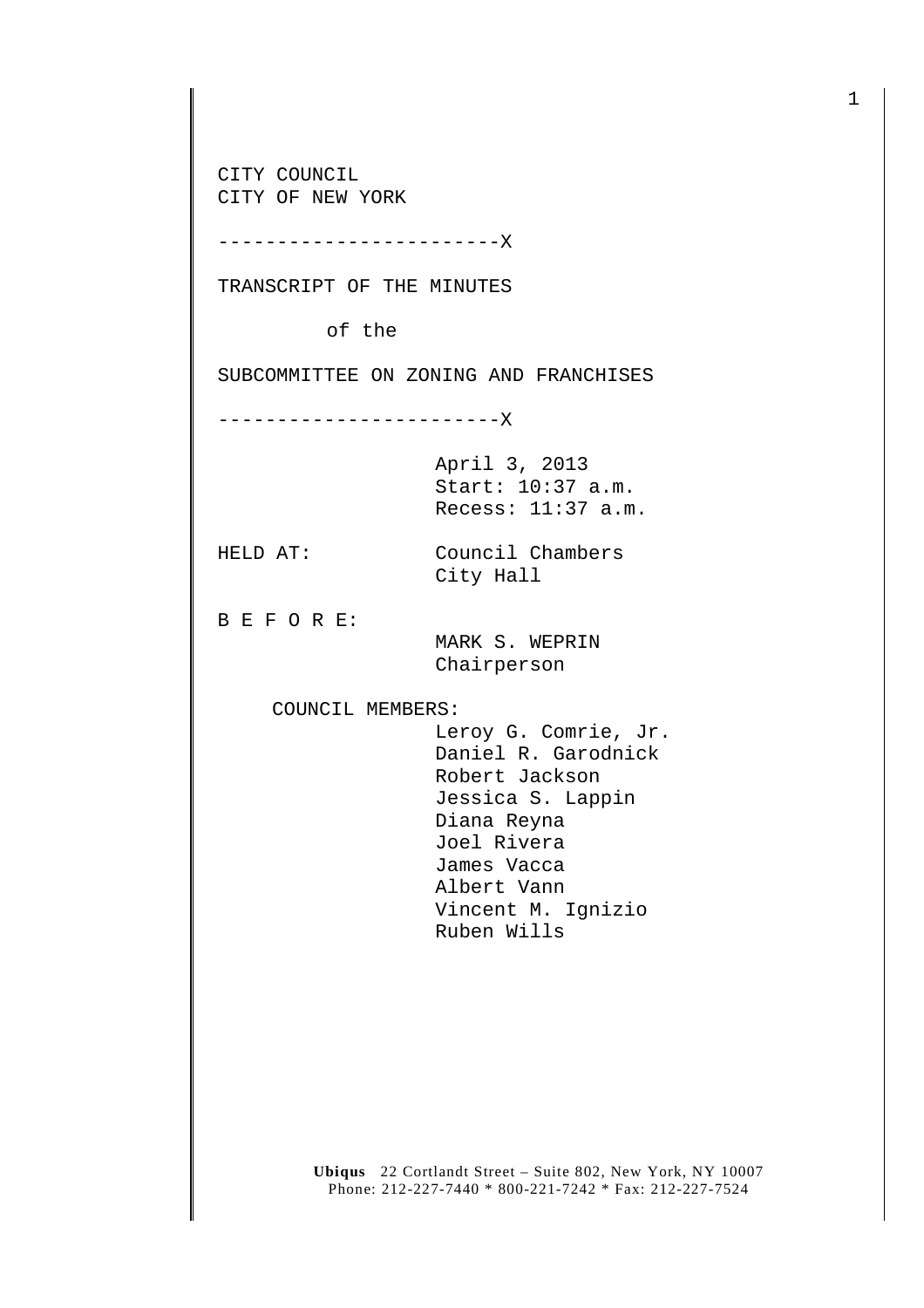## A P P E A R A N C E S

Ian Haggerty Queens Office NYC Department of City Planning

Noreen Doyle Executive Vice President Hudson River Park Trust

Greg Carney Principal Young Woo and Associates

Gary Handel Handel Architects

Ross Moscowitz Counsel to the developer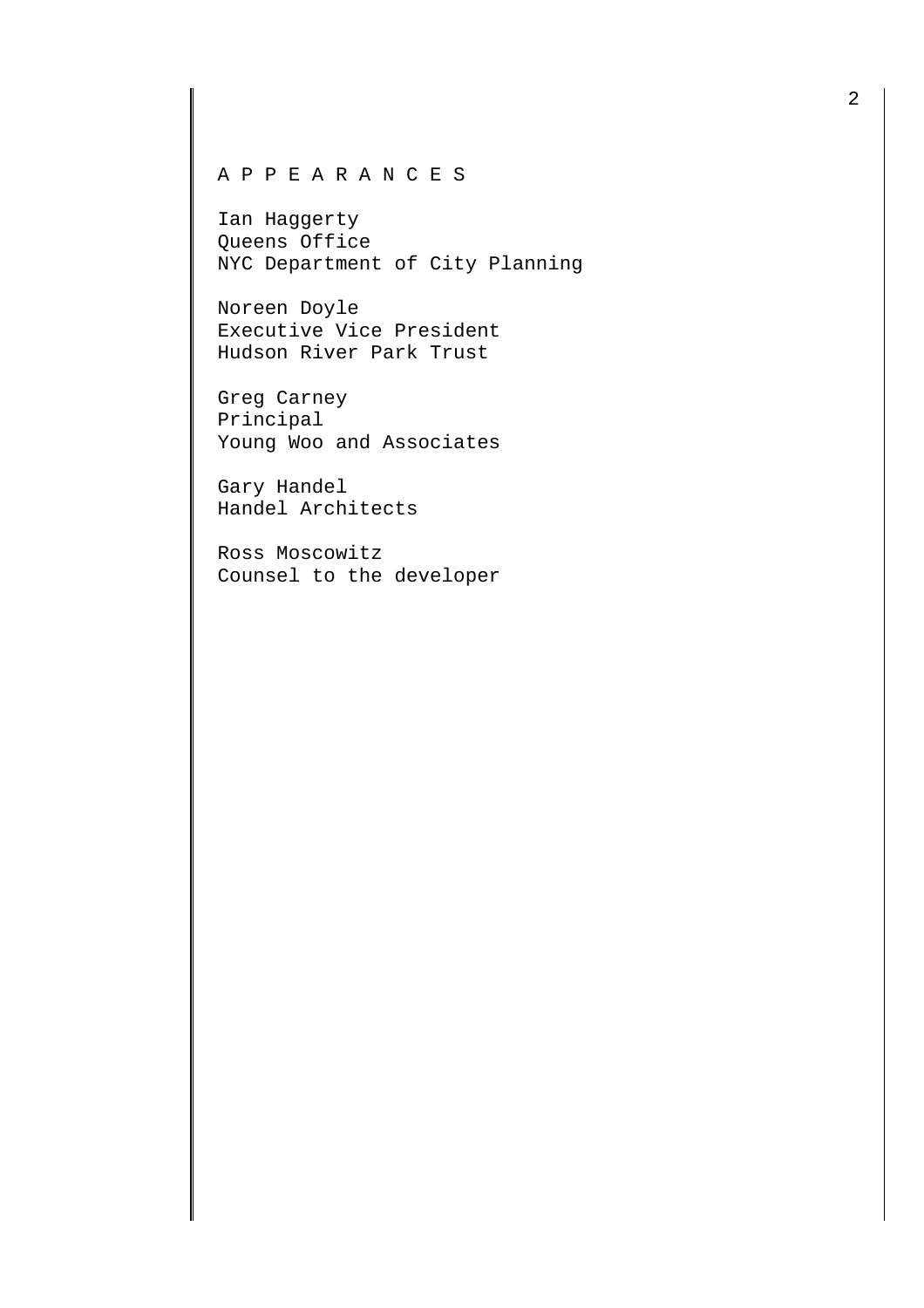| $\mathbf 1$    | 3<br>SUBCOMMITTEE ON ZONING AND FRANCHISES         |
|----------------|----------------------------------------------------|
| $\overline{a}$ | CHAIRPERSON WEPRIN: Okay. Good                     |
| 3              | morning. Good morning everyone. My name is Mark    |
| 4              | Weprin. I am chair of the Zoning and Franchises    |
| 5              | Subcommittee, and we are joined today by the       |
| 6              | following members of the Subcommittee: Council     |
| 7              | Member Jessica Lappin, Council Member Diana Reyna, |
| 8              | Council Member Ruben Wills, Council Member Dan     |
| 9              | Garodnick, Council Member Al Vann, Council Member  |
| 10             | Robert Jackson. We are also joined by Diana        |
| 11             | Reyna's two young sons, Diego and Adrian           |
| 12             | [phonetic], age seven and five respectively, and   |
| 13             | we are happy to have them here. We have a couple   |
| 14             | of items on the agenda. One is a larger project    |
| 15             | that we are going to do second, the Pier 57        |
| 16             | project. We are going to start with Land Use       |
| 17             | number 787 having to do with the AirTrain          |
| 18             | [phonetic]. City Planning is here to make a        |
| 19             | presentation. I'd like to call Ian Haggerty up.    |
| 20             | Mr. Haggerty, you know how to work the mics there? |
| 21             | IAN HAGGERTY: Yes, sir.                            |
| 22             | CHAIRPERSON WEPRIN: Very nice. He                  |
| 23             | does it all. Whenever you are ready, please state  |
| 24             | your name for the record and describe what the     |
| 25             | project is.                                        |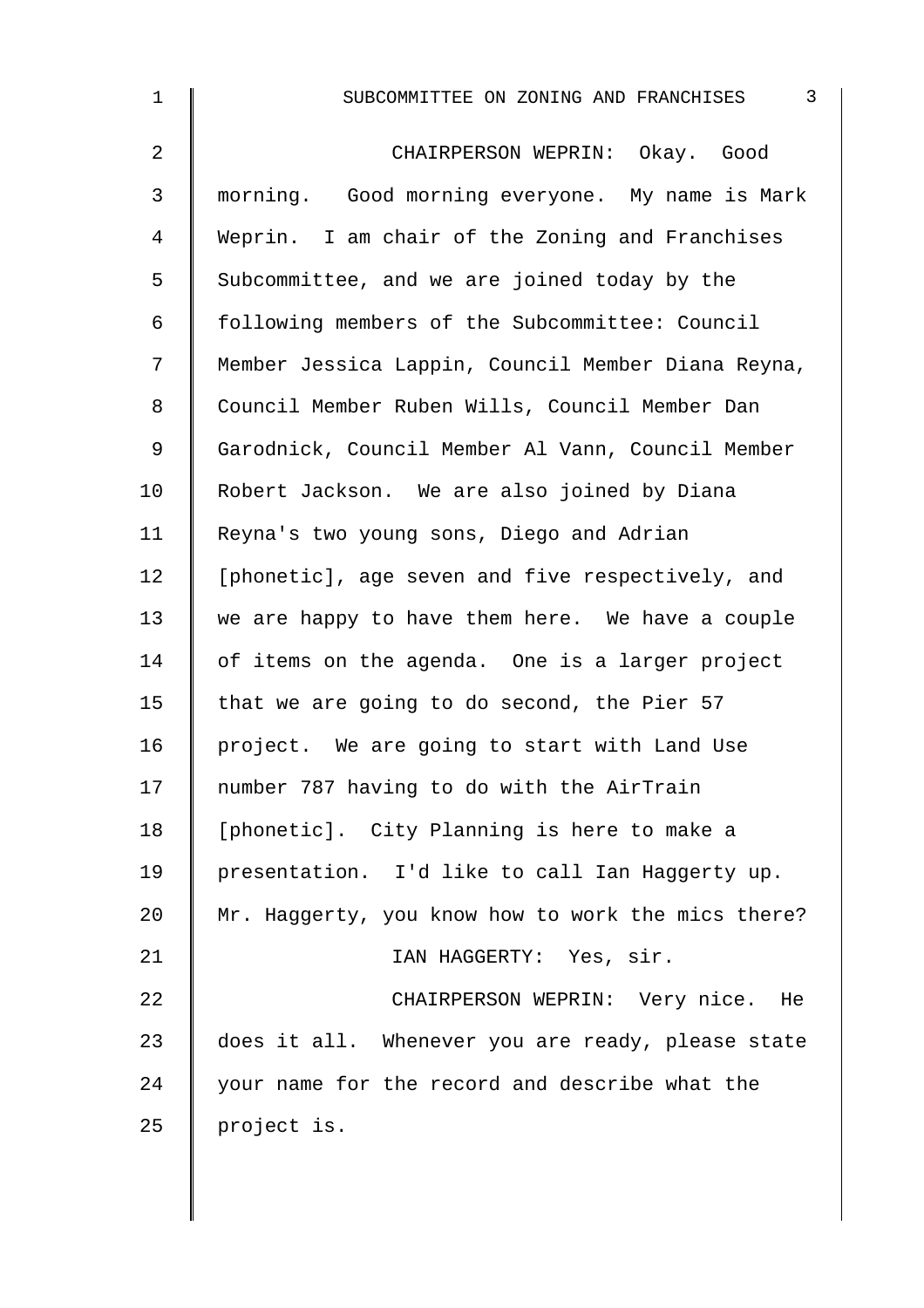| $\mathbf 1$    | $\overline{4}$<br>SUBCOMMITTEE ON ZONING AND FRANCHISES |
|----------------|---------------------------------------------------------|
| $\overline{a}$ | IAN HAGGERTY: Good morning,                             |
| 3              | Council Members. My name is Ian Haggerty. I am          |
| 4              | with the Department of City Planning Queens             |
| 5              | Office, and I am here today to present a text           |
| 6              | amendment to the special downtown Jamaica               |
| 7              | district, the zoning resolution. It's an                |
| 8              | application by the Department of City Planning.         |
| 9              | The amendment would modify locations where bulk         |
| 10             | and sidewalk width requirements apply on just nine      |
| 11             | blocks of the special Jamaica district in the           |
| 12             | vicinity of the AirTrain terminal on Sutphin            |
| 13             | Boulevard. Basically, the goal of the text              |
| 14             | amendment is to remove bulk regulations that were       |
| 15             | designed to accommodate specific buildings that we      |
| 16             | know no longer are supposed to be built and             |
| 17             | replace them with regulations that are more             |
| 18             | consistent with the rest of the district. It            |
| 19             | affects the western end of the special district,        |
| 20             | and no changes are proposed to the allowed floor        |
| 21             | area or the range of uses that are permitted at         |
| 22             | any of these sites. It is only affecting the            |
| 23             | streetscape. This proposal basically seeks to           |
| 24             | address three shortcomings with the existing bulk       |
| 25             | rules. The first is that as I mentioned the             |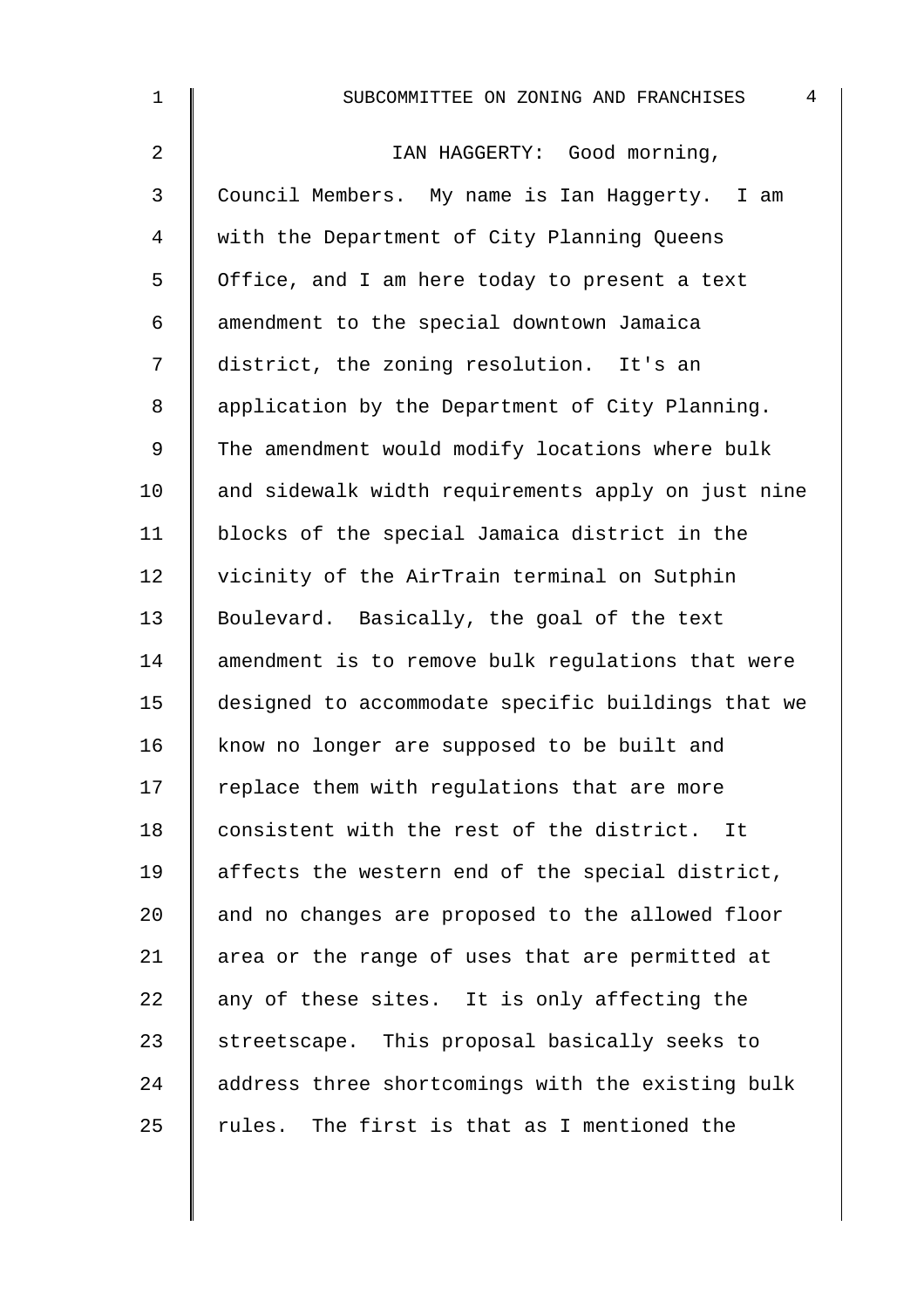2 | original bulk regulations from 2007 in the Jamaica 3 | plan were designed to accommodate very specific 4 proposals that we know are no longer going to be 5 built. Second, the regulations don't adequately 6 | enhance new buildings' relationship to existing 7 | buildings in some locations and we want to tidy up 8 the rules a little bit, and finally, previously 9 | assumed assemblages of land are no longer likely 10  $\parallel$  to be assembled in the same way, so we have some 11 Smaller footprint buildings to expect in the 12 future. The rules that we are directly addressing 13 are restrictions on curb cuts and ground floor 14 use, the requirement to replace 100 percent of the 15  $\parallel$  street wall at the street line, the maximum street 16 wall height and mandatory sidewalk widenings and  $17$  | these are all prescribed in specific locations to 18  $\parallel$  the use of maps in the zoning text. The massing 19 diagram that I brought on the left there shows two 20 potential development sites in the area and 21  $\parallel$  examples of what could be built under the existing 22  $\parallel$  rules on the top and the proposed streetscape 23  $\parallel$  rules on the bottom. These aren't actual 24 proposals, but demonstrate likely outcomes under 25  $\parallel$  each set of rules. We are looking ahead to the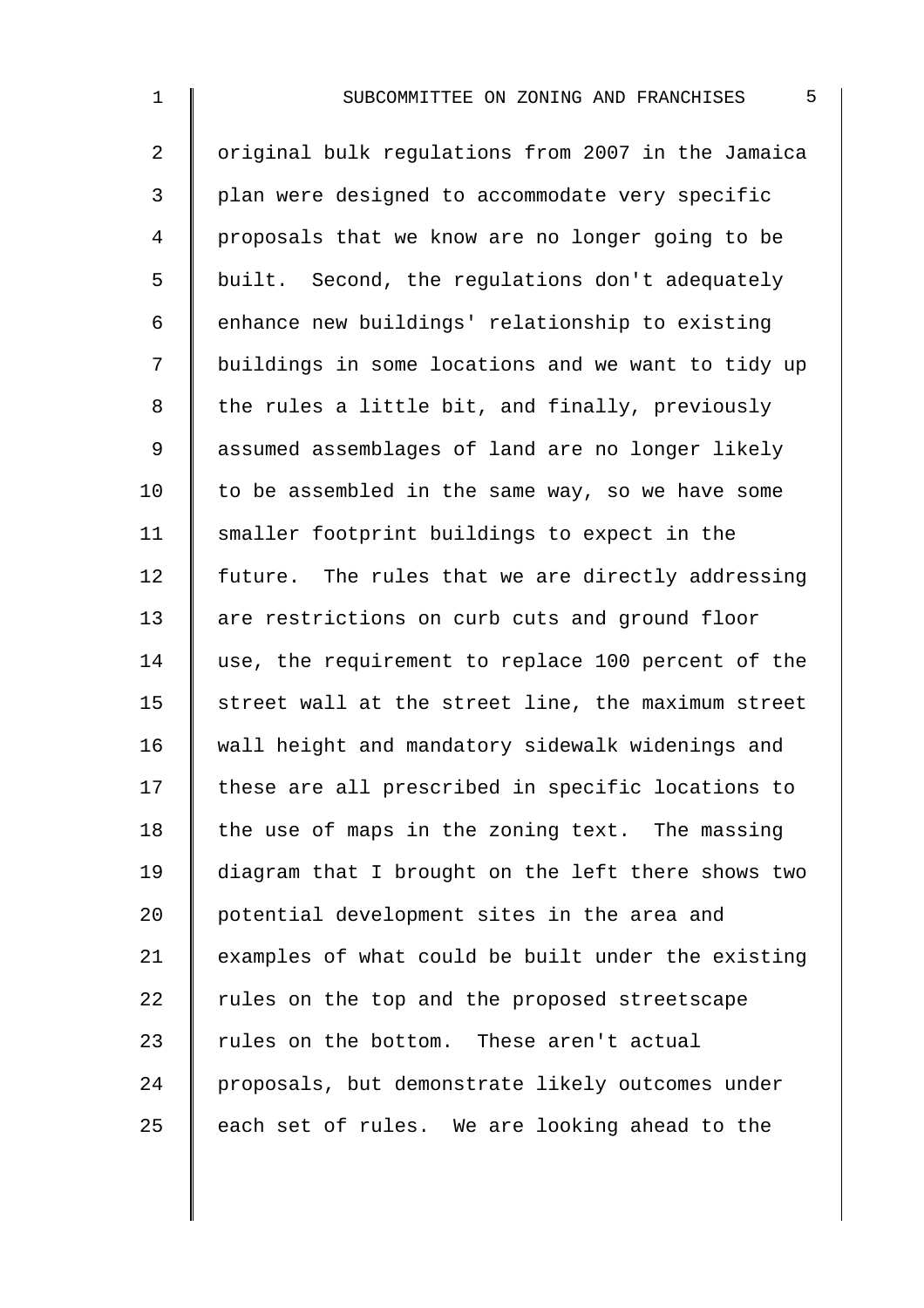2 I future, and these sites will eventually be 3 developed. There are two areas that warrant the 4 most attention. One is at--and this is looking up 5 Sutphin Boulevard towards the underpass of the 6 AirTrain terminal, the portion just next to the 7 | Long Island Railroad Overpass. For about 50 feet 8 | there the rules that were applied in 2007 missed 9  $\parallel$  those sections, and so we want to tidy up the 10  $\parallel$  rules a little bit and bring everything that 11 | applies on that block across the entire block so 12 we get a continuous street wall. You see the 13 proposed rules on the bottom would allow us to 14 accommodate a building that A) puts its entrance 15  $\parallel$  to its curb cuts and other services around on 94<sup>th</sup> 16 Ave., so as not to interrupt traffic on Sutphin 17 Boulevard, and B) allows the building to address 18  $\parallel$  the street in a uniform pattern that lines up with 19 | the retail shops that have been developed 20 underneath the underpass over the last year. The 21  $\parallel$  second site is the site just south of that. You  $22$  see it is sort of rendered mostly in yellow here 23  $\parallel$  on Sutphin Boulevard between 94<sup>th</sup> and 95<sup>th</sup> Avenue.  $24$  | You may know this is a cleared site that is  $25$  awaiting development, and it was originally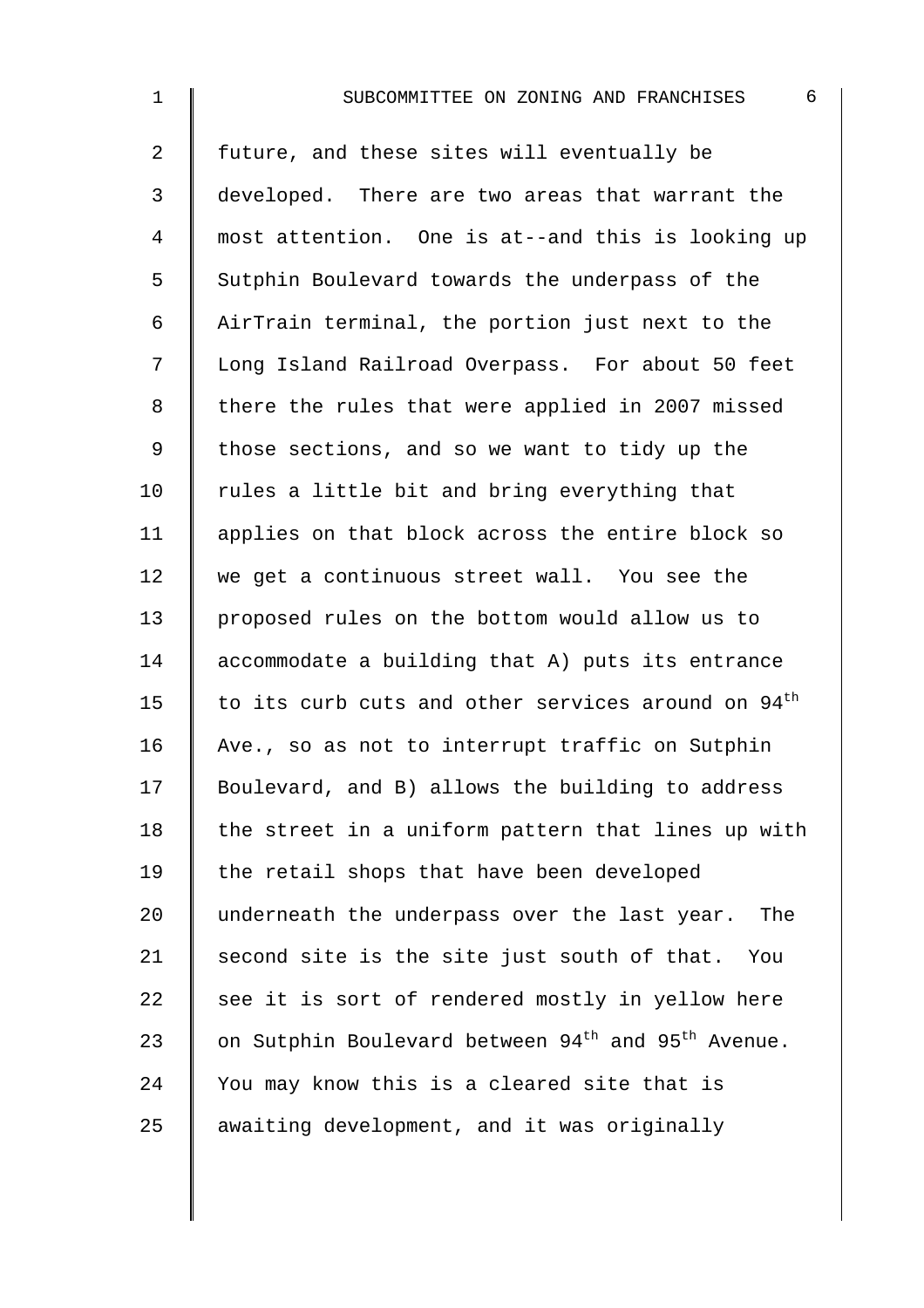2 | planned to host a wholesale market that would take 3 Fetail goods in off of cargo plans from JFK and 4 sell them at wholesale. That proposal fell  $5 \parallel$  through and the site is now more likely to be 6 developed as a mixed use development, and so we 7 | are planning in this proposal the same rules that 8 apply to the rest of the district. Instead of a 9  $\parallel$  sheer wall on Sutphin Boulevard and on 95<sup>th</sup> and 94<sup>th</sup> 10 Avenues, we would require a setback between a 11 height of 40 to 60 feet, and we also would allow 12 Tecesses if the developer so chose to provide them 13  $\parallel$  on 95<sup>th</sup> Avenue and 94<sup>th</sup> Avenue. Likewise the 14 | prohibition on curb cuts would be maintained on 15  $\parallel$  Sutphin Boulevard, but allowed on 95<sup>th</sup> and 94<sup>th</sup> 16 Avenue again to keep the cross traffic off of the 17 main street and maintain a viable pedestrian 18 corridor along Sutphin Boulevard. In addition to 19 adjusting the rules at these two locations there 20  $\parallel$  is some general cleanup proposed to make the 21 Sidewalk widening and street wall location rules 22 | of the district more consistent. First we would 23 Tremove a 100 percent street wall location. In 24 other words, you have to when you redevelop a  $25$  building place, the entire street wall up against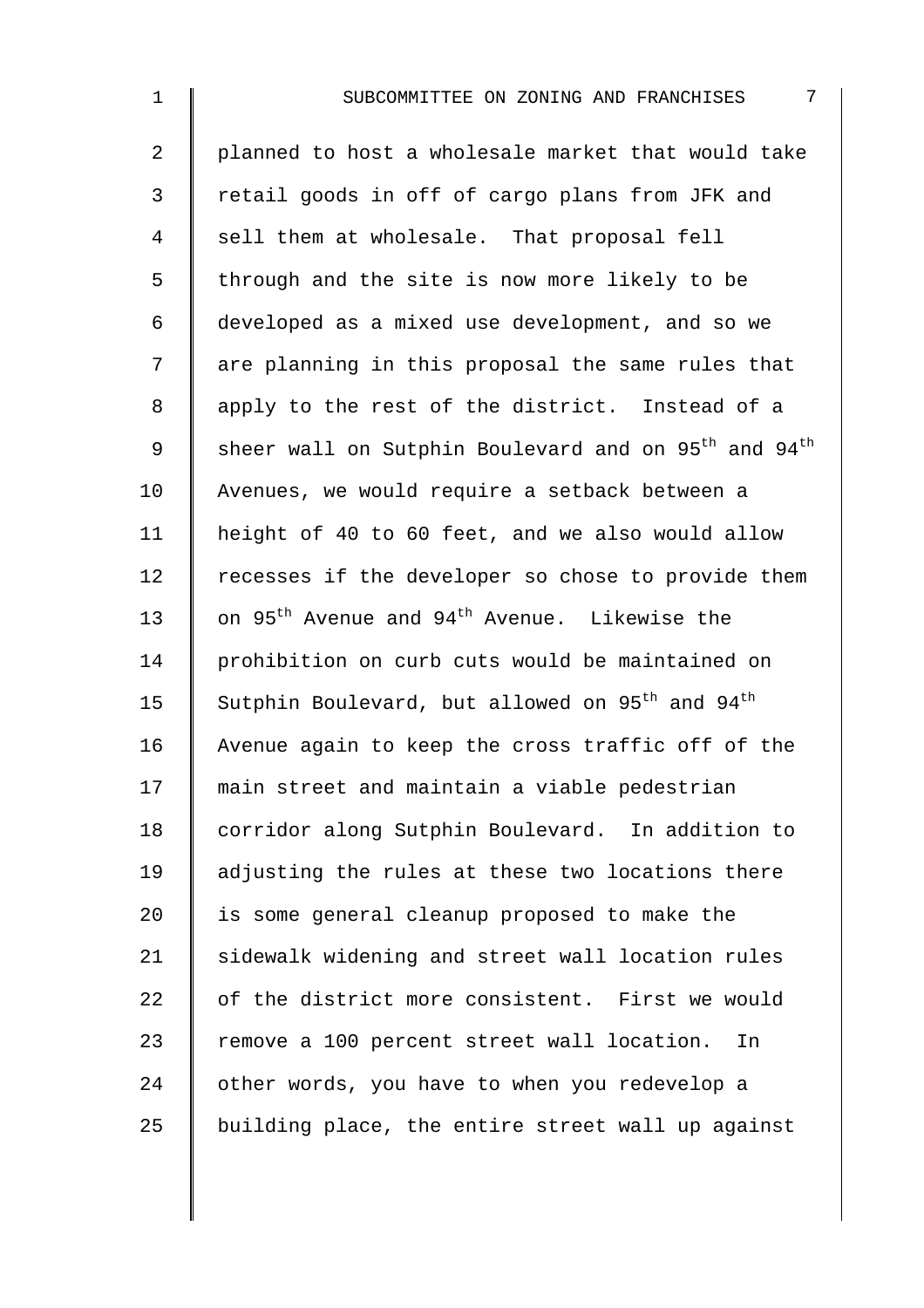2  $\parallel$  the street line and create a solid wall. We would 3 Temove that requirement from two streets--147<sup>th</sup> 4 | Place and Waltham Street, both of which have a 5 | lower density character and we felt didn't need to 6 have that sort of strong requirement. You still 7 | can provide 100 percent of the street wall at the 8 | street line if you so choose when redeveloping 9 | these properties, but we now allow for this 10 district standard, which is 70 percent. Under the 11 2007 sidewalk widening rules, new developments in 12 certain locations are required to widen the 13 Sidewalk on their own property, much like a front 14 yard requirement, and so in this proposal, we are 15 | also addressing the sidewalk widening rules and I 16 have passed out a diagram. It's the last two 17 pages in your packets there that show the exact  $18$  | rules, and I won't go into too much detail on the 19 exact locations of each and every change that we 20  $\parallel$  made, but suffice it to say that we are 21 | introducing a new regime, which scales back some 22  $\parallel$  of the more broader, wider sidewalk widening 23  $\parallel$  requirements that were required on Sutphin 24 Boulevard where we would be--as shown on the 25  $\parallel$  diagram here, where we had these ten foot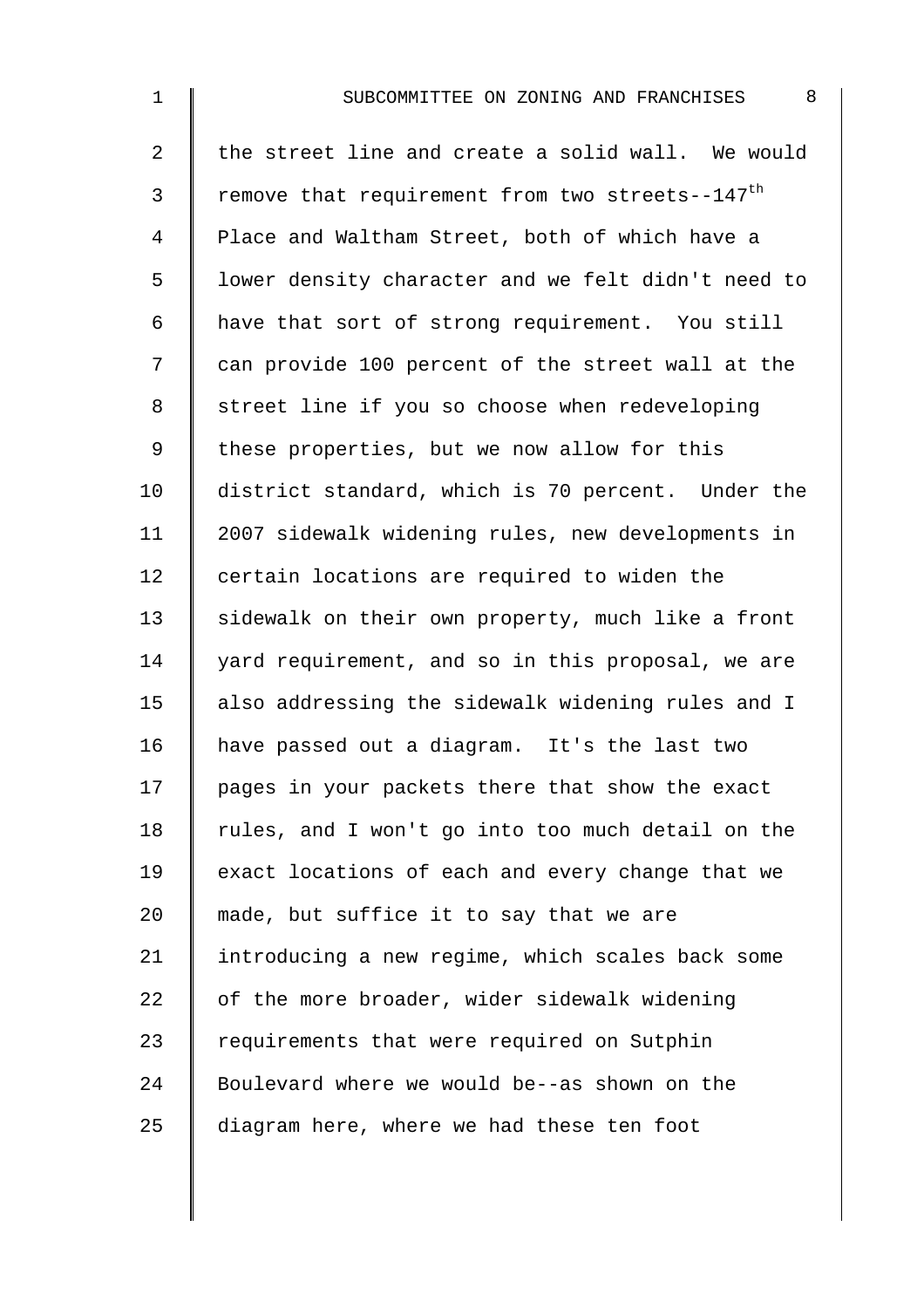2 widenings. We have actually eliminated those 3 because of the unnecessarily large sidewalks that 4 those would create, up to 33 feet in some 5 | locations, but we are maintaining at least 16 feet  $6 \parallel$  of sidewalk width down the entire width of Sutphin 7 Boulevard, which is the main corridor here, which 8 | is enough for a tree pit and ten feet of clear 9 | passage. On the side streets, we have readjusted 10  $\parallel$  some of these to maintain at least a minimum of 12 11 | feet. There are some locations where no sidewalk 12 widenings were required and we are now proposing 13  $\parallel$  to require them. That would be on 94<sup>th</sup> Avenue 14 where we have a current ten foot sidewalk. If 15  $\parallel$  that gets redeveloped, we would like to see 12 16 feet, so we are proposing 12 there. The other 17 location is down here at 146 Street. Again, it's 18  $\parallel$  a rather narrow sidewalk, so we are looking for a 19 minimum of 12 feet, and we believe this regime 20 Weill basically allow for more reasonable 21 development at the north end here, but still 22  $\parallel$  provide sidewalk widenings where they are 23 absolutely necessary, and so that concludes the 24 | presentation. I will be happy to take any 25 questions.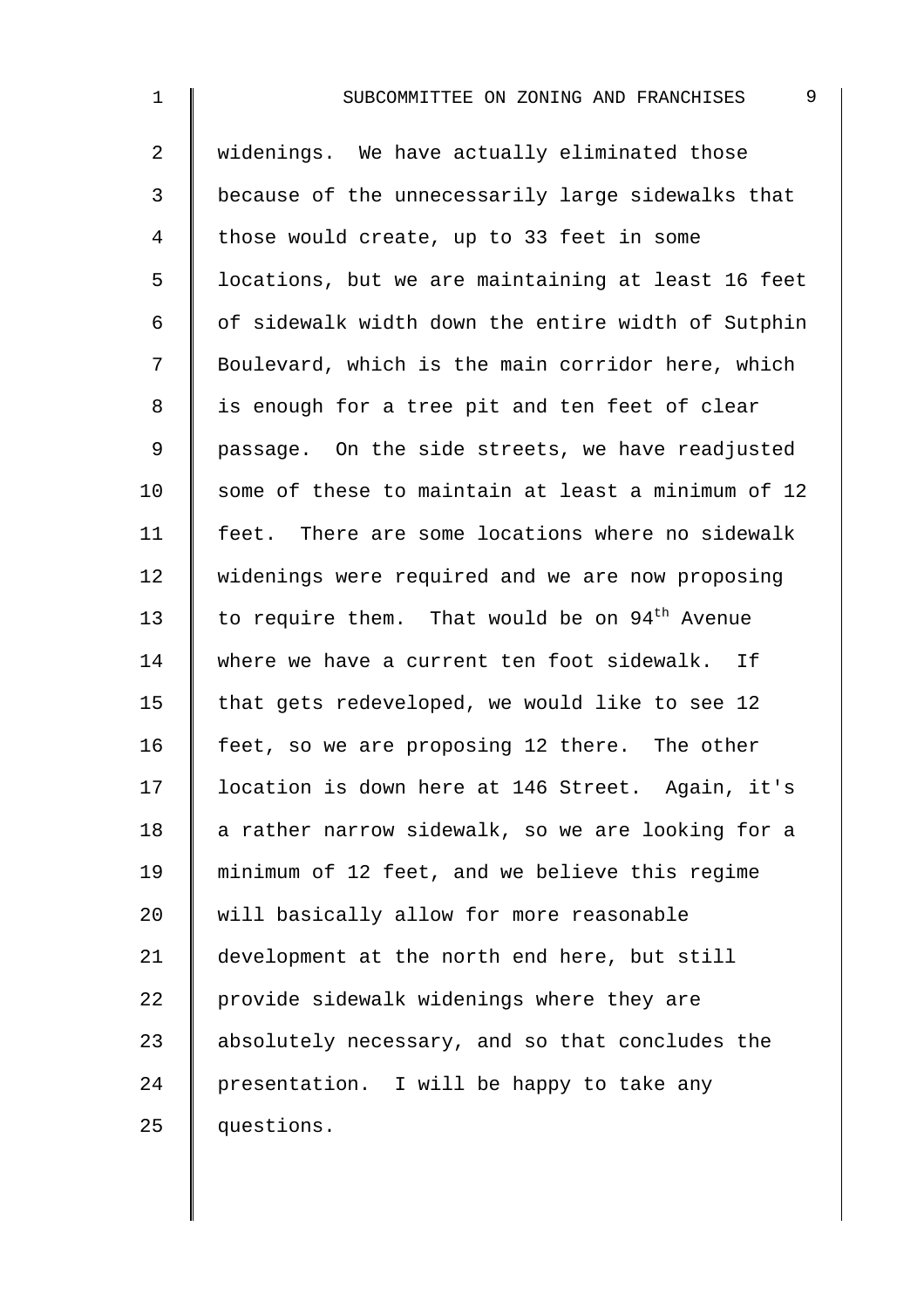| $\mathbf 1$    | 10<br>SUBCOMMITTEE ON ZONING AND FRANCHISES                                  |
|----------------|------------------------------------------------------------------------------|
| 2              | CHAIRPERSON WEPRIN: Thank you very                                           |
| 3              | much. This project incorporates three different                              |
| $\overline{4}$ | Council districts--Council Member Comrie, Council                            |
| 5              | Member Wills and a little piece of Council Member                            |
| 6              | Gennaro. We have Council Member Wills here with                              |
| 7              | us at the moment, and I know he has something he                             |
| 8              | wants to ask or state, and then we have other                                |
| 9              | questions from the panel.                                                    |
| 10             | COUNCIL MEMBER WILLS: Good                                                   |
| 11             | morning. You went over this with us in detail and                            |
| 12             | we are all supportive of this program. I had one                             |
| 13             | question for you. The Sutphin Boulevard between                              |
| 14             | Sutphin Boulevard and Waltham Street on 97 <sup>th</sup>                     |
| 15             | Avenue, there was a proposed development for the                             |
| 16             | 97 <sup>th</sup> Avenue to 95 <sup>th</sup> Avenue, a hotel to be there, and |
| 17             | then it would be attached to the Waltham Street                              |
| 18             | property going over to Liverpool. Would this                                 |
| 19             | affect that in any way with the new residential                              |
| 20             | properties that would be placed there behind the                             |
| 21             | hotel on Waltham and Liverpool?                                              |
| 22             | IAN HAGGERTY: The only way it                                                |
| 23             | would affect it is with slightly more flexibility                            |
| 24             | in the street wall requirements on Waltham Street,                           |
| 25             | whereas previously they would be required to make                            |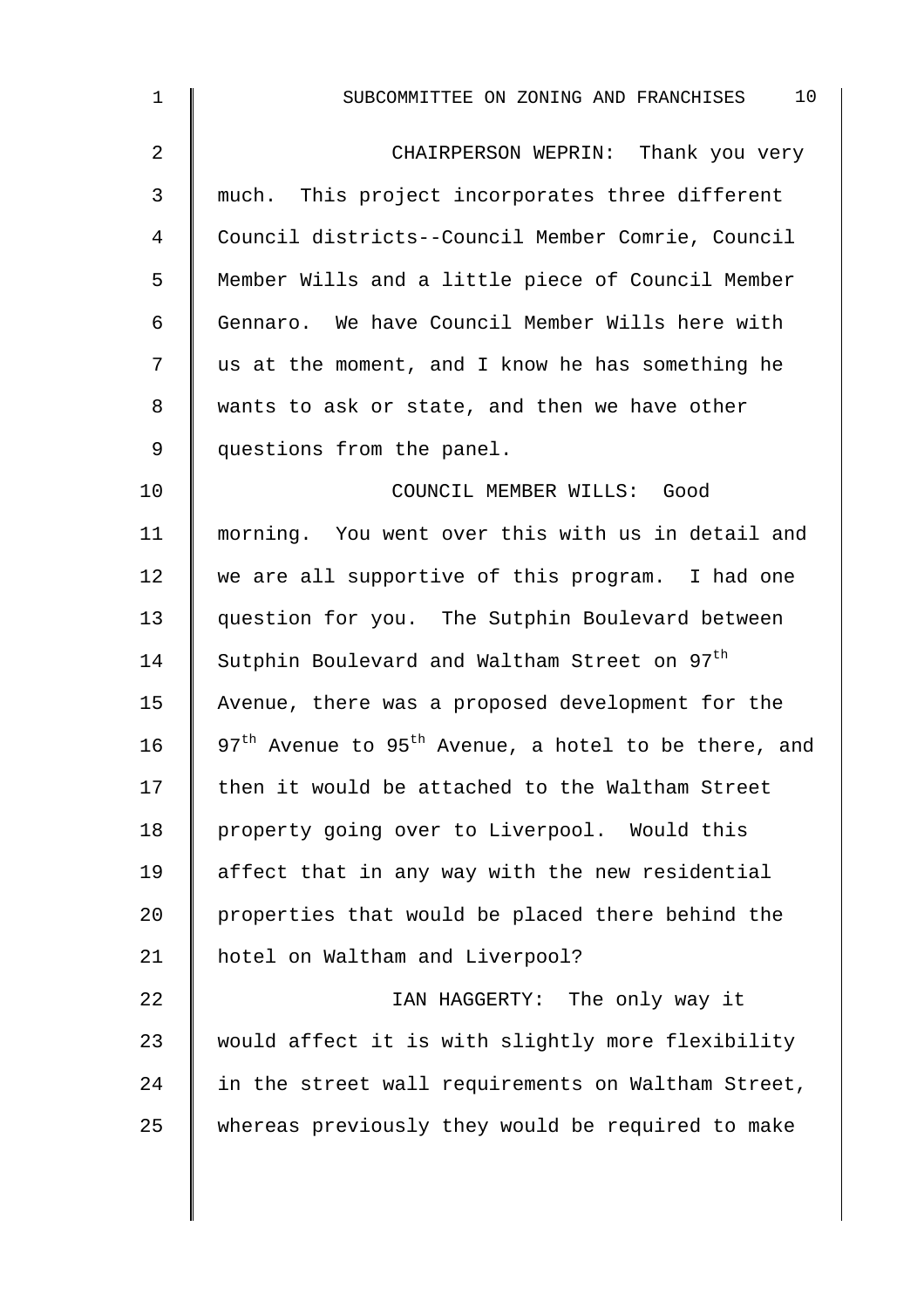| $\mathbf 1$    | 11<br>SUBCOMMITTEE ON ZONING AND FRANCHISES        |
|----------------|----------------------------------------------------|
| $\overline{2}$ | a sheer wall basically across the entire Waltham   |
| 3              | Street before the setback, 100 percent at the      |
| 4              | street line. Now they would be allowed to provide  |
| 5              | up to 30 percent of the wall as recesses so there  |
| 6              | would be more variation that is allowed. The       |
| 7              | floor area and the use this will have no effect on |
| 8              | that.                                              |
| 9              | COUNCIL MEMBER WILLS: Thank you.                   |
| 10             | IAN HAGGERTY: You're welcome.                      |
| 11             | CHAIRPERSON WEPRIN: Great.                         |
| 12             | Council Member Garodnick?                          |
| 13             | COUNCIL MEMBER GARODNICK: Thank                    |
| 14             | you. I just realized that I am a little confused   |
| 15             | about the big picture here, which is it sounds     |
| 16             | like there were rules put in place back in 2007    |
| 17             | covering bulk in the sidewalk, et cetera, and that |
| 18             | there was an anticipated development that was      |
| 19             | going to take place that is no longer being        |
| 20             | assembled or taking place. Is that correct?        |
| 21             | IAN HAGGERTY: Yes, sir.                            |
| 22             | COUNCIL MEMBER GARODNICK: And that                 |
| 23             | is what is precipitating the application by the    |
| 24             | Department of City Planning today. Is that right?  |
| 25             | IAN HAGGERTY: That is correct.<br>We               |
|                |                                                    |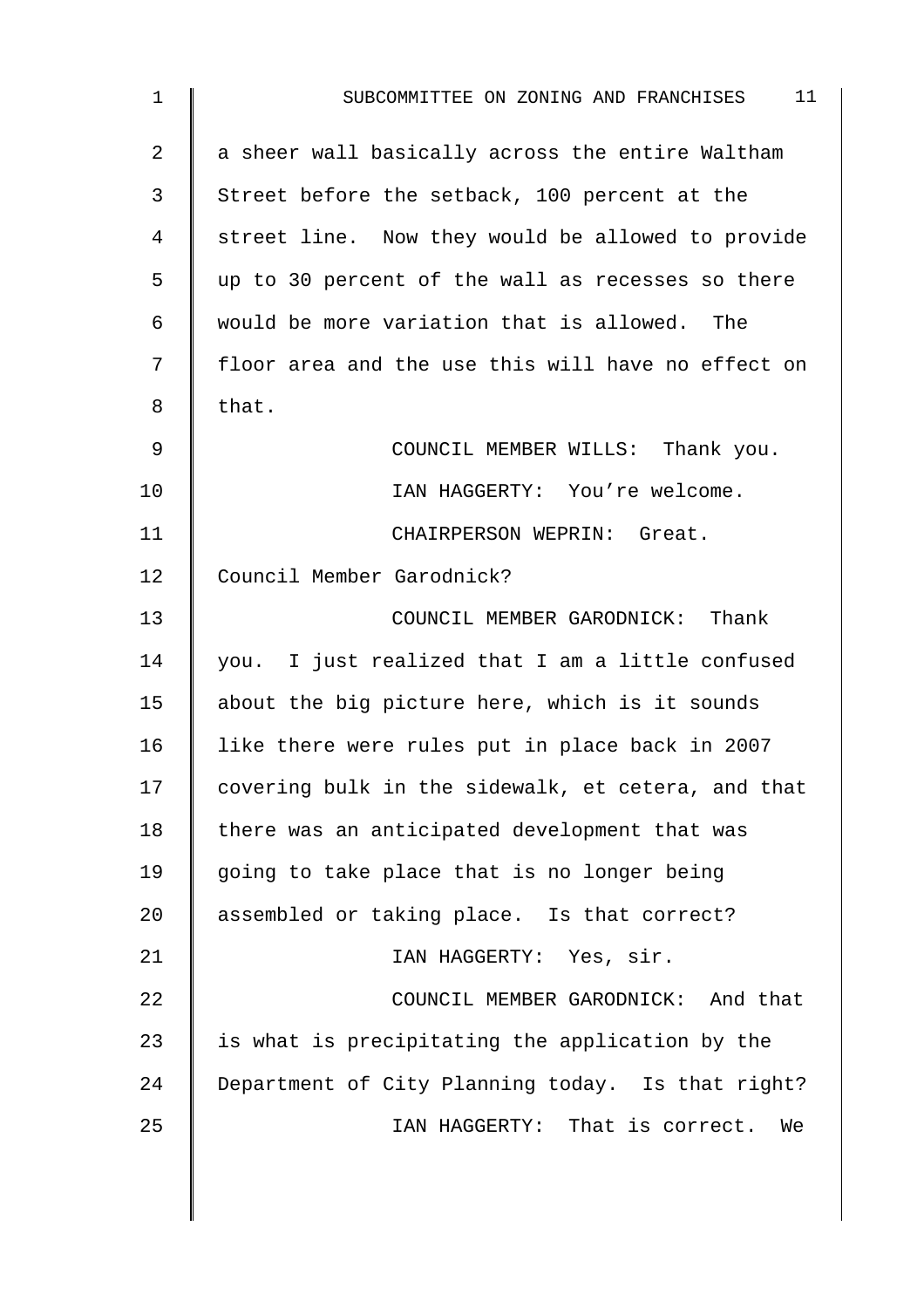2 | were approached originally by Greater Jamaica 3 Development Corporation, who has an interest in 4 the property on the north side here  $94<sup>th</sup>$  Avenue, 5 and they had asked us about the possibility of 6 basically they have issued an RFP. They are 7 | looking for someone to develop this site as a 8 | hotel use and the rules were written in such a way 9 | that did not accommodate first of all such a small  $10$  sliver on that site, and secondly, because of some 11  $\parallel$  strange ambiguities that were in the text that we 12 wanted to clear up, we felt we needed to do a text 13 || amendment too. 14 COUNCIL MEMBER GARODNICK: So I 15 don't understand. Has Greater Jamaica Development 16 Corporation owned this site during the course of 17 | this entire period? 18 **I** IAN HAGGERTY: They have owned just 19 | the corner site. It was assumed in 2007 that a 20  $\parallel$  larger site would be assembled, but that has not 21 | happened, and they are going ahead with the RFP

22  $\parallel$  for just the corner site, which is a rather narrow  $23$  site.

24 **COUNCIL MEMBER GARODNICK:** And the 25  $\parallel$  corner site is the area that is the orange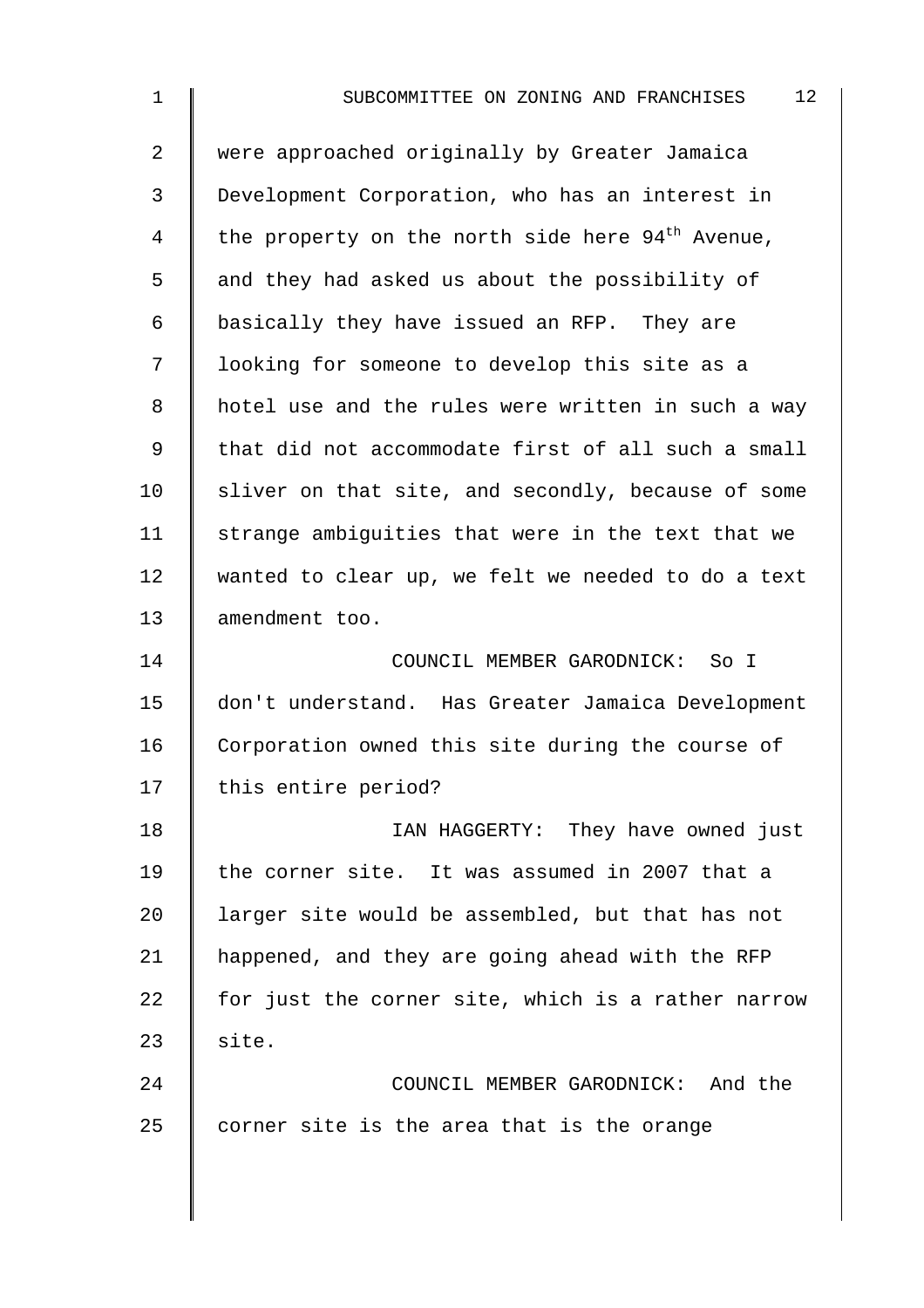| 1  | 13<br>SUBCOMMITTEE ON ZONING AND FRANCHISES                |
|----|------------------------------------------------------------|
| 2  | building over there?                                       |
| 3  | IAN HAGGERTY: That is correct.                             |
| 4  | COUNCIL MEMBER GARODNICK: Okay.                            |
| 5  | Why would this have been more appropriate if the           |
| 6  | buildings had been assembled and had moved forward         |
| 7  | the way that was anticipated back in 2007?                 |
| 8  | IAN HAGGERTY: It would have been                           |
| 9  | more appropriate because it would have allowed             |
| 10 | essentially all of the loading functions to be             |
| 11 | placed further down the block. In this site,               |
| 12 | basically--                                                |
| 13 | COUNCIL MEMBER GARODNICK:                                  |
| 14 | [interposing] Right. When you are pointing to              |
| 15 | that, I don't know what that is or what that leads         |
| 16 | to.                                                        |
| 17 | IAN HAGGERTY: - - Sutphin                                  |
| 18 | Boulevard and 94 <sup>th</sup> is this corner here. With a |
| 19 | longer site there--with their current site, which          |
| 20 | is just this corner piece, they would be forced to         |
| 21 | place the loading dock around on Sutphin Boulevard         |
| 22 | because of two things--number one, it's prohibited         |
| 23 | from the south side here and number two, it's not          |
| 24 | prohibited from this section here, which was an            |
| 25 | oversight on our part in the beginning when we             |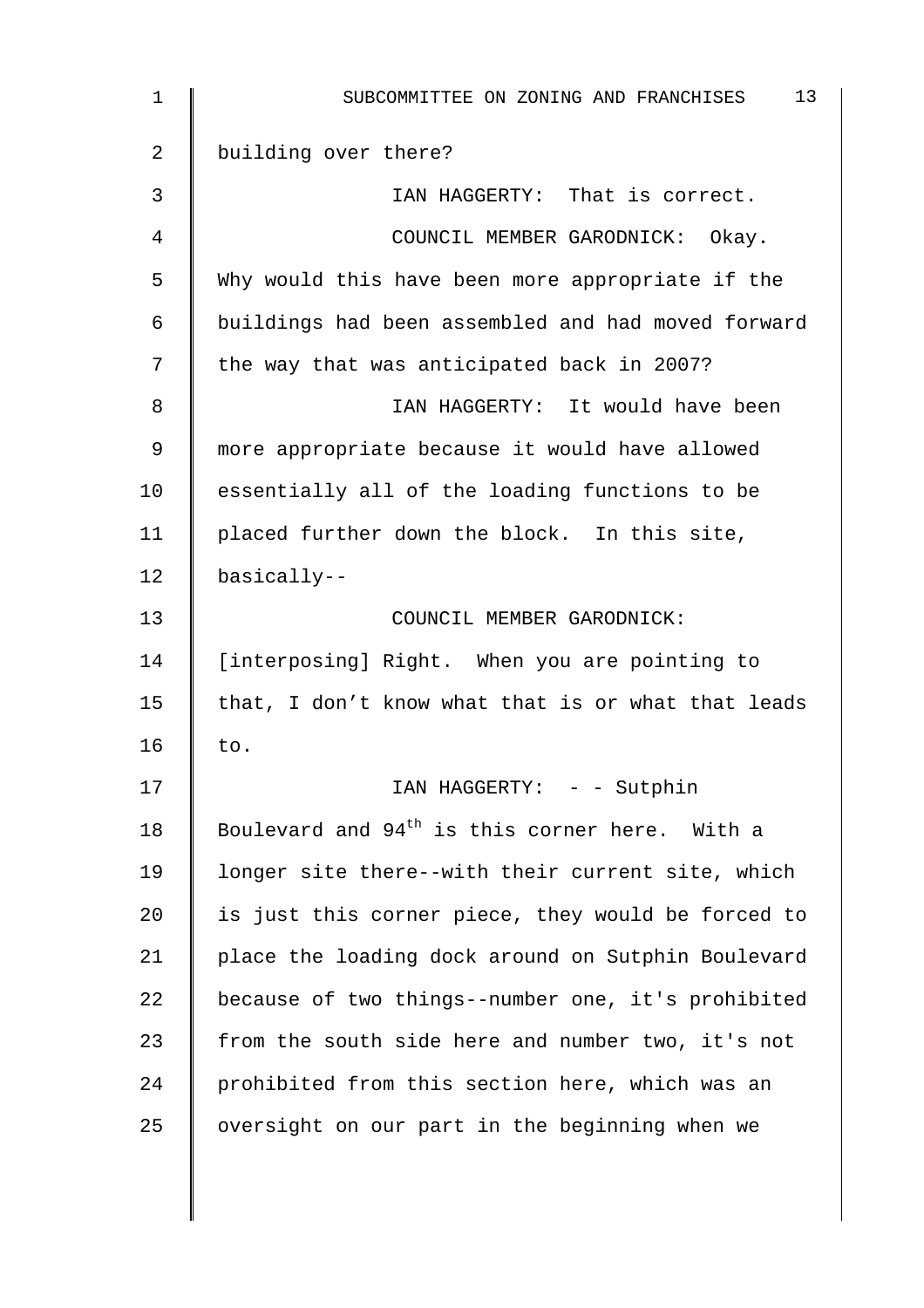| $\overline{2}$ | proposed the original 2007 rules, so this proposal          |
|----------------|-------------------------------------------------------------|
| 3              | does two things. One, it prohibits the curb cuts            |
| 4              | on Sutphin Boulevard, and number two, it allows             |
| 5              | them on the south side of this block, basically             |
| 6              | the north side of $94th$ Avenue. In the original            |
| 7              | proposal all of that would have been further down           |
| 8              | the block beyond the prohibited area, so this               |
| $\mathsf 9$    | basically allows for this smaller building to be            |
| 10             | configured in such a way that doesn't impede                |
| 11             | pedestrian traffic on Sutphin Boulevard.                    |
| 12             | COUNCIL MEMBER GARODNICK:<br>Okay.                          |
| 13             | So this really--it is being done because of the             |
| 14             | needs of the Greater Jamaica Development                    |
| 15             | Corporation and the EFP which is going out for the          |
| 16             | development of that site right there on 94 <sup>th</sup> -- |
| 17             | IAN HAGGERTY: [interposing] That                            |
| 18             | was the original impetus for this, but as I                 |
| 19             | presented, there are a number of other things that          |
| 20             | we cleaned up at the same time.                             |
| 21             | COUNCIL MEMBER GARODNICK: Alright.                          |
| 22             | Thank you, Mr. Chairman.                                    |
| 23             | IAN HAGGERTY: You're welcome.                               |
| 24             | CHAIRPERSON WEPRIN: Okay. Council                           |
| 25             | Member Wills again.                                         |
|                |                                                             |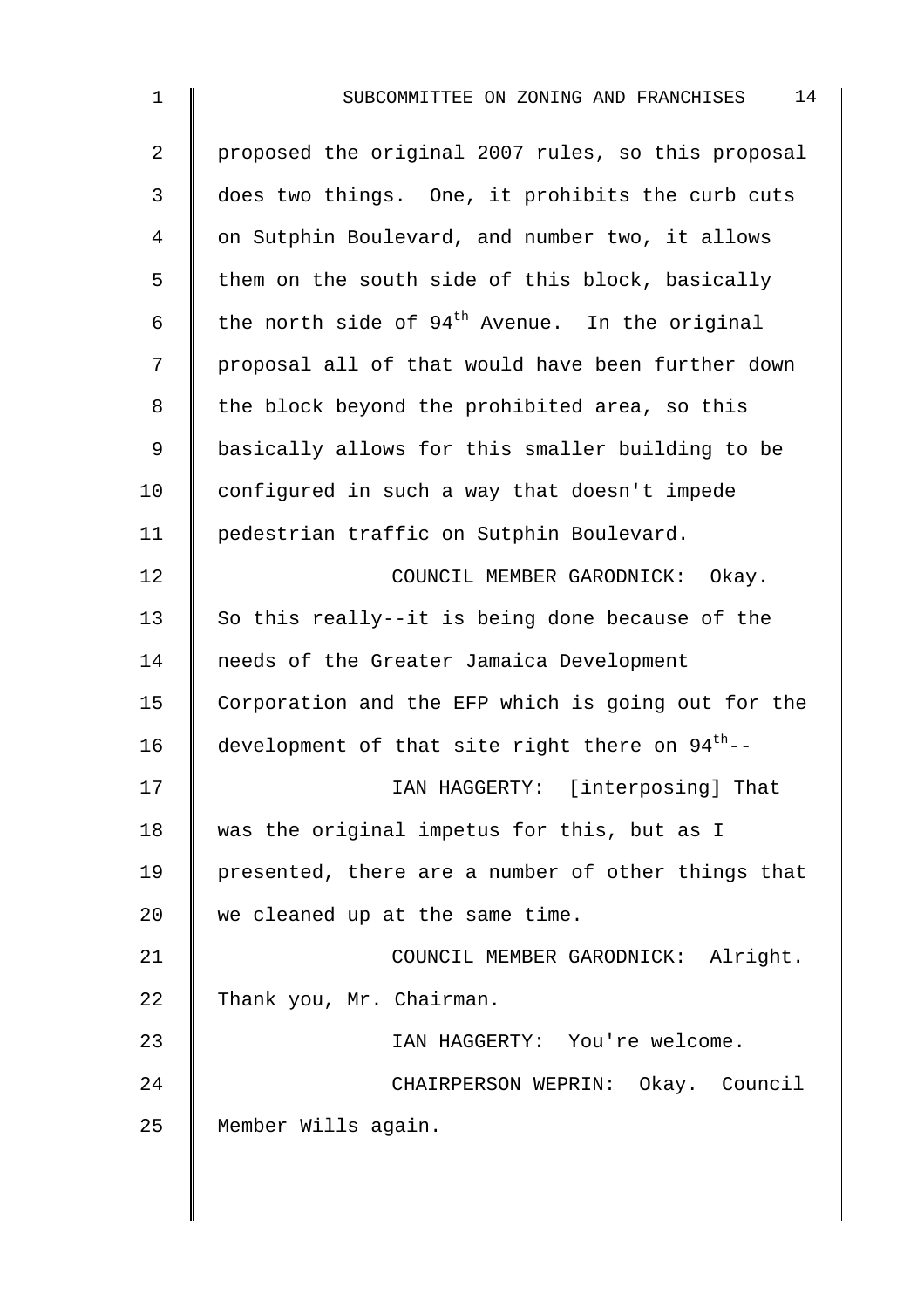| $\mathbf{1}$ | 15<br>SUBCOMMITTEE ON ZONING AND FRANCHISES        |
|--------------|----------------------------------------------------|
| 2            | COUNCIL MEMBER WILLS: I am sorry.                  |
| 3            | I just wanted to clarify though to Council Member  |
| 4            | Garodnick, the second property is something that   |
| 5            | we are looking at and this helps us with the mixed |
| 6            | usage on it. We are hoping that we can maybe put   |
| 7            | a college residence there mixed with the YMCA      |
| 8            | which we have a dire need to have a new YMCA       |
| 9            | there, so this also helps us do that, so I wanted  |
| 10           | to make sure that it wasn't just an imposition on  |
| 11           | the Greater Jamaica Development Corporation's      |
| 12           | needs, but it also helps us do that and free up a  |
| 13           | lot of the pedestrian traffic to go to that        |
| 14           | building. Thank you.                               |
| 15           | CHAIRPERSON WEPRIN: Question for                   |
| 16           | Council Member Wills or City Planning, so that     |
| 17           | second site, is that owned by--who is that owned   |
| 18           | by?                                                |
| 19           | COUNCIL MEMBER WILLS: I believe                    |
| 20           | that is owned by - - Stark [phonetic]. It is a     |
| 21           | huge lift to try to get the leasing deal done with |
| 22           | that property, but New York College right now is   |
| 23           | going--their plan was to go north to south and we  |
| 24           | are talking to them to try to expand the           |
| 25           | university, so they can actually go from east to   |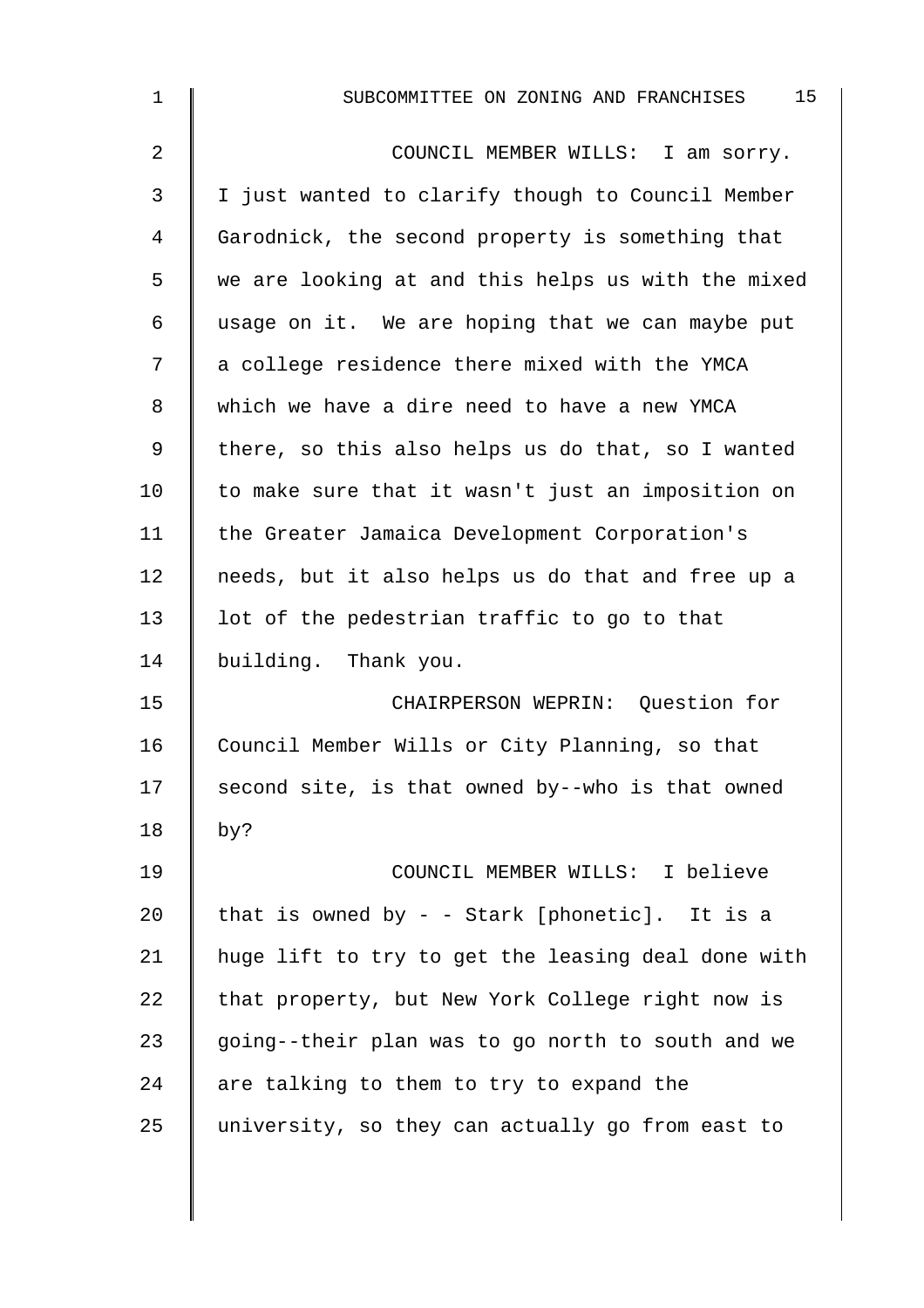2 west because of the groundwater and different  $3$  things like that we are having issues with. So 4 | this property would be something to help with the  $5 \parallel$  revitalization with the hotels that are supposedly 6 Surrounding these properties. During the economic 7 downturn a lot of the projects had to be put on  $8 \parallel$  hold.

9 CHAIRPERSON WEPRIN: Thank you. 10 Any other members of the panel have any questions? 11 | Diego, you have a question? No questions. Okay, 12  $\parallel$  good. I see none. Well, thank you very much. We 13 are going to close this hearing. I know members 14  $\parallel$  of the public are here to testify on this. Okay. 15 We are going to close this hearing, and move on to 16  $\parallel$  the next item on our agenda. Next item is in 17 Speaker Ouinn's district. It is Pier 57. It is 18 Land Use number 786. I apologize. It is four 19 items made up on the Pier 57 project. It's Land 20 Use 783, 784, 785 and 786. The following four 21 | people are here to testify: Noreen Doyle 22 | [phonetic], Greg Carney [phonetic], Gary Handel 23 | [phonetic] and Ross Moscowitz [phonetic]. 24 Gentleman and lady, if you could please state your 25 | name when you speak so the record can accurately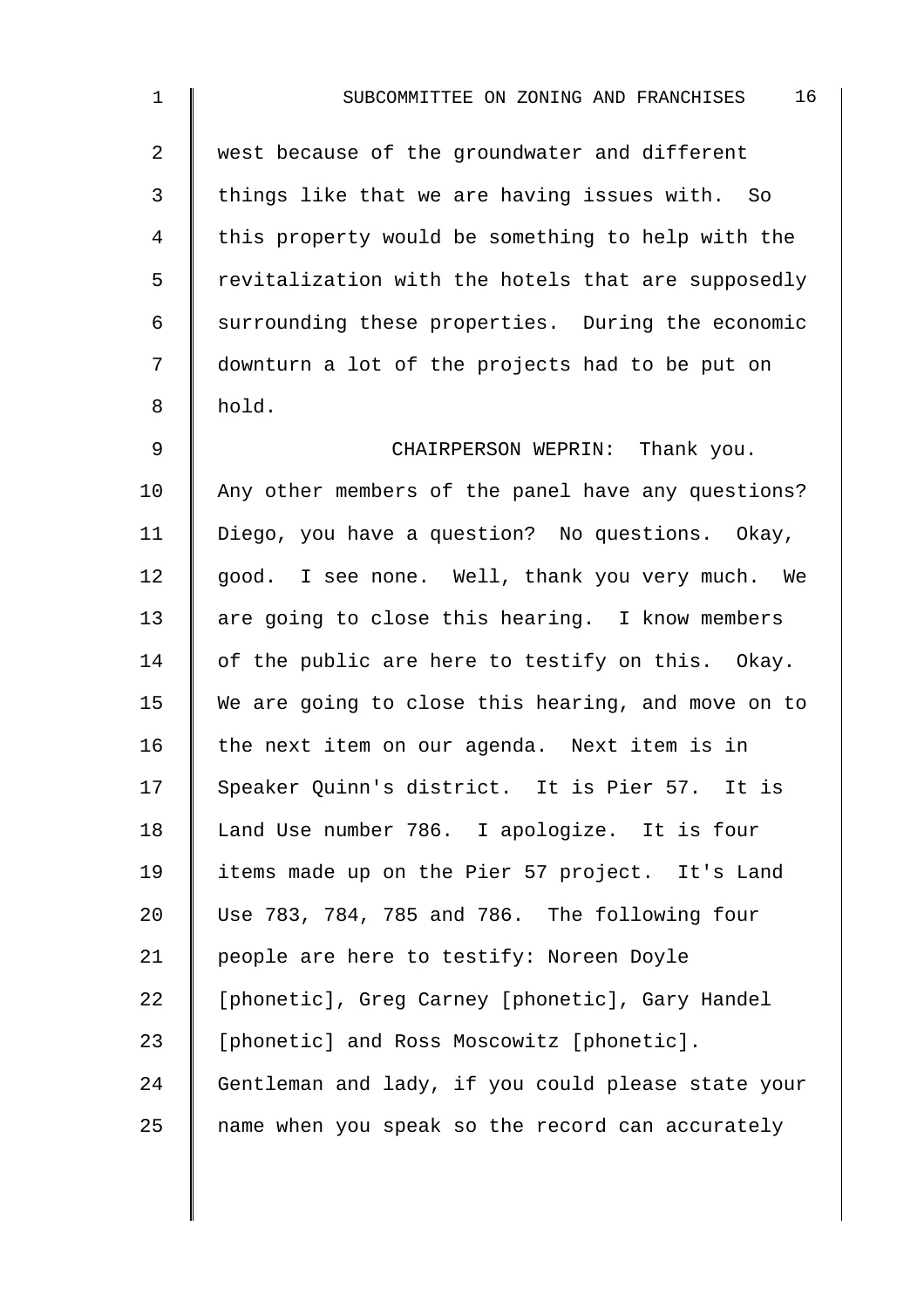| 1              | 17<br>SUBCOMMITTEE ON ZONING AND FRANCHISES        |
|----------------|----------------------------------------------------|
| $\overline{a}$ | reflect who is speaking at the time. I don't know  |
| 3              | who is starting, but whenever you are ready,       |
| 4              | please proceed. Thank you.                         |
| 5              | NOREEN DOYLE: Good morning. My                     |
| 6              | name is Noreen Doyle. I am an executive vice       |
| 7              | president at the Hudson River Park Trust, and I am |
| 8              | joined here today by Greg Carney, a principal at   |
| 9              | Young Woo, Gary Handel, the architect for the      |
| 10             | project and Ross Moscowitz, land use counsel.      |
| 11             | Before we begin I thought it would be helpful to   |
| 12             | provide a bit of context on Hudson River Park, and |
| 13             | what Pier 57 means for it. So Hudson River Park    |
| 14             | is a five mile long park along Manhattan's West    |
| 15             | Side from Battery Place to 59 Street. It           |
| 16             | includes, piers, lands underwater and a rather     |
| 17             | slim land section between the bulkhead and the     |
| 18             | West Side Highway, and Hudson River Park is unique |
| 19             | in a number of respects. First, it was created by  |
| 20             | New York State legislation; the Hudson River Park  |
| 21             | Act of 1998 created the park and created the       |
| 22             | Hudson River Park Trust to design, build and       |
| 23             | operate the park. Hudson River Park is the first   |
| 24             | of the parks in New York City to be identified     |
| 25             | with the goal of being self-supporting, so while   |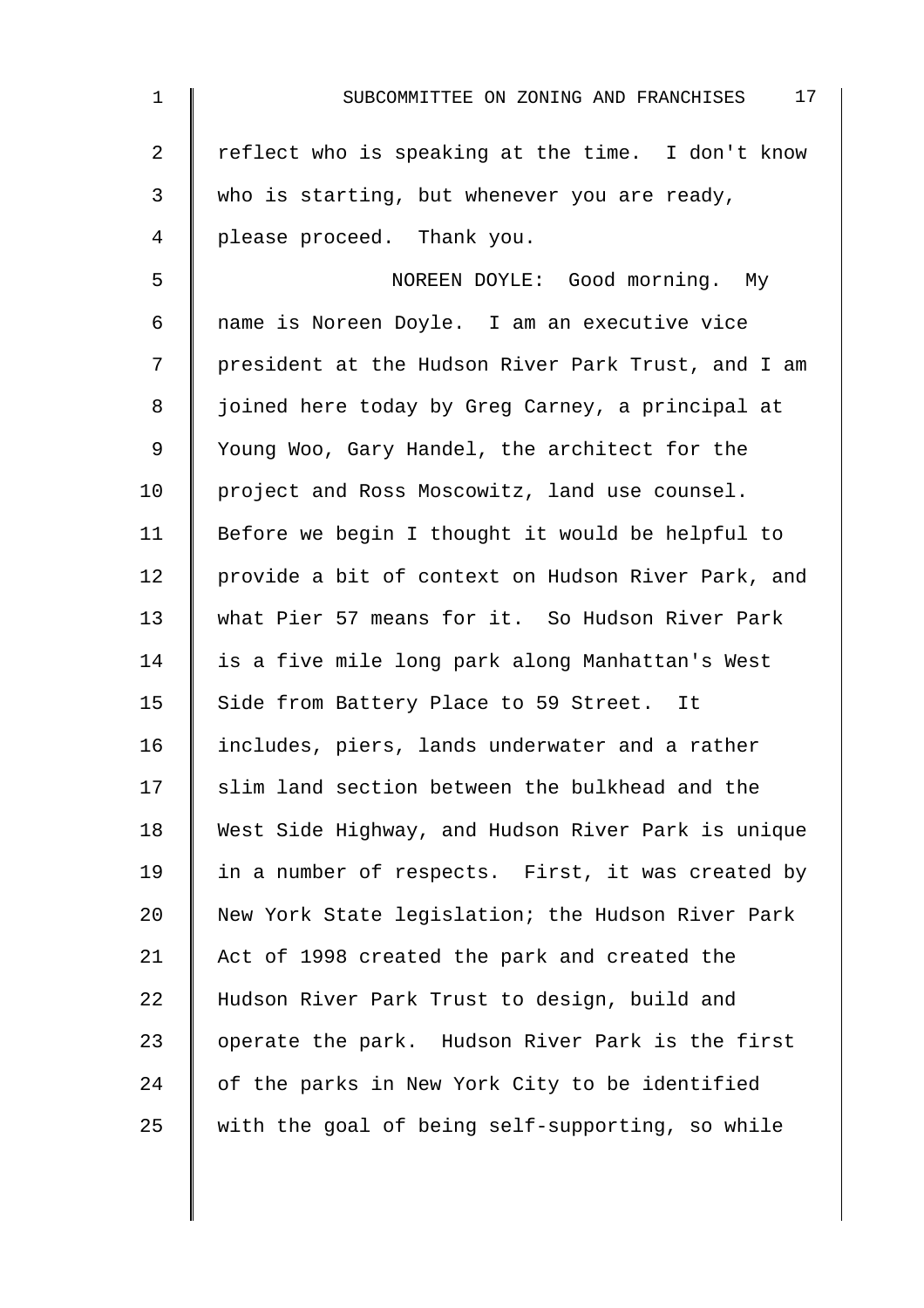2  $\parallel$  the city and state have been very generous over  $3 \parallel$  the years about giving funding to construct the 4 park, we generate all of our operating income 5 | ourselves. We don't receive any city or state 6 | operating income, and so we are making our  $16.5$ 7 | million annual operating budget generally through 8 a combination of rents from certain commercial 9 || piers, Chelsea Piers, Circle Line are examples of  $10$  | those that you may be familiar with. We also have 11 | fees for certain quest events in the park, and are 12 | able to accept donations through Friends of Hudson 13 River Park. We are also a  $501(c)3$ . The park 14 contains a mix of New York State and New York City 15 | property, and Pier 57 is actually state property. 16 | It is owned by the New York State Parks 17 Department, but under the terms of the Hudson 18 | River Park Act, Pier 57 is one of the permissible 19 Commercial sites where we can have revenue 20  $\parallel$  generating uses in the park, and Pier 57 like the 21 | other commercial piers is subject to ULERP  $22$  | [phonetic], which is why we are here today. Pier 23  $\parallel$  57 is a hugely important opportunity for Hudson 24 River Park. You may have read in the newspapers 25  $\parallel$  that we are actually trying very hard to address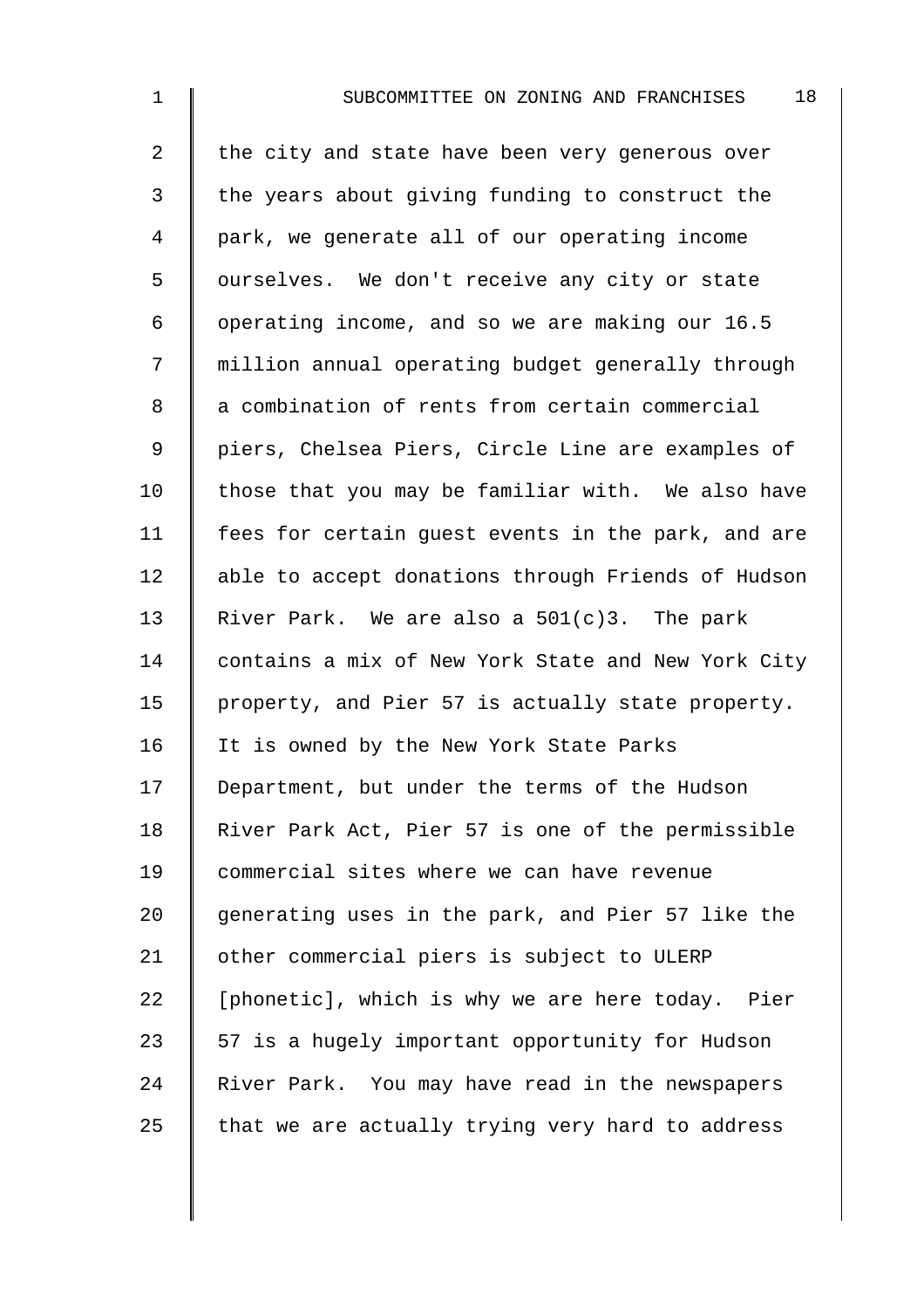2 | our various financial budgeting issues, and if 3 Pier 57 is able to come online, it will provide 4 significant additional rental income to the park  $5 \parallel$  that we would use for park operations, and we have 6 | been working on Pier 57 for over four years at 7 | this point. It's an approximately 375,000 square 8  $\parallel$  foot historic structure located at 15<sup>th</sup> Street in 9 | the park. The first page of the handout shows you  $10$  | from a site perspective where it is located. The 11 | pier was used for about three decades as a 12 municipal bus garage, and it is now vacant. In 13 2008, the Trust issued a request for proposals for 14 Pier 57, and among our standing goals were  $15$   $\parallel$  creating a quality park enhancing development for 16  $\parallel$  a combination of cultural, educational, 17 Tecreational maritime and other uses allowed by 18 | the Hudson River Park Act, providing an 19 | opportunity for park and water enhancing 20  $\parallel$  activities to expand the public's enjoyment of the 21 waterfront and for restaurant, retail and other 22 commercial uses in a new and exciting setting and 23 Tespecting the pier's historic structure. I 24  $\parallel$  should note that the pier is actually not a New 25 Vork City landmark, but it is listed on the state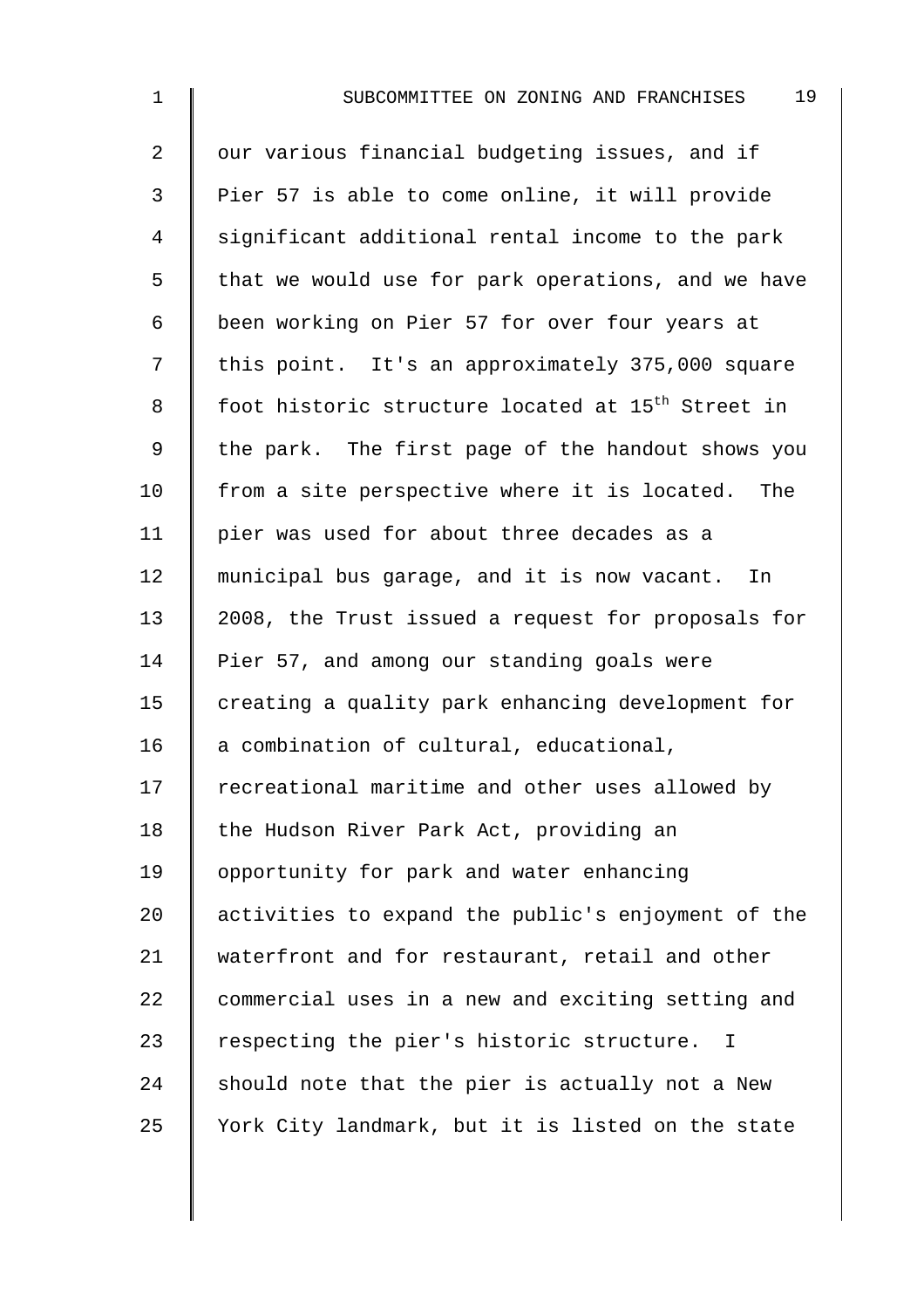2 || and national registers of historic places. In 3 2009, with the unanimous support of our advisory 4 | council, the Hudson River Park Trust mandates us 5 | to have an advisory council which includes all of  $6$  | the local elected officials, community boards and 7 | other civic and environmental organizations, and 8 also our Pier 57 community working group, the 9 || Hudson River Park Trust board of directors 10 conditionally designated Young Woo and Associates 11 as the developer for Pier 57 in 2009, and we have 12 been working with them since that time to advance 13 the planning and environmental review process for 14 Pier 57. We worked particularly hard on planning 15 | high quality public open space, ensuring that in 16 water construction impacts respect the Hudson 17 River habitat, and of course, addressing traffic. 18  $\parallel$  In this regard, we sought to balance the commuting 19 | needs of pedestrians, cyclists and vehicles, those 20  $\parallel$  that will be attracted to Pier 57 and those that 21  $\parallel$  are already in the park, and we have been very 22  $\parallel$  gratified throughout this process to hear 23 Community Board 4's support and the borough 24 president's support and the City Planning 25 Commission's support for all the community work we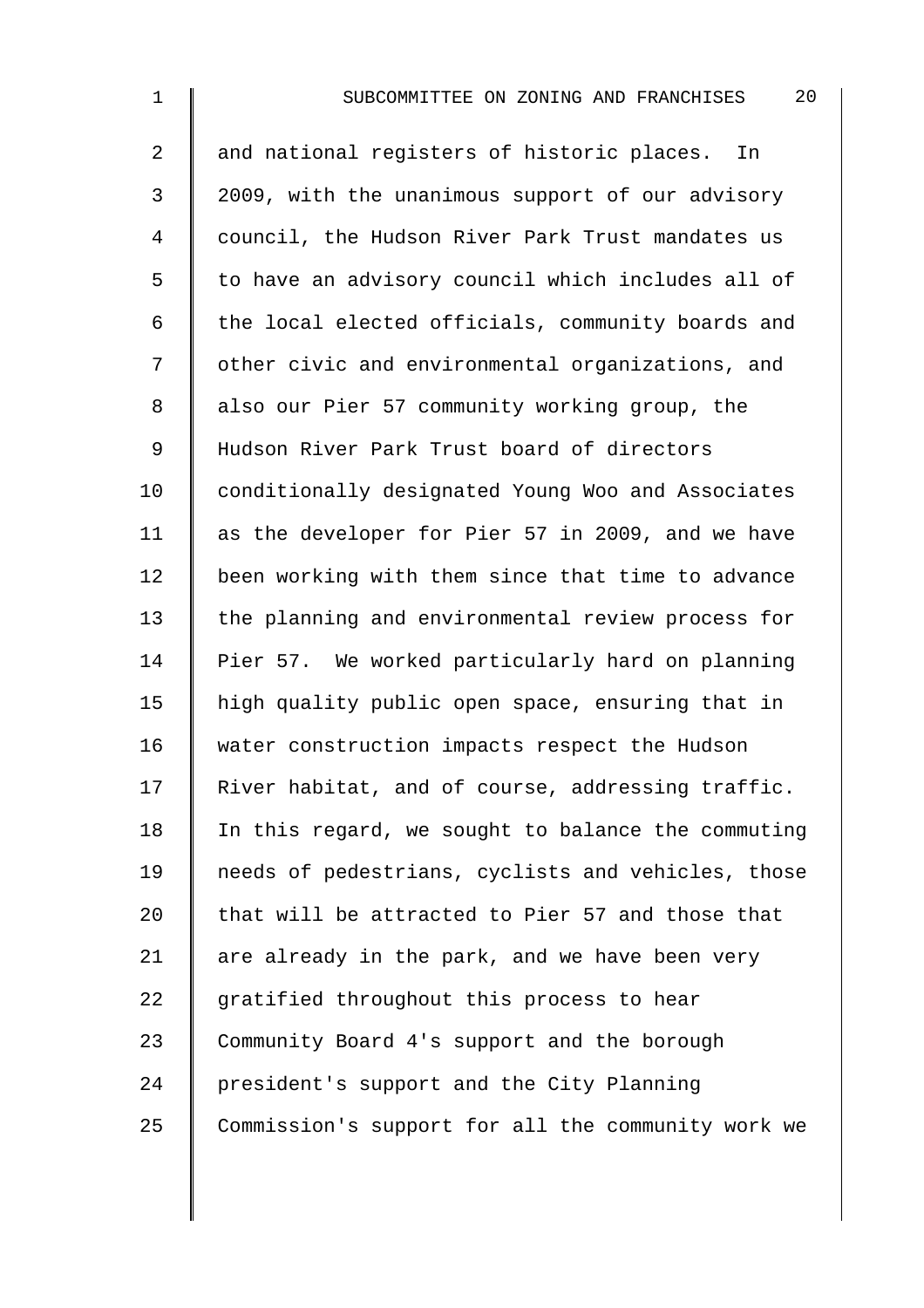| 1  | 21<br>SUBCOMMITTEE ON ZONING AND FRANCHISES                    |
|----|----------------------------------------------------------------|
| 2  | feel we have done to get the project to this                   |
| 3  | stage. I look forward to answering your questions              |
| 4  | later in the presentation. Now Greg Carney will                |
| 5  | describe the actual goals of the project.                      |
| 6  | GREG CARNEY: Good morning. Again,                              |
| 7  | Greg Carney. I am one of the principals at Young               |
| 8  | Woo and Associations, and I just want to                       |
| 9  | acknowledge Noreen and her team and the Hudson                 |
| 10 | River Park Trust and the great working partnership             |
| 11 | we have had to get to this stage. The project we               |
| 12 | are proposing today is really consistent with the              |
| 13 | original vision and concept we laid out back in                |
| 14 | 2008 and into 2009 before we were designated, and              |
| 15 | that is essentially to create a cultural hub on                |
| 16 | the riverfront and to do it in this great historic             |
| 17 | structure in a way that we don't do too much                   |
| 18 | intervention with the quality and the character of             |
| 19 | the space, which you will hear more about from                 |
| 20 | Gary Handel. It really is meant to organize a                  |
| 21 | series of retail and entertainment and cultural                |
| 22 | uses around an inside street. We want to make the              |
| 23 | project an extension of 15 <sup>th</sup> Street. The next page |
| 24 | in your handout shows the existing front elevation             |
| 25 | of the project. In sum total, 438,000 square feet              |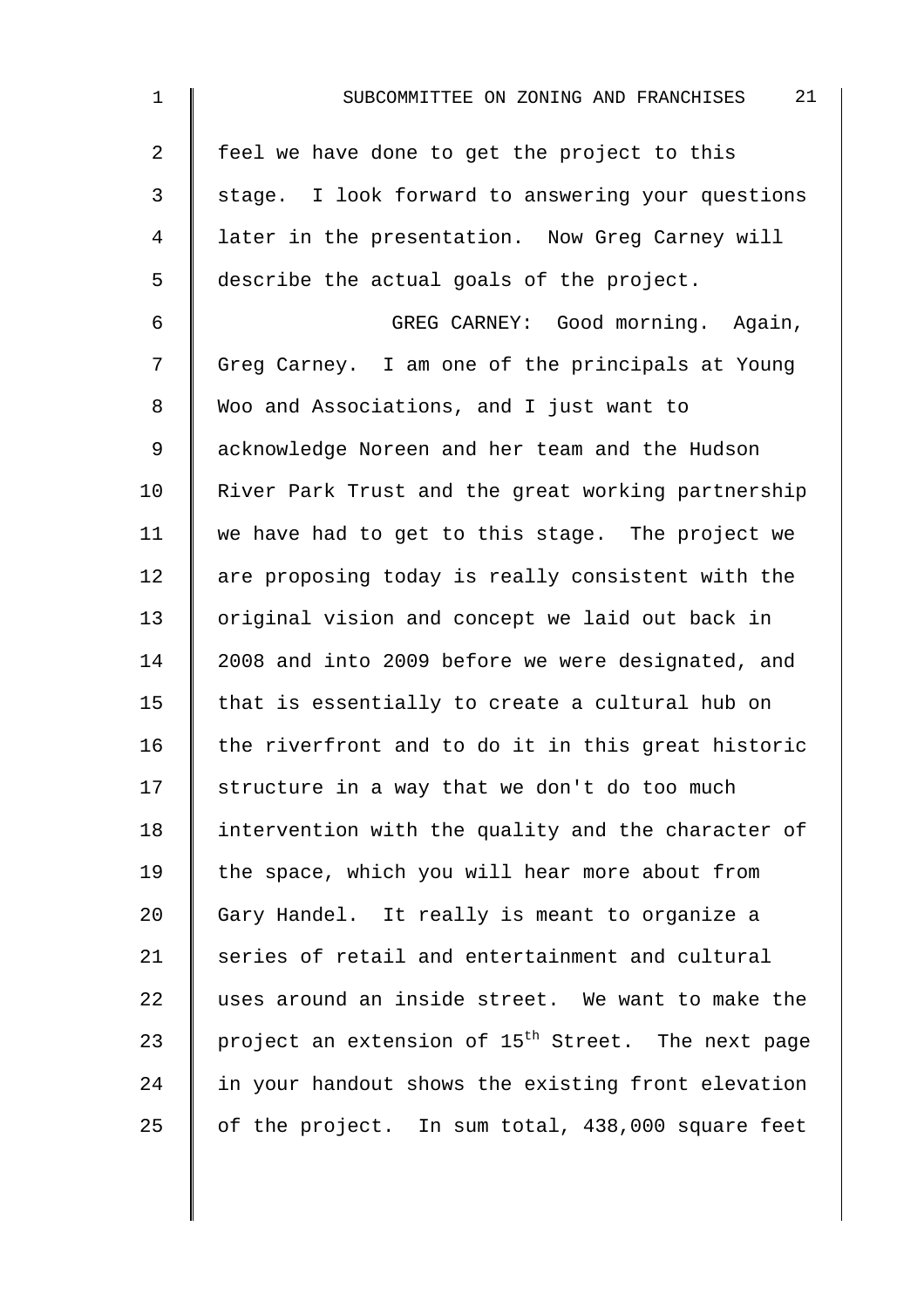2 of gross space and our program allows for up to 3 || 305,000 feet of gross leasable area. If you flip  $4 \parallel$  to the next page I can tell you about the main 5 anchor use. Both in terms of setting a stage and  $6 \parallel$  a tone for the project and also acting as a draw  $7 \parallel$  the real principle occupant of the pier is a 8 creative urban marketplace. We have some images 9 | of outdoor marketplaces from around the world, but 10  $\parallel$  the idea is really to create a mix of smaller 11 merchants, vendors, startups, some existing brands  $12$  that would mix in with this totality of small 13 users to create an anchor in and of itself. 14 Really to make a destination and to create more of 15  $\parallel$  an experience rather than a strict shopping 16 transaction--it is not a mall. It is not a flea 17 market. It really is a carefully curated mix of 18 | these small tenants put into one place under 19 cover. The upper right hand corner is an image 20  $\parallel$  from DeKalb Market, which is a project we did a 21 | couple of summers ago in Brooklyn, similar 22 concept, smaller scale--in that case an outdoor 23 venue. You will see shipping containers. If you 24  $\parallel$  flip to the next page, we will talk a little bit 25  $\parallel$  about that in a second, but some of the other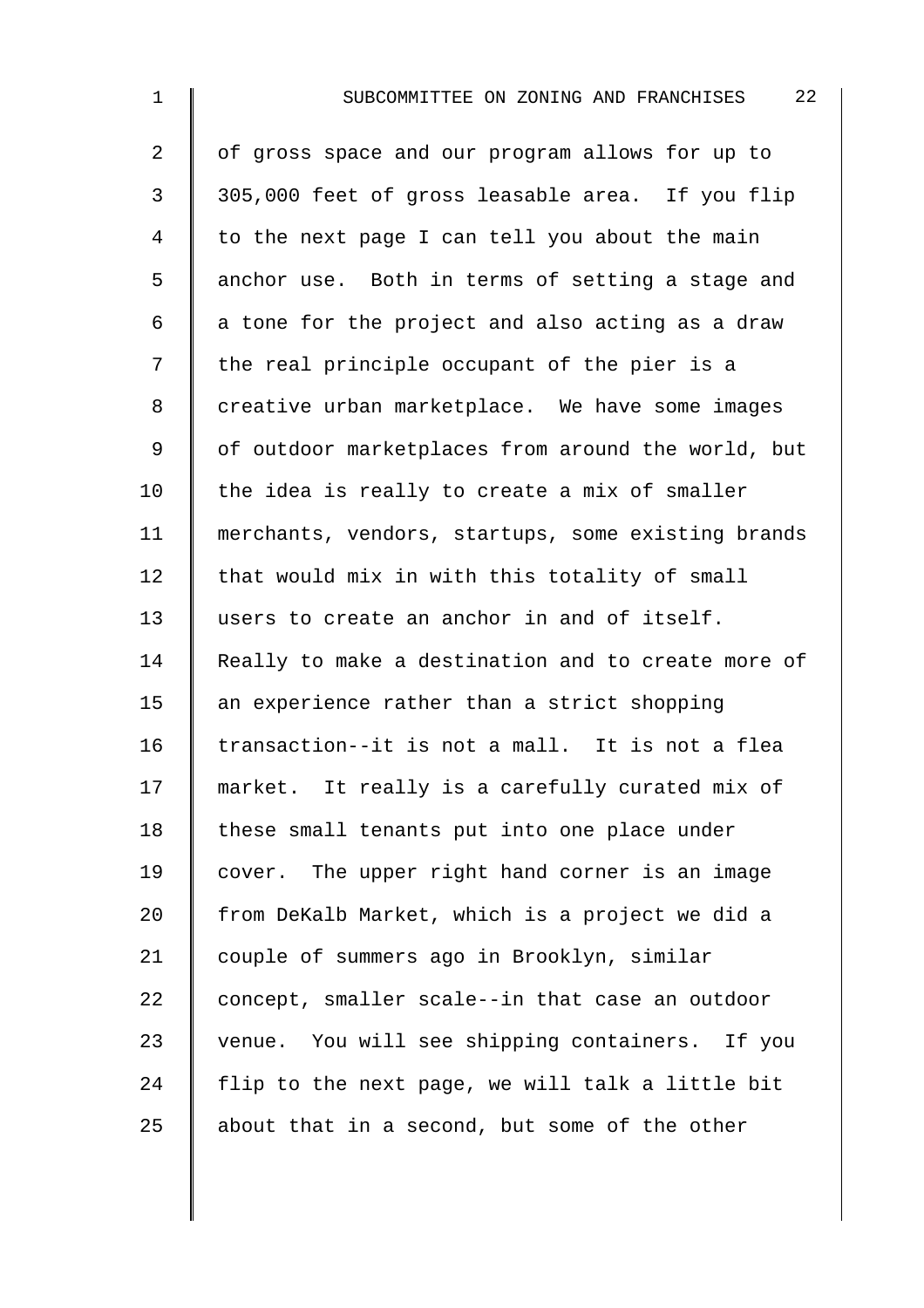2 program elements--the cultural anchor for the pier 3 is Tribeca Film Festival, which will come in to 4 | program the rooftop and provide a variety of 5 | entertainment and film screening starting with the 6  $\parallel$  film festival, but extending into other program.  $7 \parallel$  There is a real emphasis on food in the project. 8 A number of different kinds of venues--sit down, 9 we want exhibition on educational uses in the food 10 area, and also entertainment meant to create an 11 | interactive experience with customers. There are 12 | four larger restaurants that are planned for the 13 space around this marketplace. You also see 14 Several of the water uses mentioned. We have made 15  $\parallel$  that a focus from the beginning starting with a 16  $\parallel$  small water launch, and then we also have assessed  $17$  | a plan for a marina in response to some of the 18 Feedback that came from the community throughout 19 the process to introduce more opportunities for 20  $\parallel$  boat use. That is a second phase to the project. 21 The last collection of images is really to  $22$  | introduce this signature element in the project. 23 We are making use of reclaimed and repurposed  $24$  shopping containers, and these will house a lot of  $25$  the smaller tenants and merchants in the project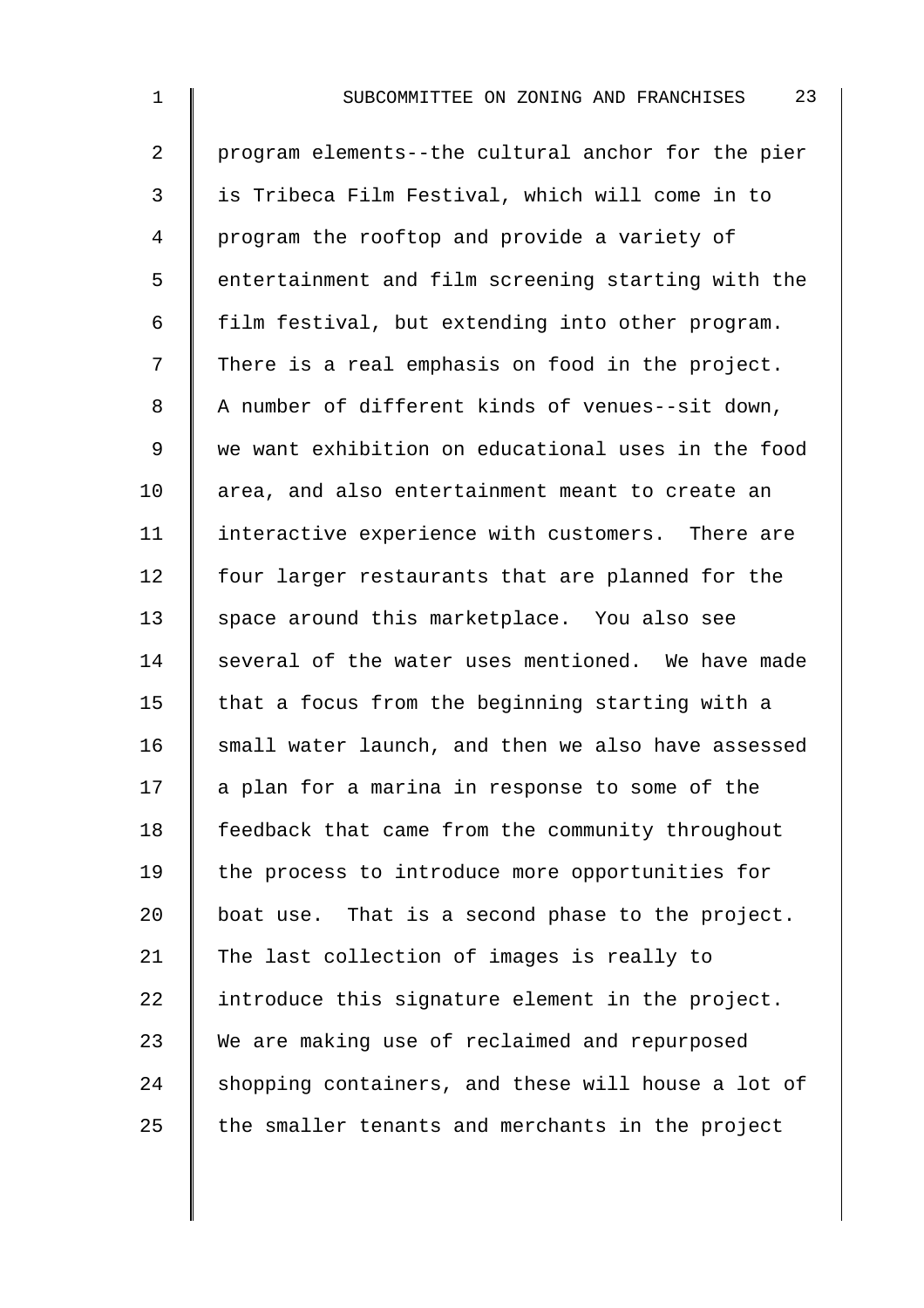| 2  | and serve to organize the street front that we are |
|----|----------------------------------------------------|
| 3  | creating in both levels of the main structure of   |
| 4  | the pier. You get an idea in the two diagonals of  |
| 5  | what some of the interior space will look like,    |
| 6  | which is also shown in the left board in front of  |
| 7  | you, and then just a couple of illustrations on    |
| 8  | the other diagonal with some creative ways that    |
| 9  | retailers have been able to combine and - -        |
| 10 | together these containers to create interesting    |
| 11 | spaces for retail and with that I will pass on the |
| 12 | Gary Handel to take you through the program.       |
| 13 | GARY HANDEL: Good morning. Gary                    |
| 14 | Handel of Handel Architects. Pier 57 is a unique   |
| 15 | structure as you can see in this view from the     |
| 16 | Hudson River. It was designed by an amazing        |
| 17 | engineer, Emil Praeger, who came to prominence as  |
| 18 | the chief architect for the navy during World War  |
| 19 | II where he designed a series of floating concrete |
| 20 | breakwaters that were used in Operation Phoenix to |
| 21 | facilitate the landing in Normandy at D-Day. He    |
| 22 | used a similar strategy for the creation of Pier   |
| 23 | 57, and up north on the Hudson River, he create    |
| 24 | three concrete case - - structures, each one       |
| 25 | longer than 360 feet long and 82 feet or wider,    |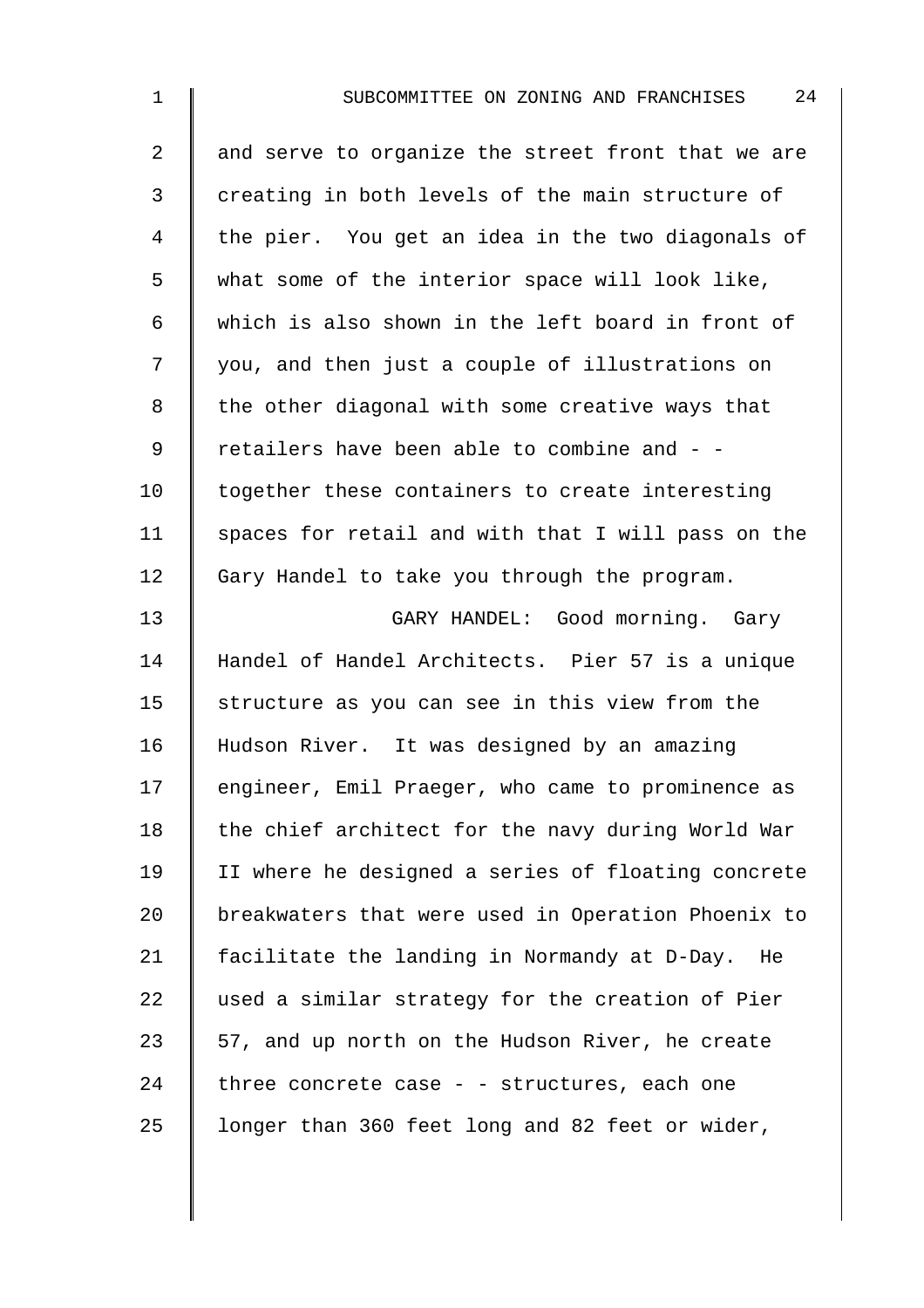2 floated them down the Hudson River and basically 3 Sunk them into place where they became the 4 foundations for Pier 57. One of them if you look 5 | at the structure forms the foundation for the head 6 house, which you can see as the lower structure 7 | adjacent to the West Side Highway and two of them 8 | form the foundations for the pier structure that 9 you can see extending out into the Hudson. The 10 Structure is unique in a number of different ways. 11 You can see the two levels of sliding panel doors 12  $\parallel$  and then the burtons on the top, which create this 13 filigree that was used to facilitate the loading 14  $\parallel$  and unloading of freight. If you turn the page 15 you can see our view looking north, looking from 16  $\parallel$  14<sup>th</sup> Street to the north and you can see the 17 | project is basically a restoration project. Our 18 || goal is to put this building back into good 19 Service, but with a new use, and so you can see 20  $\parallel$  the rehabilitated face. You can see the restored 21 | burtons, and then you can see a little bit about 22  $\parallel$  the rooftop programming behind the filigree 23 Structure on the top, and then if you turn the 24 page you can see the elevations of the project, 25  $\parallel$  and again, it is essentially, the project is on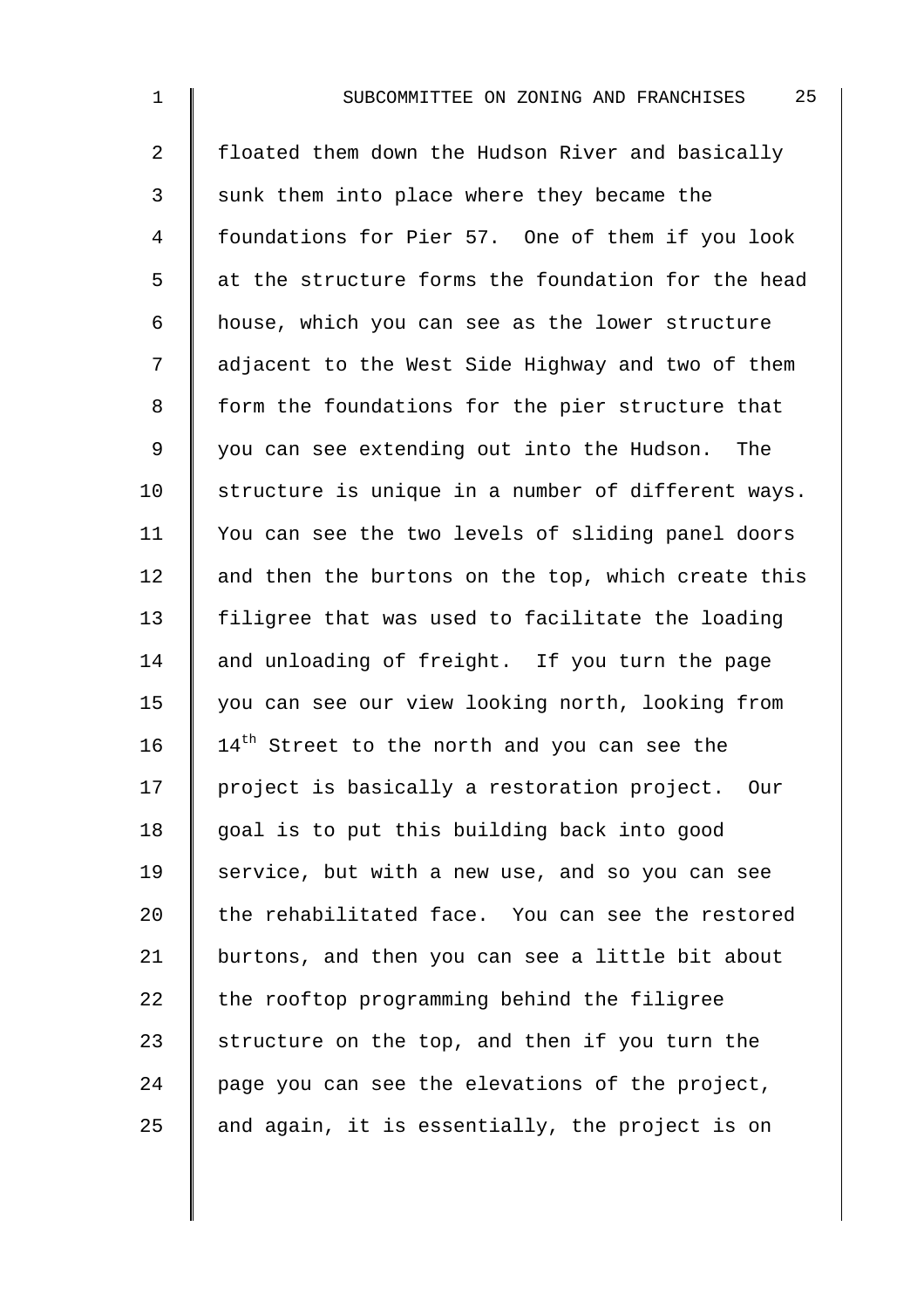2  $\parallel$  the national register of historic places mostly 3 | for its foundation construction that I described 4 briefly, but the image that Greg showed you  $5 \parallel$  initially in terms of the photograph, the head 6  $\parallel$  house will be restored, all the brick repointed, 7 | the cast stone repaired, the windows replaced or 8 | repaired. Each of the 128 four panel sliding 9 doors will be restored to use. If you turn the 10 page again, you will see the plan and in the 11 | yellow and orange is the container market that 12 Greg mentioned, and it forms that internal street, 13 which actually meanders through the building  $14$  giving views out to the north and south so the 15 | people can experience the river. The gray is a 16  $\parallel$  ramp that will take you from the ground level up  $17$   $\parallel$  to past the mezzanine level, which is up to the 18 | third floor. If you turn the page again, you will  $19$  see an internal perspective of the project on the  $20$   $\parallel$  ramp with the idea of these containers inserted 21  $\parallel$  into the structure. Each of the two principal 22  $\parallel$  levels of the pier is approximately 28 feet tall, 23  $\parallel$  the structure is about eight feet deep, so two 24 I levels of containers can be inserted into each  $25$  | primary level. You can see that on the next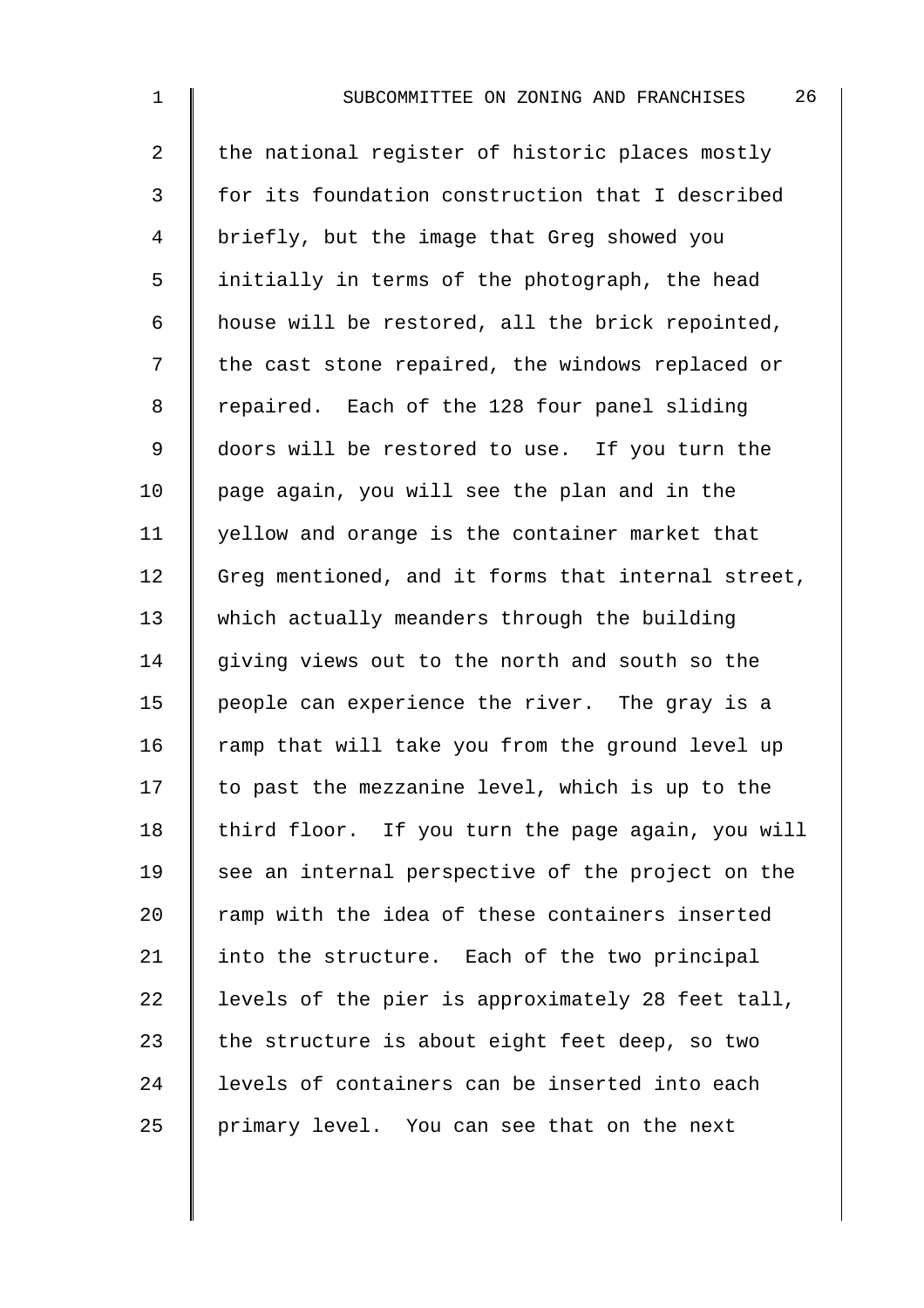2 Series of renderings basically where we have 3 | arrived on the third floor and are looking back 4 down to the ramp, and then next you can see the 5 | new public esplanade along the side of the piers 6  $\parallel$  which will be put into public access. There will 7 | be 30,000 square feet of complying public space. 8 There will be additional 5,000 square feet of 9 | offsite public open space, which is an expansion 10 | of the Hudson River Park esplanade and 11 approximately 65,000 square feet of publically 12 accessible open space on the roof, which you can  $13$  see on the next drawing the rooftop plan with the 14 open space, a rooftop pavilion and some shade 15 structures, and this would be where Tribeca Film 16 Festival would have their events. If you turn the  $17$   $\parallel$  page you will see a perspective of the rooftop 18 | pavilion, which will provide a small restaurant up 19 there as well as bleacher seating for Tribeca, and 20 then if you turn the page, you can see that 21 | rooftop garden, which will comprise over 65,000 22  $\parallel$  square feet of public open space as well as the 23  $\parallel$  shade structures that we are planning to enliven  $24$  the park. In meetings with National Park Service, 25  $\parallel$  they didn't want trees on the rooftop. They felt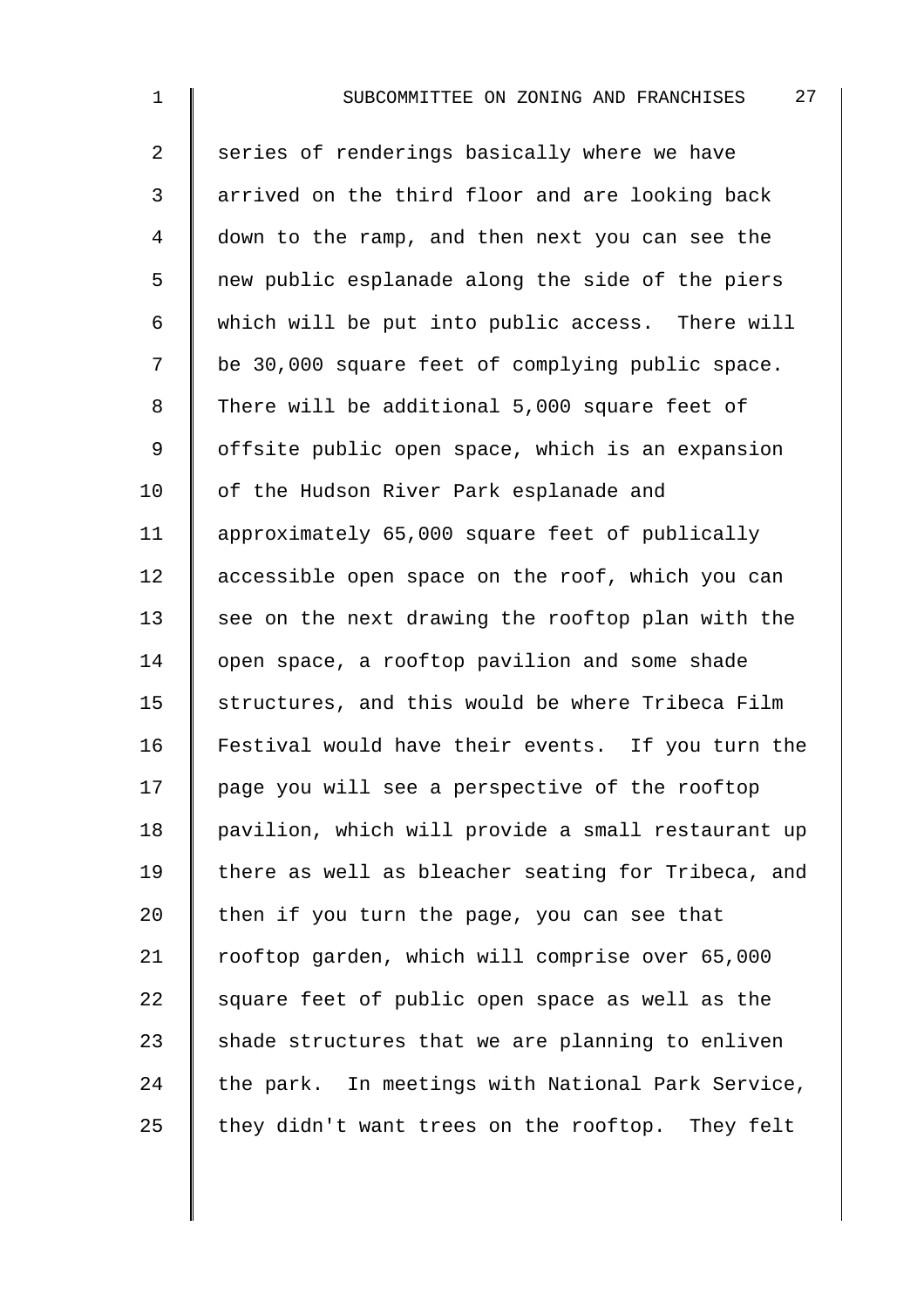| $\mathbf{1}$   | 28<br>SUBCOMMITTEE ON ZONING AND FRANCHISES        |
|----------------|----------------------------------------------------|
| $\overline{a}$ | that it wasn't in character, so we came up with    |
| 3              | the idea of these sliding industrial shade         |
| 4              | structures, which are more in character with the   |
| 5              | building that will provide the amenity that we     |
| 6              | think the public deserves, and then on the next    |
| 7              | image you can see our setup for Tribeca using the  |
| 8              | bleacher seating with the rooftop pavilion and     |
| $\mathsf 9$    | looking towards a screen that would be mounted on  |
| 10             | one of those shade gantries, and I'll turn it over |
| 11             | to Ross now.                                       |
| 12             | ROSS MOSCOWITZ: Thank you, Gary.                   |
| 13             | Ross Moscowitz at Strickland, Strickland and       |
| 14             | counsel to the project developer. I am going to    |
| 15             | briefly run through the actions that are before    |
| 16             | the Committee on the Land Use side. The first      |
| 17             | request is a rezoning from the M23 district what   |
| 18             | currently exists to an M15. The second action      |
| 19             | that is being asked for is a special permit        |
| 20             | pursuant to 13561 to allow for an accessory        |
| 21             | parking garage. As of right, we are allowed 35     |
| 22             | parking spaces. The applicant is seeking to have   |
| 23             | 74 parking spaces totally accessory, not open to   |
| 24             | the public. The third action is to modify section  |
| 25             | 4210 to allow for a in excess of 10,000 square     |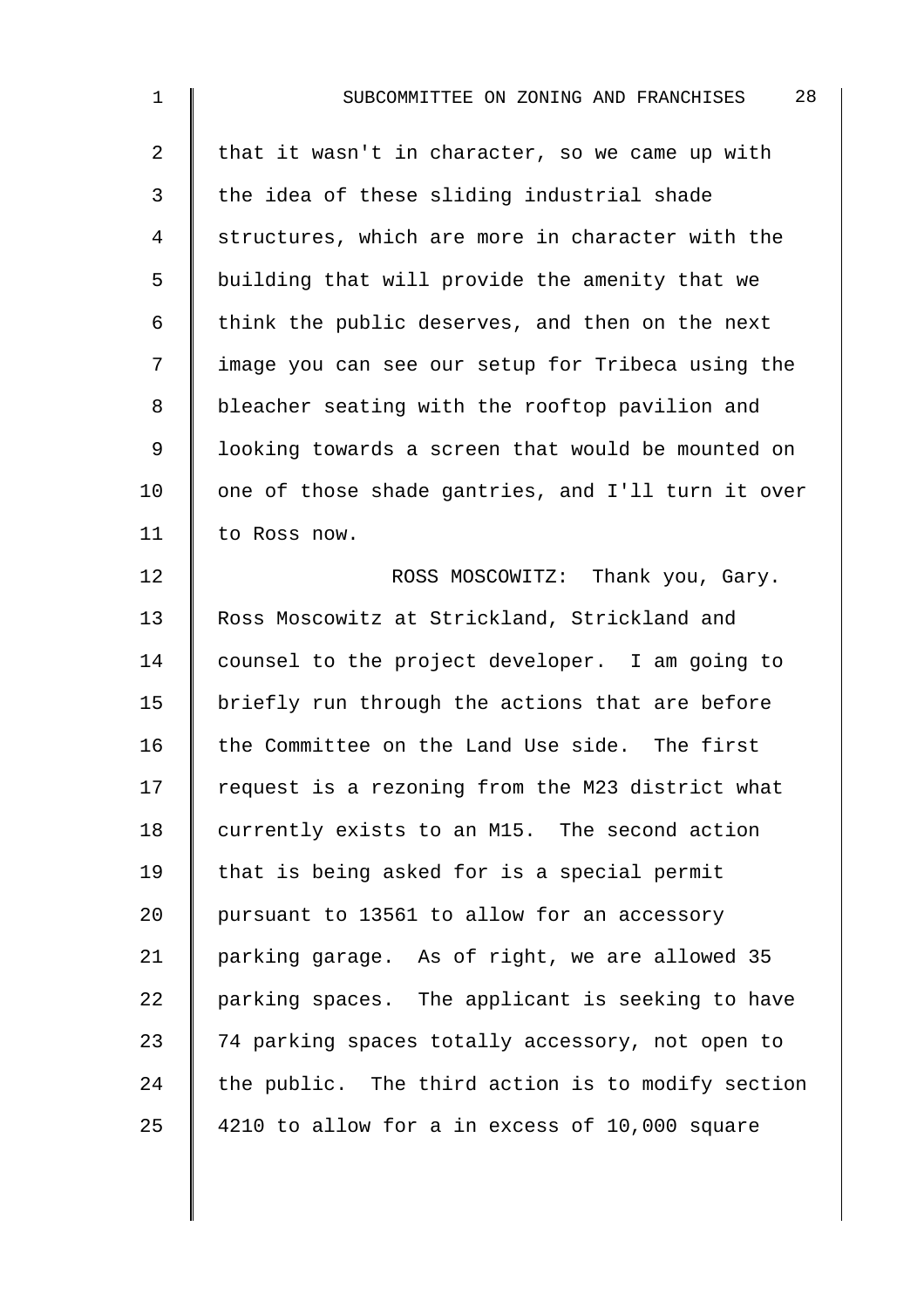2  $\parallel$  feet to retail, and I am going to back to this as  $3 \parallel$  to why we are asking for that. That is also a 4 Special permit, and the fourth action is a bucket 5 | of special permits because of the waterfront 6  $\parallel$  zoning. Everything we are doing here it's in 7 | existing non-compliance under the waterfront 8 | regulations, so anything that we are doing here 9 | requires these special permits, so anything we are  $10$  | putting on the roof increases the height, anything 11  $\parallel$  that we are putting on the waterfront increases  $12$  the non-compliance, so that is a bucket of special 13 permits that because of this site obviously being 14  $\parallel$  a pier being in the waterfront requires this. I'd 15  $\parallel$  like to go back to the special permit on the 16  $\parallel$  retail to understand why we are seeking that. As 17 Greg described to you, we are going to be in a 18 | lease all position with the Trust. The Trust will 19 lease it to Greg and his team, and then part of 20  $\parallel$  that then will be leased to what is called Urban 21 Space Management. Urban Space Management will be 22  $\parallel$  the operator and controller of the 100,000 square 23 feet or so of these containers. Because it is a  $24$  series of licenses that will go into each of these 25 containers, we would be violating the 10,000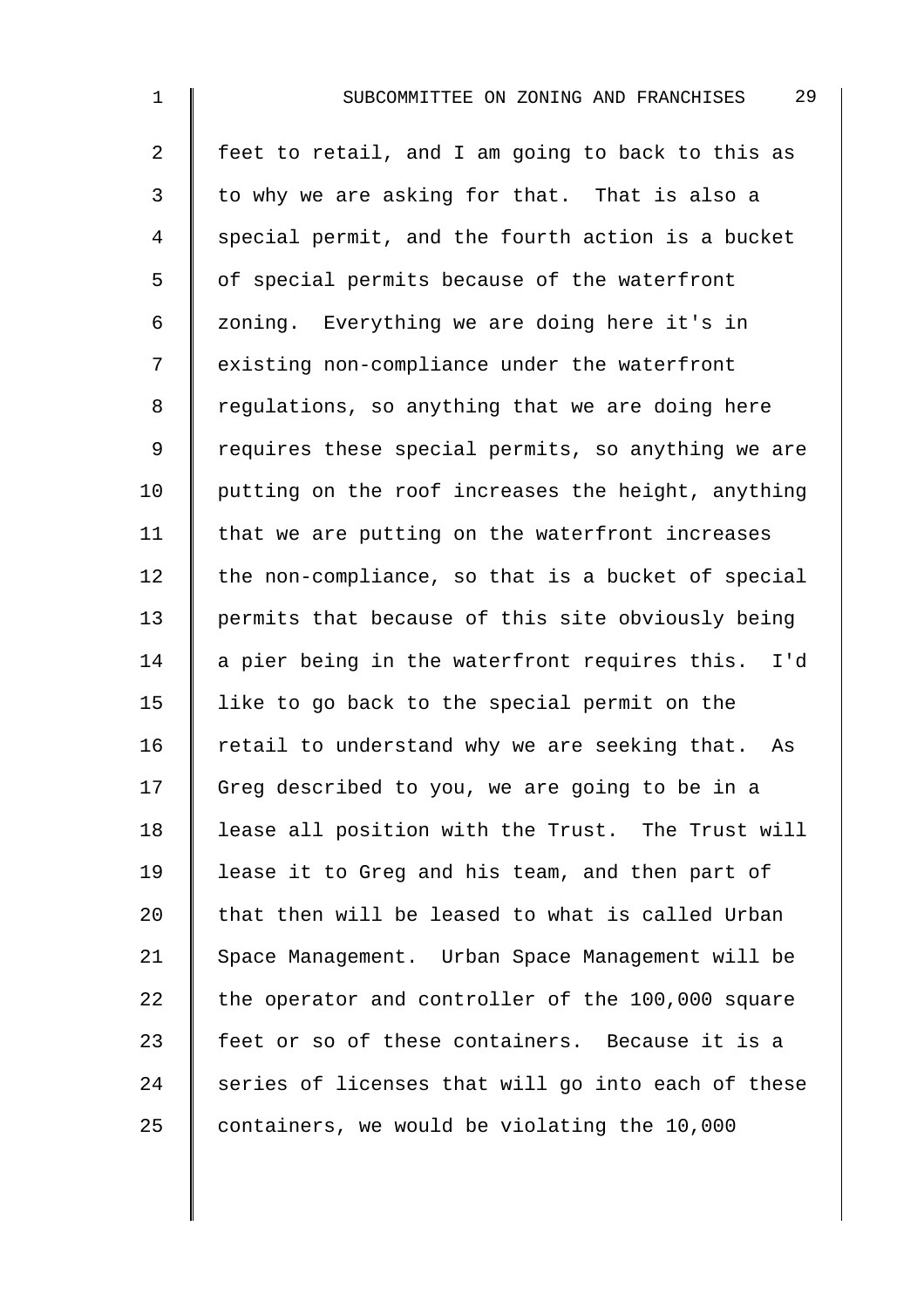| $\mathbf 1$    | 30<br>SUBCOMMITTEE ON ZONING AND FRANCHISES        |
|----------------|----------------------------------------------------|
| $\overline{2}$ | square foot. This is not meant to have a big box.  |
| 3              | In fact we have specific rules within our deal     |
| 4              | with the Hudson River Park Trust that we can't     |
| 5              | have a big box, but because the way the zoning is  |
| 6              | written, we have to seek this special permit. So   |
| 7              | if you think about, we will have 100,000 square    |
| 8              | feet leased as retail, but then they will have     |
| 9              | subsequent leases, so therefore, we needed to      |
| 10             | apply for this special permit because of the       |
| 11             | 10,000 square foot limitation. I am happy to       |
| 12             | answer any questions or specifics as well.         |
| 13             | CHAIRPERSON WEPRIN: Great.                         |
| 14             | Alright. Let me call on Council Member Wills who   |
| 15             | had a question.                                    |
| 16             | COUNCIL MEMBER WILLS: Good                         |
| 17             | morning, gentlemen and lady. Mr. Handel or anyone  |
| 18             | else can answer it, the marketplaces, the pictures |
| 19             | that you have for the marketplaces, are these      |
| 20             | representations the top left and bottom right      |
| 21             | something that--are those true representations of  |
| 22             | what you will be doing? Because I know that you    |
| 23             | said that they are not going to be a mall or flea  |
| 24             | market.                                            |
| 25             | MALE VOICE: Can you hold up the                    |
|                |                                                    |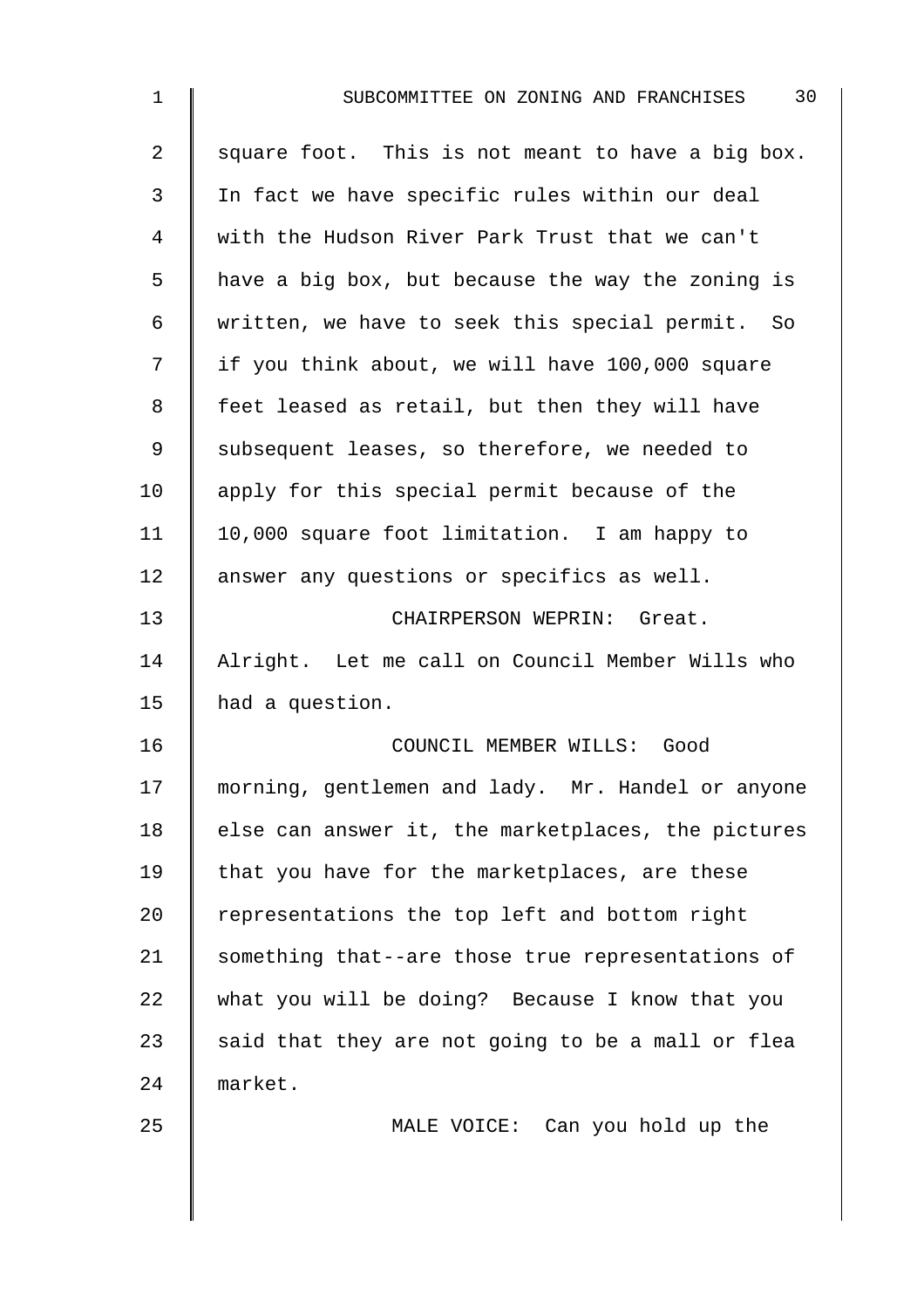| $\mathbf 1$ | 31<br>SUBCOMMITTEE ON ZONING AND FRANCHISES       |
|-------------|---------------------------------------------------|
| 2           | picture you are referring to?                     |
| 3           | COUNCIL MEMBER WILLS: Oh, I am                    |
| 4           | sorry. On the marketplaces bottom right.          |
| 5           | MALE VOICE: Maybe I can help, the                 |
| 6           | basic concept is similar in that the same notion  |
| 7           | of a collection of small vendors or kiosks would  |
| 8           | be assembled together. In this case since we are  |
| 9           | indoors and we have this idea of a more permanent |
| 10          | configuration with retail storefronts, the        |
| 11          | containers would house similar uses, but it won't |
| 12          | be in a tented kind of format, so to answer your  |
| 13          | question directly those containers yes it is      |
| 14          | representative, but I think the idea is--         |
| 15          | COUNCIL MEMBER WILLS:                             |
| 16          | [interposing] No, I am not talking about the      |
| 17          | containers. I am talking about the picture to the |
| 18          | left and to the bottom of the containers, the     |
| 19          | canopies.                                         |
| 20          | [background conversation]                         |
| 21          | GARY HANDEL:<br>No.                               |
| 22          | COUNCIL MEMBER WILLS: Alright.                    |
| 23          | Thank you. That was all I needed.                 |
| 24          | CHAIRPERSON WEPRIN: One quick                     |
| 25          | question that I have, so the theater, the viewing |
|             |                                                   |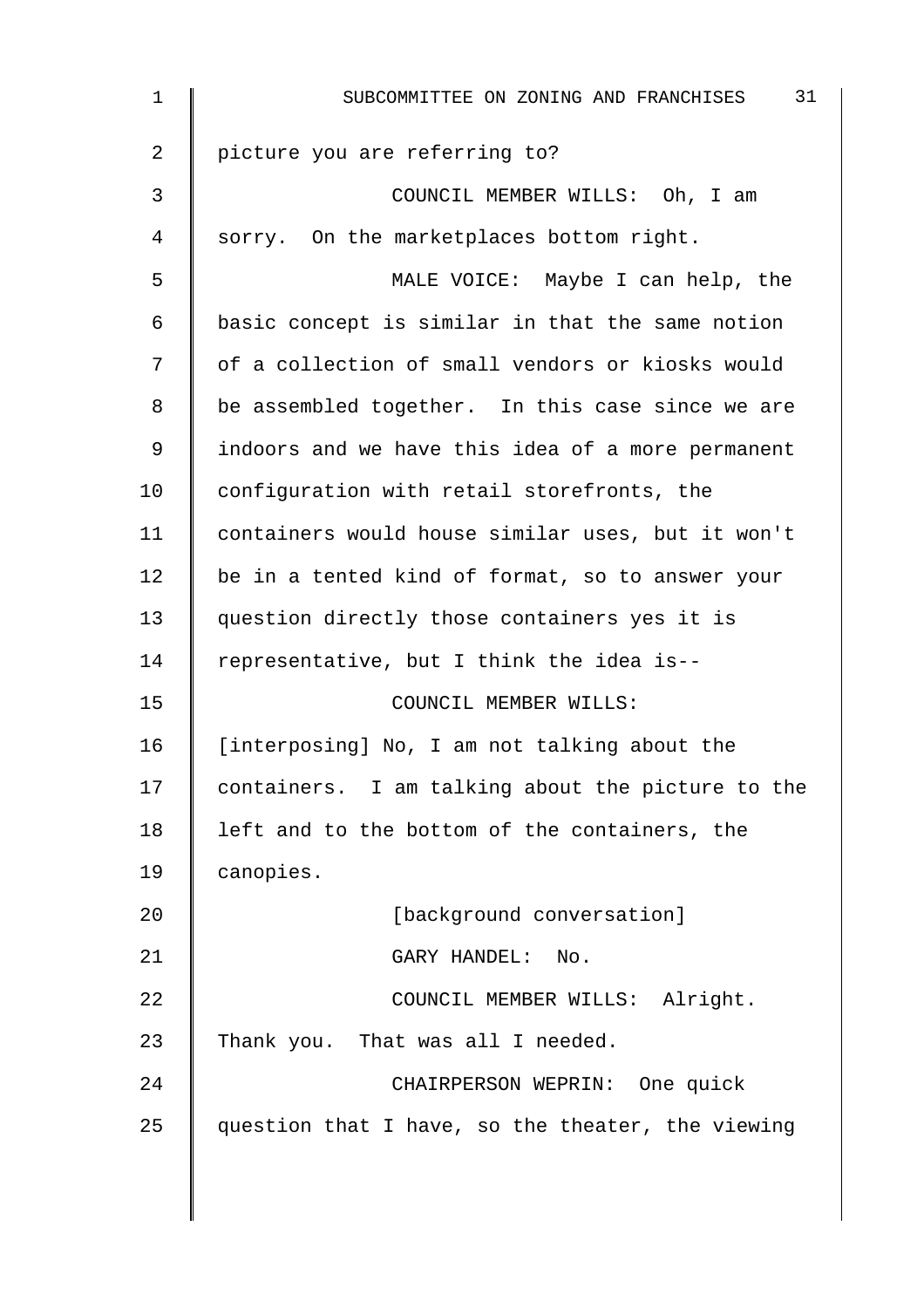| $\mathbf 1$    | 32<br>SUBCOMMITTEE ON ZONING AND FRANCHISES        |
|----------------|----------------------------------------------------|
| $\overline{2}$ | of the Tribeca Films is on which side, is on the   |
| 3              | water side or on the highway side?                 |
| 4              | GARY HANDEL: You look back towards                 |
| 5              | the city so you can see the rooftop pavilion has   |
| 6              | the bleacher seating, which basically steps down   |
| 7              | towards the east, and then one of the gantry       |
| 8              | cranes would be slid all the way back in a screen  |
| 9              | mounted on one of the gantry cranes--              |
| 10             | CHAIRPERSON WEPRIN: So it's on the                 |
| 11             | front here or towards the highway?                 |
| 12             | GARY HANDEL: Towards the highway.                  |
| 13             | CHAIRPERSON WEPRIN: Okay. It's                     |
| 14             | over down there. Okay.                             |
| 15             | GARY HANDEL: The city looks better                 |
| 16             | than New Jersey.                                   |
| 17             | CHAIRPERSON WEPRIN: Well, we                       |
| 18             | agree. Has there been any concern raised by the    |
| 19             | community or anyone else about the sound from the  |
| 20             | movies or whatever else you might decide to do     |
| 21             | there?                                             |
| 22             | NOREEN DOYLE: I will try answering                 |
| 23             | that. No, for one Hudson River Park is requiring   |
| 24             | that for the most part of the time, the rooftop is |
| 25             | just plain public open space; however, we have     |
|                |                                                    |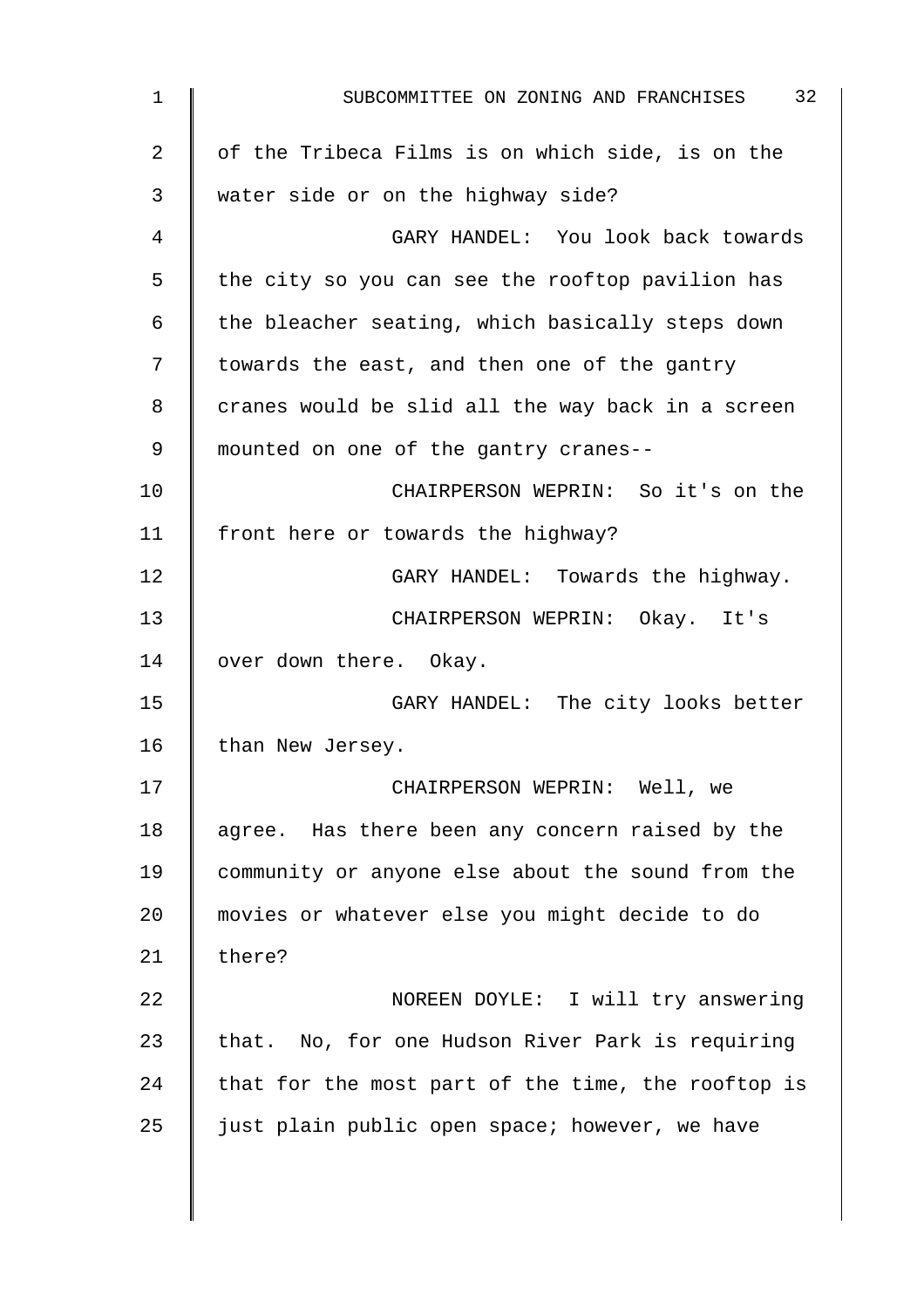| 1              | 33<br>SUBCOMMITTEE ON ZONING AND FRANCHISES        |
|----------------|----------------------------------------------------|
| $\overline{a}$ | very strong personal experience. Directly to the   |
| $\mathfrak{Z}$ | south of Pier 57 Hudson River Park Trust has been  |
| 4              | programming another public pier, Pier 54 for a     |
| 5              | period of almost a decade also with free movies,   |
| 6              | with free concerts, including rock concerts. It's  |
| 7              | in the meat market area generally. We really       |
| 8              | never receive complaints about the noise from      |
| 9              | those events, and we would be requiring that Young |
| 10             | Woo be responsive if there were any.               |
| 11             | CHAIRPERSON WEPRIN: Let me ask                     |
| 12             | another question, where do people park to come     |
| 13             | here? What is the plan on parking?                 |
| 14             | NOREEN DOYLE: So the Hudson River                  |
| 15             | Park Act does not allow us to have public parking  |
| 16             | at Pier 57, and among the things that we have      |
| 17             | looked at very closely, and we actually have our   |
| 18             | traffic consultants here if you want to dig into   |
| 19             | this a little bit more deeply is we did modal      |
| 20             | split surveys at Pier 54, which is the pier that I |
| 21             | was just referencing where people do public        |
| 22             | events, and a large percentage of people for this  |
| 23             | project are expected to come on foot, with public  |
| 24             | transportation and in taxi cabs to some degree,    |
| 25             | but we really are not intending for this to be a   |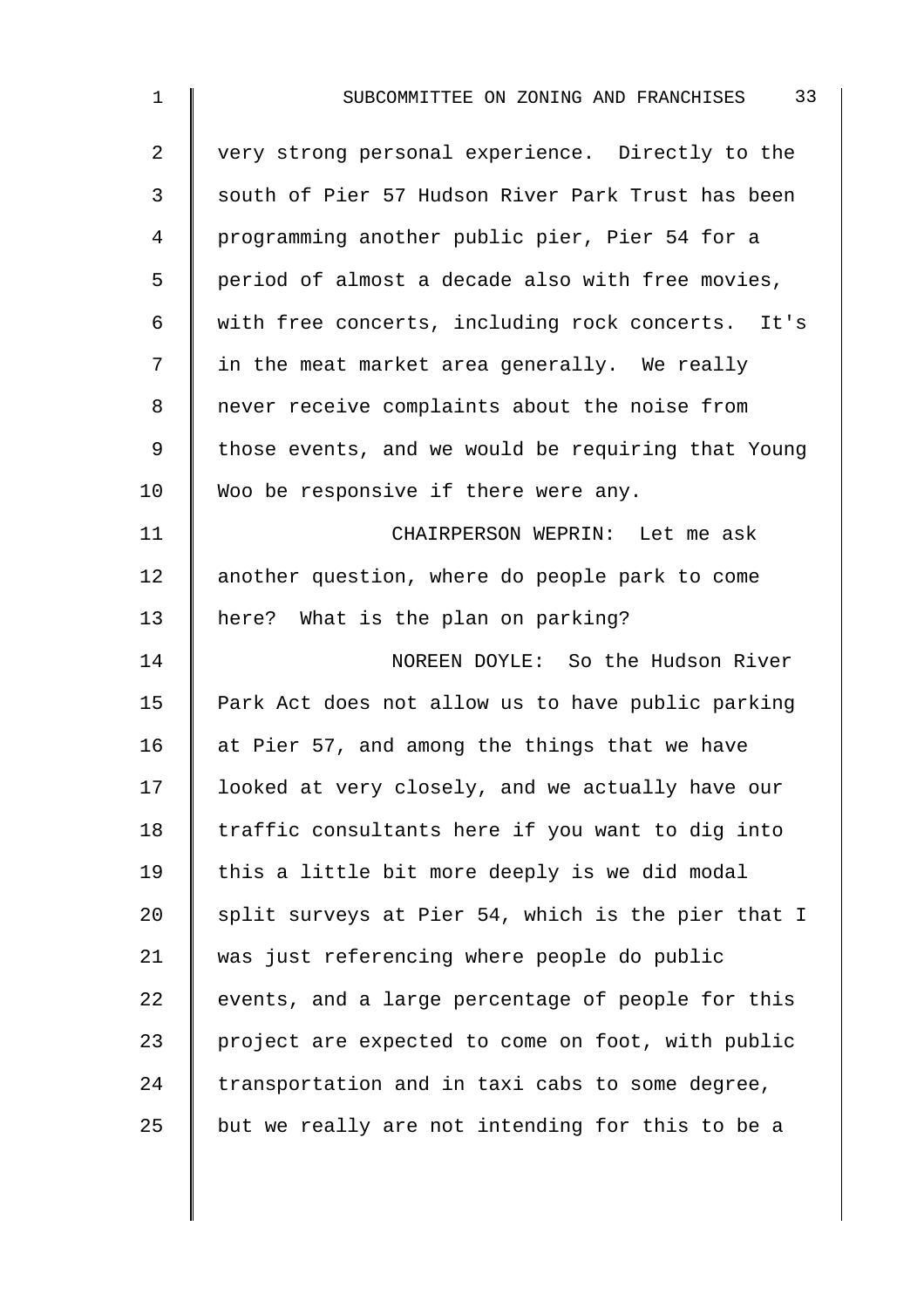| $\mathbf 1$    | 34<br>SUBCOMMITTEE ON ZONING AND FRANCHISES        |
|----------------|----------------------------------------------------|
| $\overline{2}$ | public parking facility. There are a number of     |
| 3              | parking garages nearby that we have identified in  |
| 4              | our EIS [phonetic], and there is enough capacity   |
| 5              | in those for the projected demand.                 |
| 6              | ROSS MOSCOWITZ: And if I could                     |
| 7              | just add, Council Member, the permit that we are   |
| 8              | seeking again is just for accessory, not for       |
| 9              | public.                                            |
| 10             | CHAIRPERSON WEPRIN: Understood.                    |
| 11             | Okay. I just wanted to know if that causes an      |
| 12             | issue. I know Chelsea Piers has a parking lot      |
| 13             | that has always been the source of some problems.  |
| 14             | It's expensive. It's hard to get to. They          |
| 15             | complain about their parking. I assume this is an  |
| 16             | issue that has come up and public transportation   |
| 17             | is not that close by, is it? The subway is a       |
| 18             | hike. Isn't it?                                    |
| 19             | MALE VOICE: The subway, but there                  |
| 20             | is a very good bus system that does come very      |
| 21             | close, but in terms of the number of spaces, it is |
| 22             | the only number of spaces because it is historic   |
| 23             | down below. We can only really put 74 spaces in,   |
| 24             | and we are only allowed 35, so we wanted to get at |
| 25             | least some more amount that would allow employees, |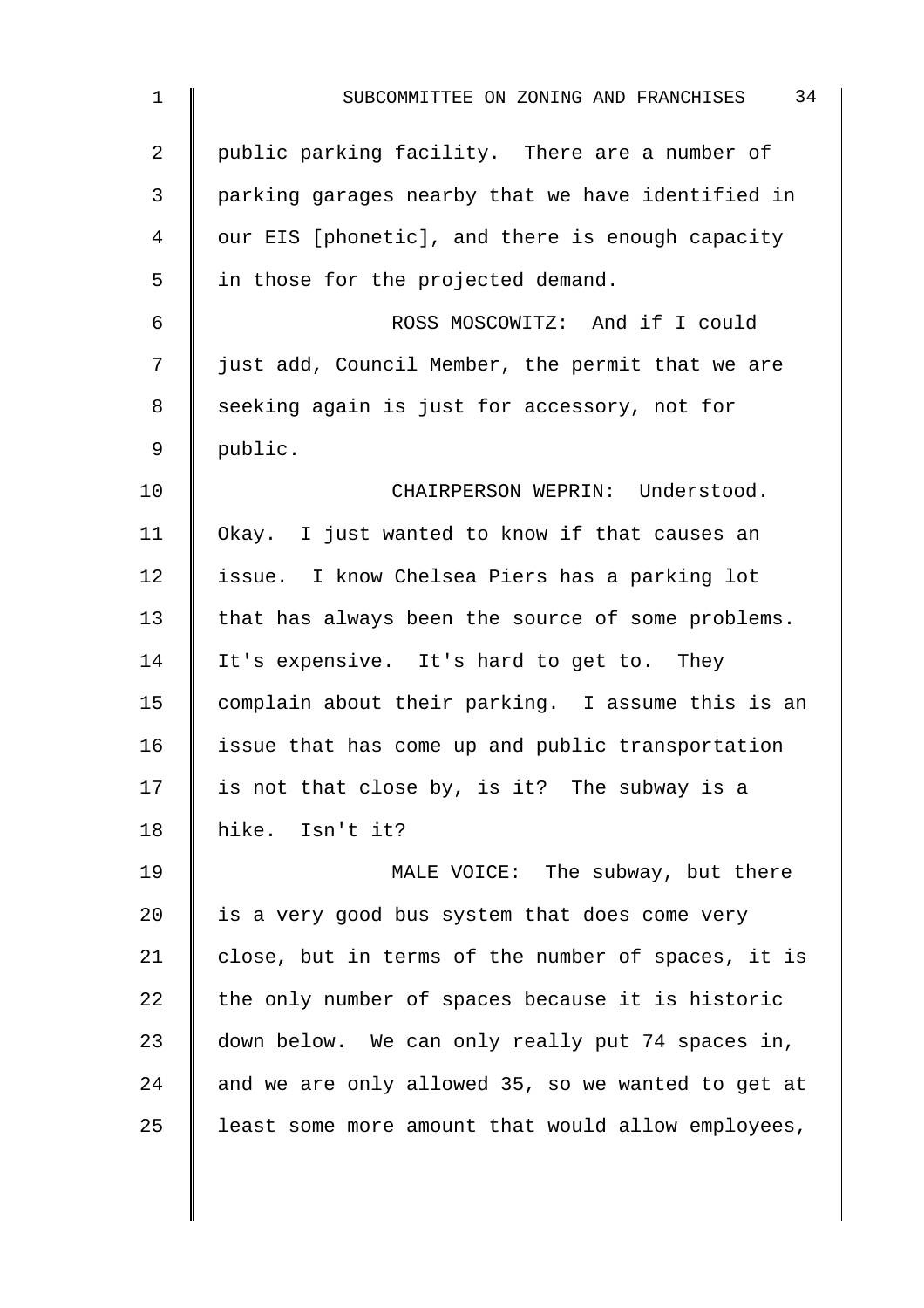| 1  | 35<br>SUBCOMMITTEE ON ZONING AND FRANCHISES        |
|----|----------------------------------------------------|
| 2  | visitors, tenants to have some spaces, but         |
| 3  | generally speaking, you are right, there is very   |
| 4  | limited parking.                                   |
| 5  | NOREEN DOYLE: I would also say                     |
| 6  | that Community Board 4 very much likes the fact    |
| 7  | that there is such limited parking, and I think    |
| 8  | that they would--from their perspective they       |
| 9  | believe that there are existing public garages     |
| 10 | nearby that should be used if somebody is going to |
| 11 | drive to the pier.                                 |
| 12 | CHAIRPERSON WEPRIN: Okay. I bring                  |
| 13 | up parking and Council Member Comrie has a         |
| 14 | question.                                          |
| 15 | COUNCIL MEMBER COMRIE: Thank you,                  |
| 16 | Mr. Chair. Good morning. Question I had that I     |
| 17 | didn't ask before. How about truck loading and     |
| 18 | unloading for the materials and goods that are     |
| 19 | going to be coming? How is that going to happen    |
| 20 | and what is the plan for that?                     |
| 21 | GARY HANDEL: If you look at the                    |
| 22 | ground floor plan the area shaded in gray is a     |
| 23 | truck loading facility for larger trucks. Because  |
| 24 | of the way that the pier has been developed, we    |
| 25 | can actually bring smaller vehicles right into the |
|    |                                                    |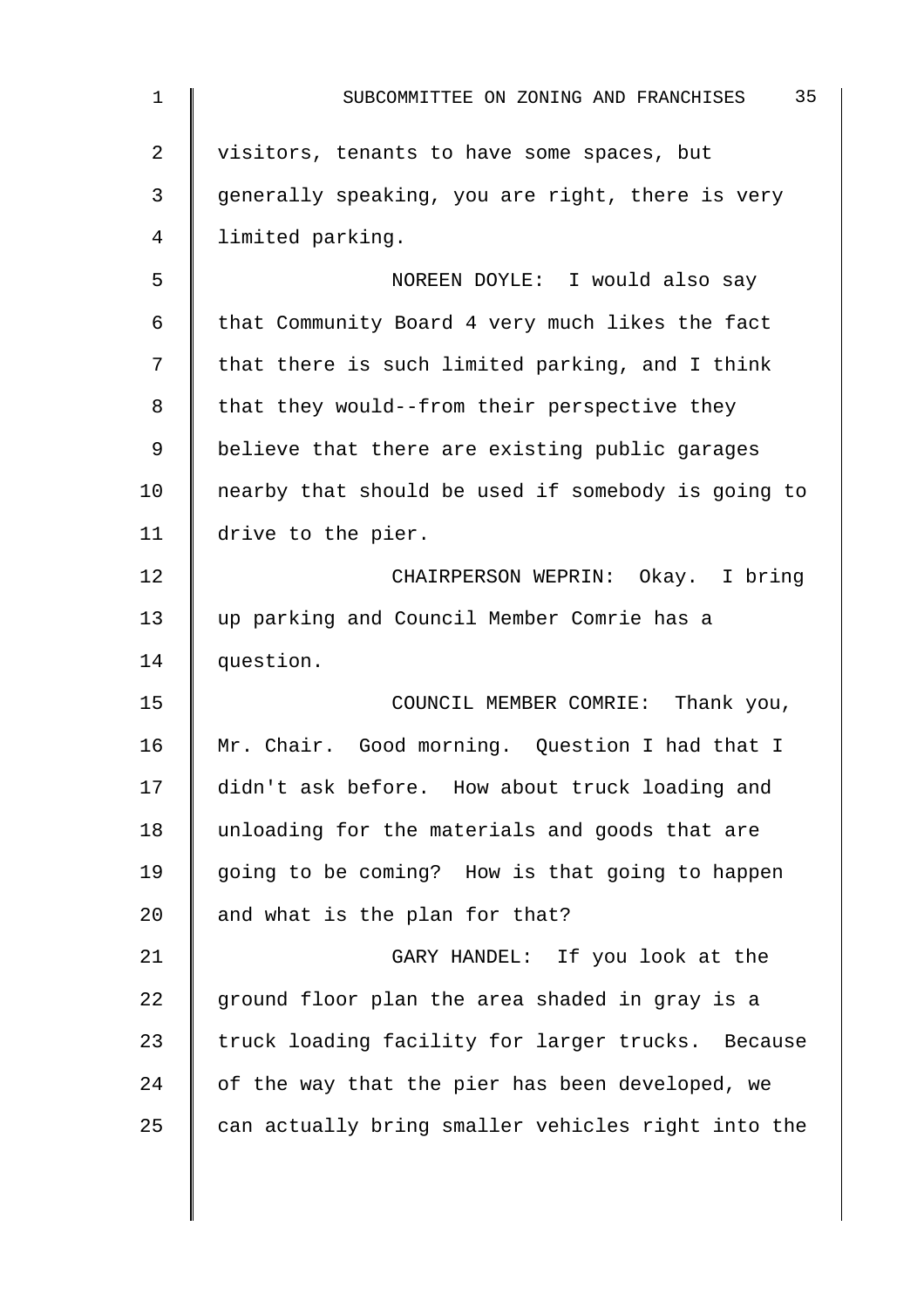| $\mathbf 1$    | 36<br>SUBCOMMITTEE ON ZONING AND FRANCHISES        |
|----------------|----------------------------------------------------|
| $\overline{2}$ | facility and up the ramp, so we will have the      |
| 3              | ability to handle smaller things directly in, and  |
| 4              | then we have truck docks that are at the northern  |
| 5              | edge of the head house to handle larger vehicles.  |
| 6              | COUNCIL MEMBER COMRIE: And have                    |
| 7              | you worked out time of day for truck loading and   |
| 8              | unloading? Is there going to be something where    |
| 9              | you are focusing on evening loading or had that    |
| 10             | been worked out with the community boards? Was     |
| 11             | that an issue that had been brought up?            |
| 12             | GREG CARNEY: We spent a lot of                     |
| 13             | time talking about what the mix and cycle of       |
| 14             | deliveries might be for this kind of program, so   |
| 15             | as Gary described, the loading dock is the main    |
| 16             | receiving area. To the extent that there is        |
| 17             | actual direct penetration into the building by the |
| 18             | larger trucks, that is for sure after hours, and   |
| 19             | in fact probably a very limited window at night to |
| 20             | deal with that concern. We also in our             |
| 21             | circulation plan, in the circulation road we have  |
| 22             | allowed for the ability when needed to stage some  |
| 23             | of that operation on the frontage road.            |
| 24             | COUNCIL MEMBER COMRIE: Will that                   |
| 25             | impact the Chelsea Pier site? This site is right   |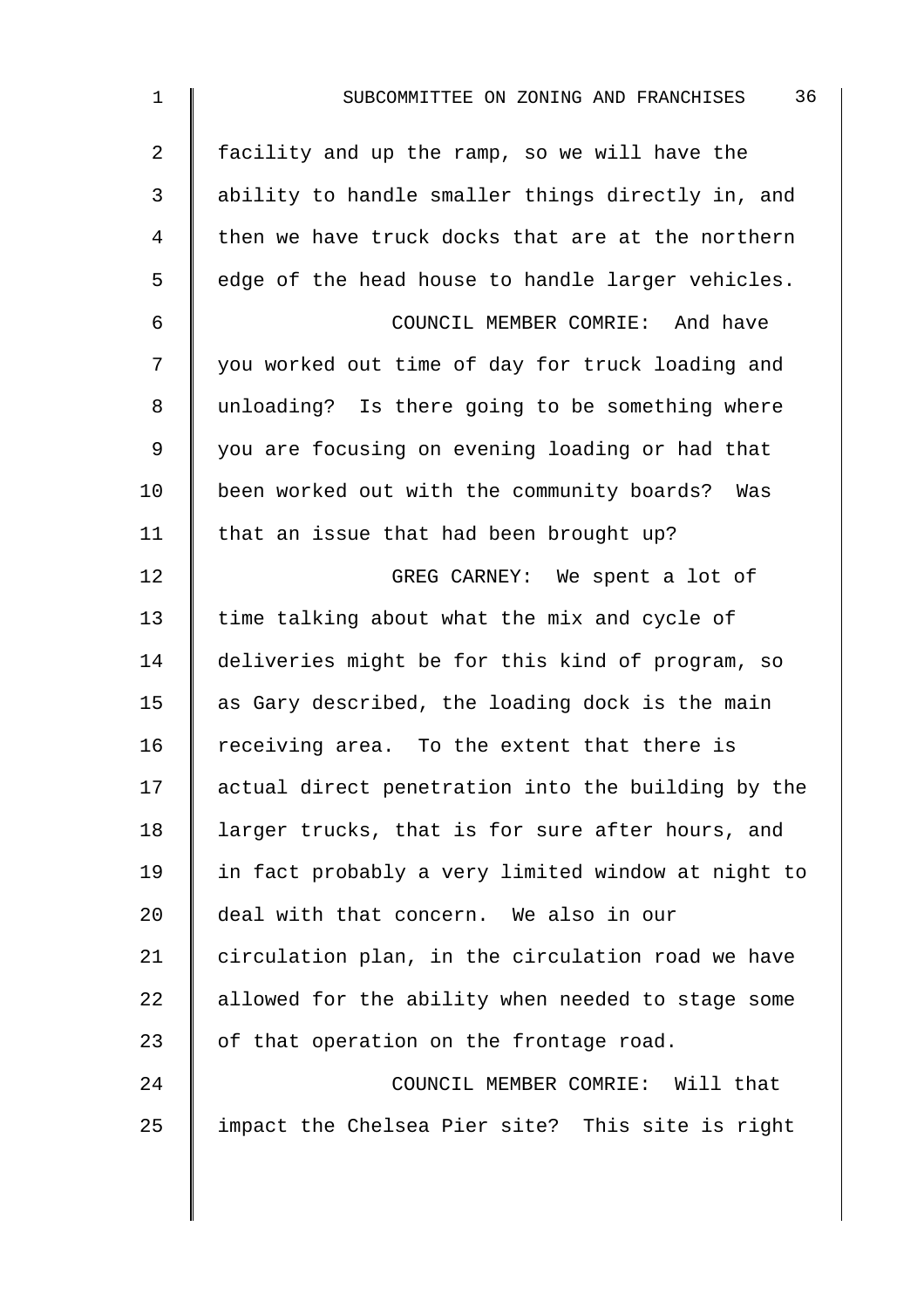| $\mathbf 1$    | 37<br>SUBCOMMITTEE ON ZONING AND FRANCHISES                  |
|----------------|--------------------------------------------------------------|
| $\overline{2}$ | adjacent to Chelsea Piers, correct?                          |
| 3              | GREG CARNEY: Yes.                                            |
| 4              | COUNCIL MEMBER COMRIE: And is that                           |
| 5              | where the trucks load and unload for Chelsea Piers           |
| 6              | as well?                                                     |
| 7              | [background conversation]                                    |
| 8              | COUNCIL MEMBER COMRIE: Next to                               |
| $\mathsf 9$    | last page? Thank you.                                        |
| 10             | [background conversation]                                    |
| 11             | COUNCIL MEMBER COMRIE: So your                               |
| 12             | truck loading and unloading will be on West 17 <sup>th</sup> |
| 13             | Street?                                                      |
| 14             | NOREEN DOYLE: Yes, just to walk                              |
| 15             | you through this I have other copies if you would            |
| 16             | like to pass those along, and again, we have our             |
| 17             | traffic consultants here. Chelsea Piers has a                |
| 18             | whole separate dedicated service road. That is               |
| 19             | not used at all by the project. What you can see             |
| 20             | on this diagram as it makes its way down to you is           |
| 21             | a separate ingress where the arrow is turning.               |
| 22             | That is the ingress to the project. The Chelsea              |
| 23             | Piers egress is what you see immediately adjacent            |
| 24             | to it, and we have taken an extremely close look             |
| 25             | for every good reason at how any of the - - not              |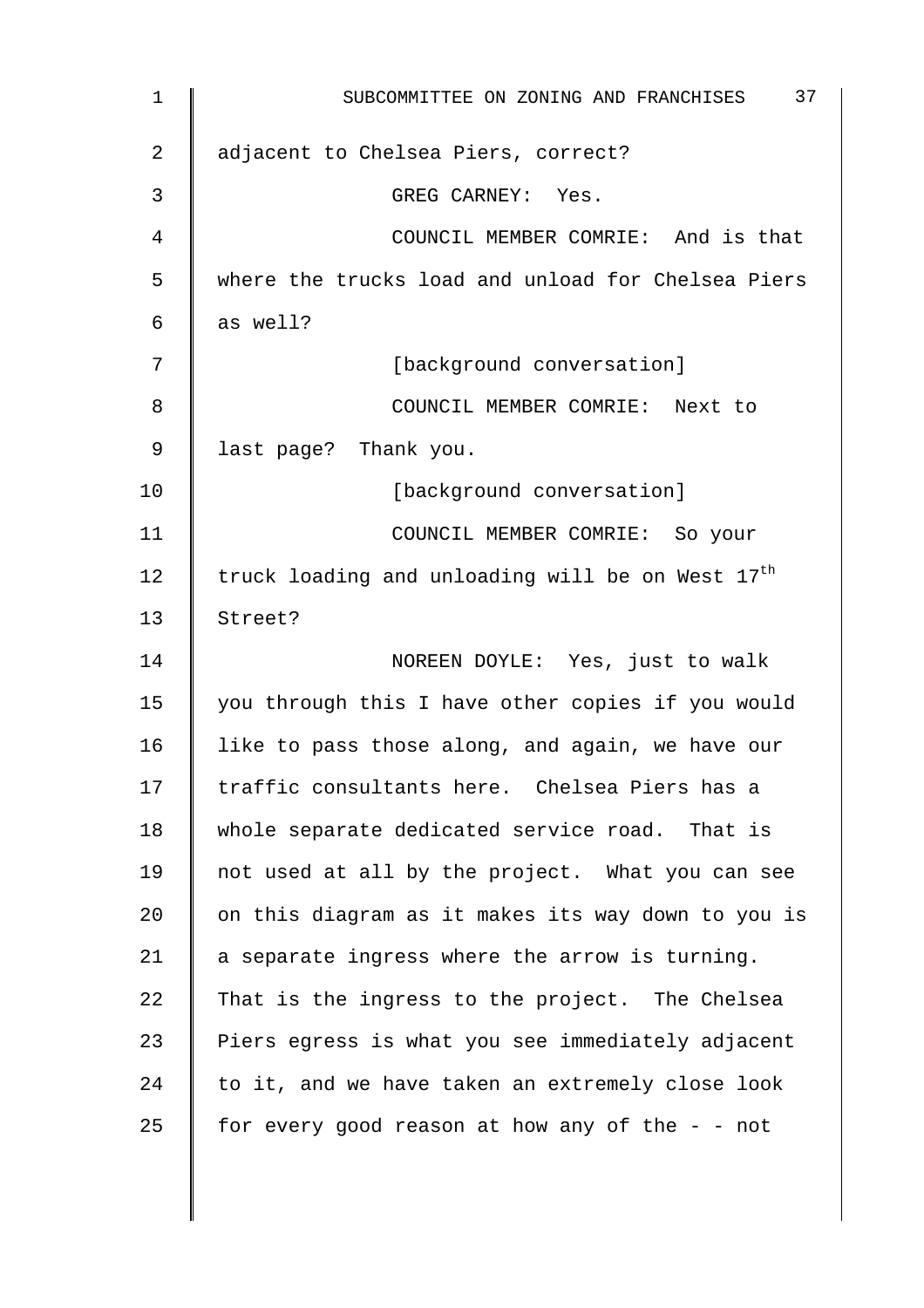2 | just trucks deliver and being delivered, but  $3 \parallel$  taxis, all the vehicles coming to the project will 4 I interact with the Chelsea Piers egress road with 5 | Route 9A and with the frontage site. The project  $6$  | in order for it to success obviously traffic has 7 | to work. We can't create a bottleneck. The State 8 Department of Transportation will not accept a 9 | bottleneck. Chelsea Piers will not accept a 10 bottleneck. Hudson River Park Trust will not 11 | accept a bottleneck. And so we have done a lot of 12 calculations about assumptions for presumed taxi 13 drop offs, if there is a bus there, if there is a 14 deliver there to look at the length of the 15 frontage road. It is in fact one of the reasons 16 why the frontage road is as long as it is in order  $17$  to be able to be sure that we can accommodate the 18 number of vehicles on site without blocking the 19 Chelsea Piers egress. 20 **COUNCIL MEMBER COMRIE:** Thank you, 21  $\parallel$  and just one last question. The chairs for the

23 **MALE VOICE:** Those are temporary.  $24$  They are folding chairs similar to what they have 25  $\parallel$  done in the Chelsea - - before they would be set

22 Tribeca, are those permanent or temporary?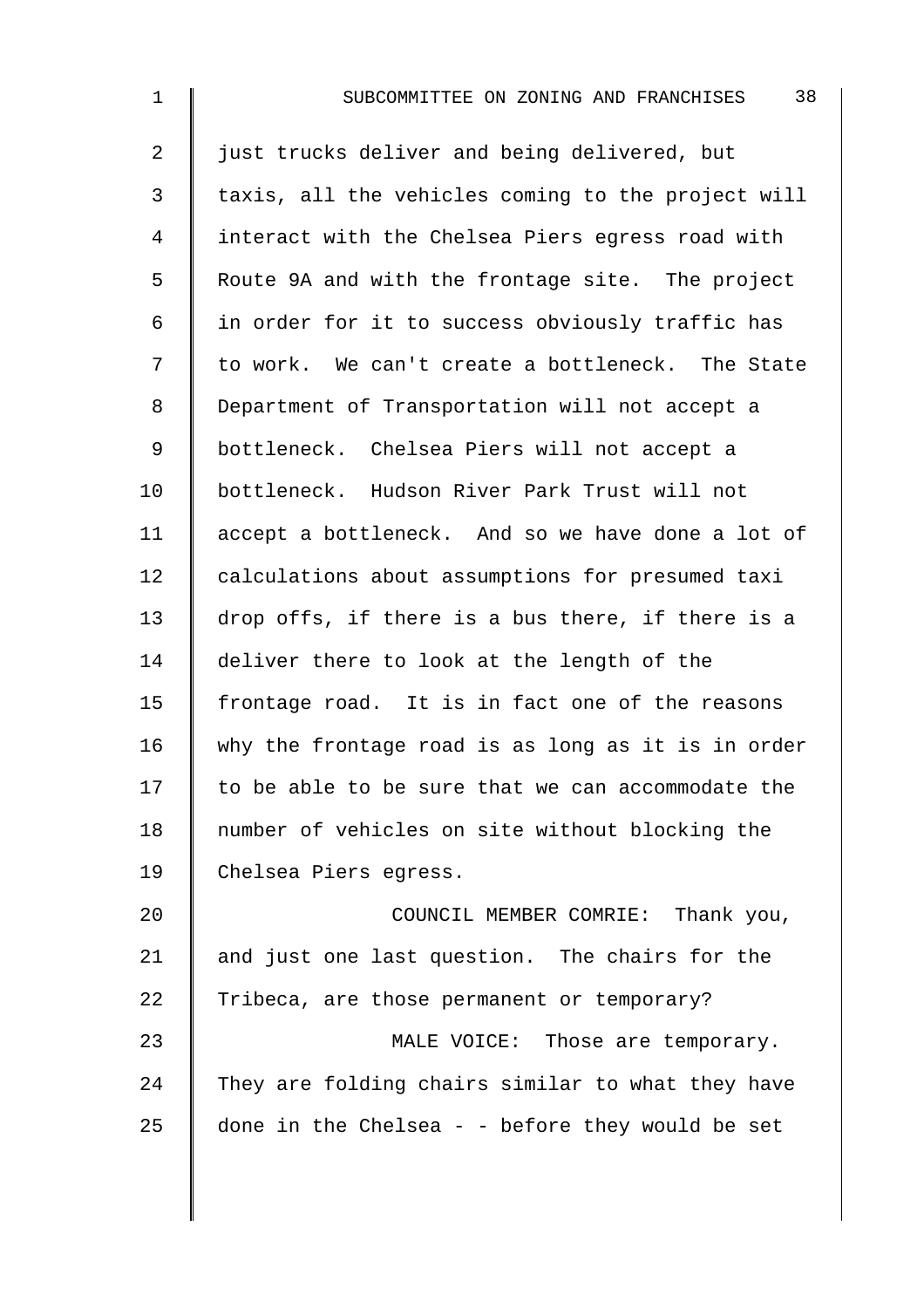| $\mathbf 1$ | 39<br>SUBCOMMITTEE ON ZONING AND FRANCHISES         |
|-------------|-----------------------------------------------------|
| 2           | up for specific screening and then broken down and  |
| 3           | stored.                                             |
| 4           | COUNCIL MEMBER COMRIE: Okay, and                    |
| 5           | then that front area that you have on the top       |
| 6           | here. Is that going to be green? It looks green.    |
| 7           | That is not grass?                                  |
| 8           | GARY HANDEL: On the roof, the idea                  |
| 9           | really is in that front zone that there will be     |
| 10          | areas of lawn that people can use and relax on.     |
| 11          | There will be areas that have hard surface where    |
| 12          | there could be benches and other seating up there.  |
| 13          | So the idea really is to provide a space that will  |
| 14          | work for the community when Tribeca is there or     |
| 15          | not, so it should be a calm place for people to     |
| 16          | hang out and enjoy the river when Tribeca is not    |
| 17          | using the space.                                    |
| 18          | COUNCIL MEMBER COMRIE: And what do                  |
| 19          | you envision the hours of operation for the pier    |
| 20          | to be? Is it $24-7$ ? - - night and just sit out on |
| 21          | the rooftop?                                        |
| 22          | NOREEN DOYLE: So I will speak to                    |
| 23          | that, and Greg can elaborate. Hudson River Parks    |
| 24          | operating hours are 6am to lam; however, each of    |
| 25          | our tenants has different programs that they do.    |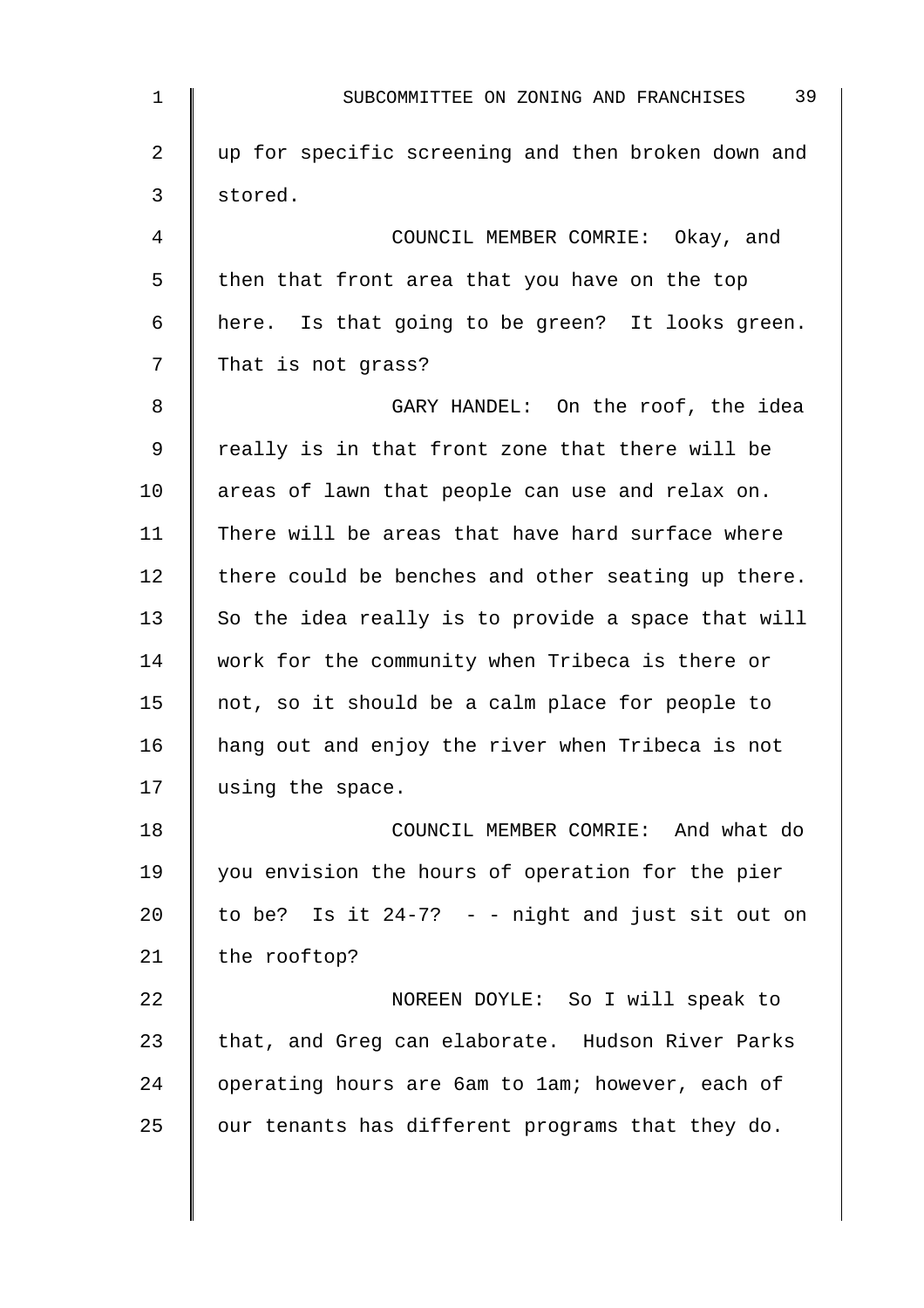| $\mathbf{1}$ | 40<br>SUBCOMMITTEE ON ZONING AND FRANCHISES        |
|--------------|----------------------------------------------------|
| 2            | We for example if I very much doubt that the       |
| 3            | retail complex would open at 6am or 7am, and what  |
| 4            | we have discussed is that essentially when the     |
| 5            | pier is open, we expect the public open space to   |
| 6            | be open. So because they are going to have         |
| 7            | restaurants, the rooftop will be open in the       |
| 8            | evenings when the restaurants are open, but we     |
| 9            | would not insist that they stay open in February,  |
| 10           | the rooftop at 10pm if they really have no         |
| 11           | customers then.                                    |
| 12           | COUNCIL MEMBER COMRIE: Okay.                       |
| 13           | Great. Is that marina as you envision it to be or  |
| 14           | those are public docks or will they have to pay to |
| 15           | dock their boats there?                            |
| 16           | GREG CARNEY: It's a combination.                   |
| 17           | Again, we have a small boat launch that was        |
| 18           | already part of the original program at the head   |
| 19           | house side of the project in other words closer to |
| 20           | the West Side Highway, and the marina itself will  |
| 21           | be a privately operated marina available for slip  |
| 22           | rentals.                                           |
| 23           | COUNCIL MEMBER COMRIE: Okay.                       |
| 24           | Alright. 'Cause you have a docking those small     |
| 25           | boats will there be - - what do they call those    |
|              |                                                    |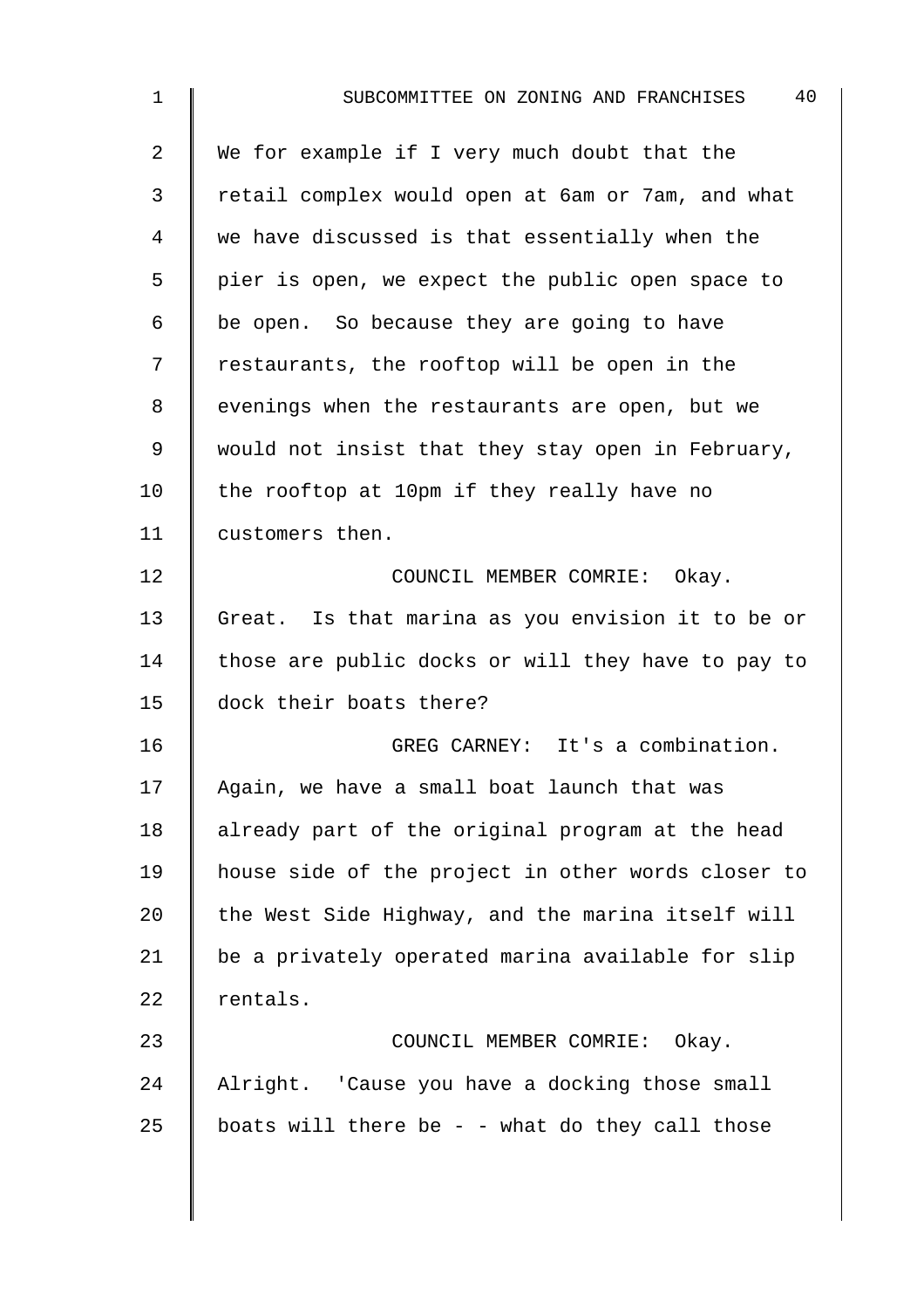| 1  | 41<br>SUBCOMMITTEE ON ZONING AND FRANCHISES        |
|----|----------------------------------------------------|
| 2  | boats? Little rafts available people to kayak? I   |
| 3  | have never been in one. I am not trying to get in  |
| 4  | one anytime soon.                                  |
| 5  | MALE VOICE: You can come out on my                 |
| 6  | boat.                                              |
| 7  | COUNCIL MEMBER COMRIE: And the                     |
| 8  | other side will be with the larger ship, that will |
| 9  | be a rental also, or you are not going to be       |
| 10 | competing with Chelsea Piers with their--they have |
| 11 | boat trips and catering boats?                     |
| 12 | GREG CARNEY: No, and there has                     |
| 13 | been some discussion around that specific question |
| 14 | and the size of any of those kinds of operations,  |
| 15 | and we specifically have an understanding with the |
| 16 | Trust that we also have memorialized for community |
| 17 | board and City Planning, et cetera, that we won't  |
| 18 | be running the bigger dinner boat operations.      |
| 19 | COUNCIL MEMBER COMRIE: Okay.                       |
| 20 | Alright.                                           |
| 21 | CHAIRPERSON WEPRIN: Okay. Thank                    |
| 22 | you. Council Member Reyna has a question.          |
| 23 | COUNCIL MEMBER REYNA: Thank you,                   |
| 24 | Mr. Chair. I just wanted to take a moment to       |
| 25 | understand a few things, and I am going to jump    |
|    |                                                    |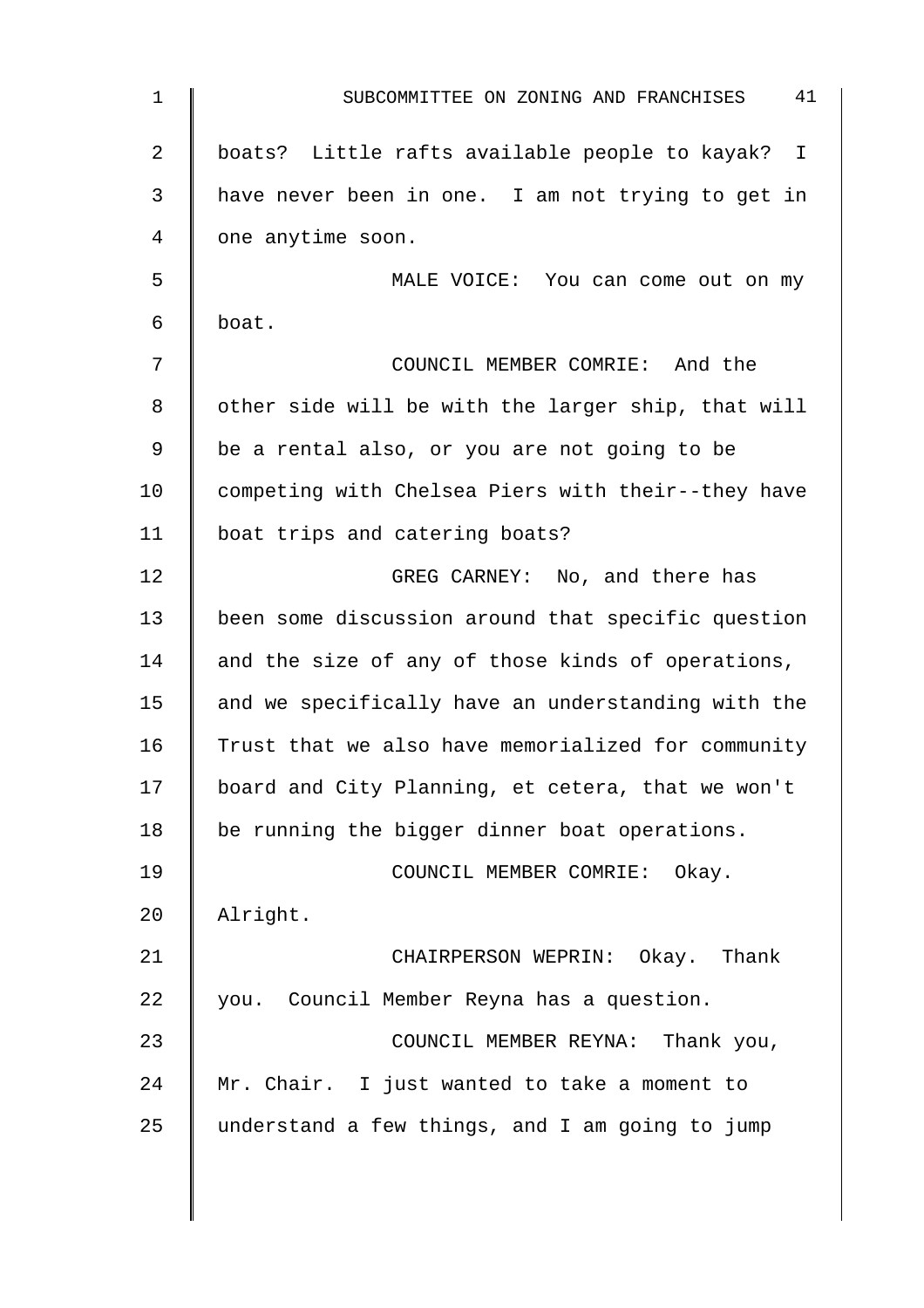| $\mathbf 1$    | 42<br>SUBCOMMITTEE ON ZONING AND FRANCHISES        |
|----------------|----------------------------------------------------|
| $\overline{a}$ | around for the sake of time. In and around the     |
| 3              | development area, are there going to be any bike   |
| 4              | racks so that we encourage what would be           |
| 5              | transportation mode by cyclists?                   |
| 6              | GREG CARNEY: Yes, and in fact one                  |
| 7              | of our main focuses for the front head house space |
| 8              | is to actually partner with a sports oriented--a   |
| 9              | more generally sports oriented retailer or         |
| 10             | operation that specifically can cater to the       |
| 11             | bicycle users, the runners, the more typical users |
| 12             | of the green space in the park, and they have      |
| 13             | talked about incorporating a valet operation, so   |
| 14             | if one wanted to they could literally drop a bike  |
| 15             | and go into the project, come and go as they want, |
| 16             | and there will also be passive bike racks.         |
| 17             | COUNCIL MEMBER REYNA: At the                       |
| 18             | moment is this area being considered as part of    |
| 19             | the bike share program?                            |
| 20             | NOREEN DOYLE: No, the Hudson River                 |
| 21             | Park has worked with the bike share program. This  |
| 22             | area currently because this pier is vacant doesn't |
| 23             | probably have enough business for them, but we are |
| 24             | looking at a few places in the park for the bike   |
| 25             | share program, and it would be an ideal spot I     |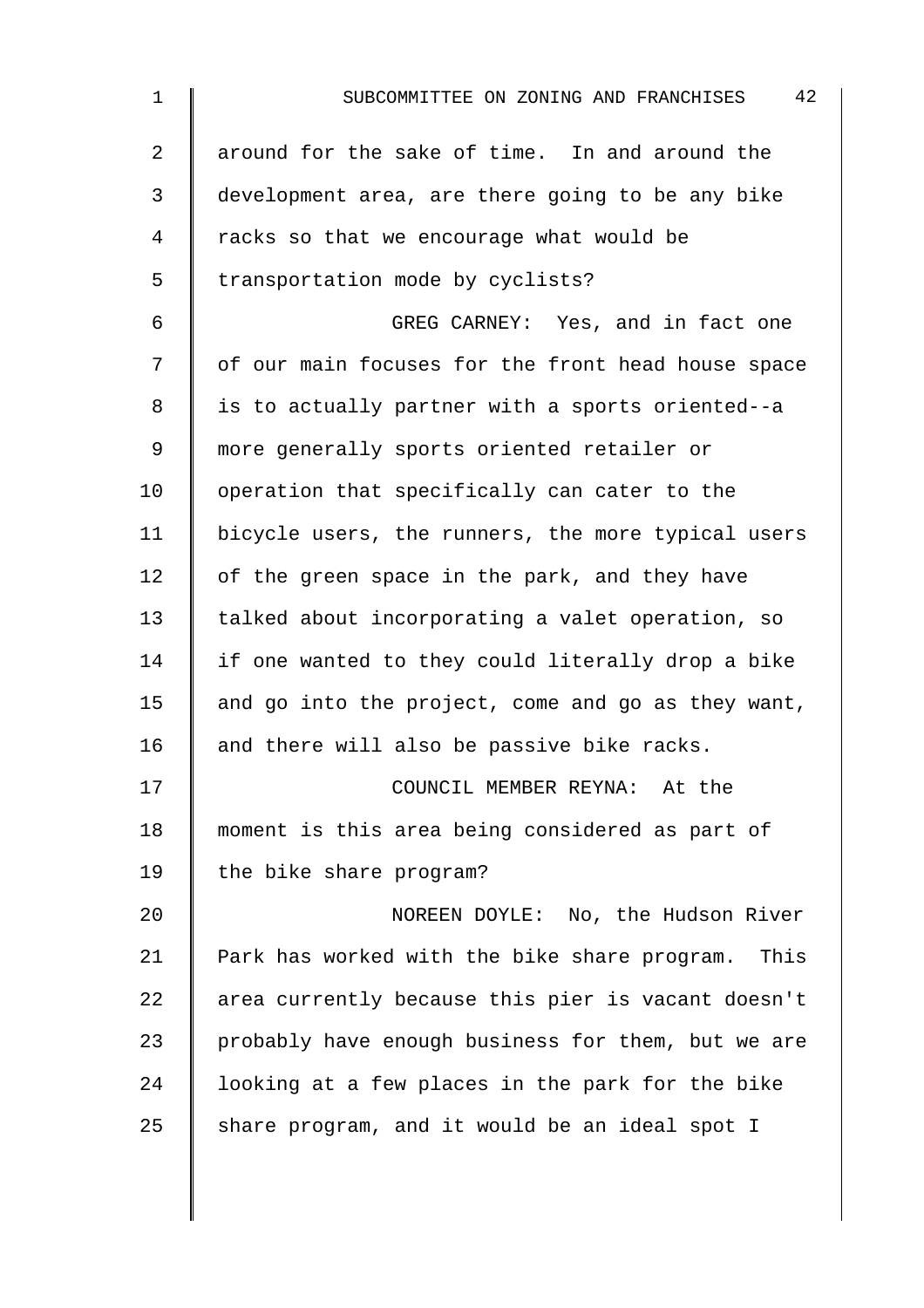| $\mathbf 1$    | 43<br>SUBCOMMITTEE ON ZONING AND FRANCHISES        |
|----------------|----------------------------------------------------|
| $\overline{2}$ | think in the future.                               |
| 3              | COUNCIL MEMBER REYNA: Correct. I                   |
| 4              | just wanted to take a moment to understand the     |
| 5              | loading and unloading opportunities. Is this       |
| 6              | development going to encourage what would be       |
| 7              | unloading and loading by barge?                    |
| 8              | NOREEN DOYLE: Probably not. I can                  |
| 9              | explain why based on Hudson River Park             |
| 10             | experiences. Hudson River Park Trust has rebuilt   |
| 11             | a number of piers, 900 foot long piers in the park |
| 12             | and we do use barges during construction for       |
| 13             | things; however, it costs a lot of money to load   |
| 14             | and unload the barges because it's longshoremen    |
| 15             | essentially for every aspect of those movements,   |
| 16             | and so it makes sense in some cases for            |
| 17             | construction particularly of the new piers that    |
| 18             | are being rebuilt from scratch, but for the small  |
| 19             | types of movements that would be for the project   |
| 20             | once it's operational, and also because of the     |
| 21             | historic structure. It is fortunately in very      |
| 22             | good condition. It does need a lot of money to     |
| 23             | make this project happen, but the pier itself      |
| 24             | unlike almost every other pier that we have built  |
| 25             | into a public pier is actually very sound, and so  |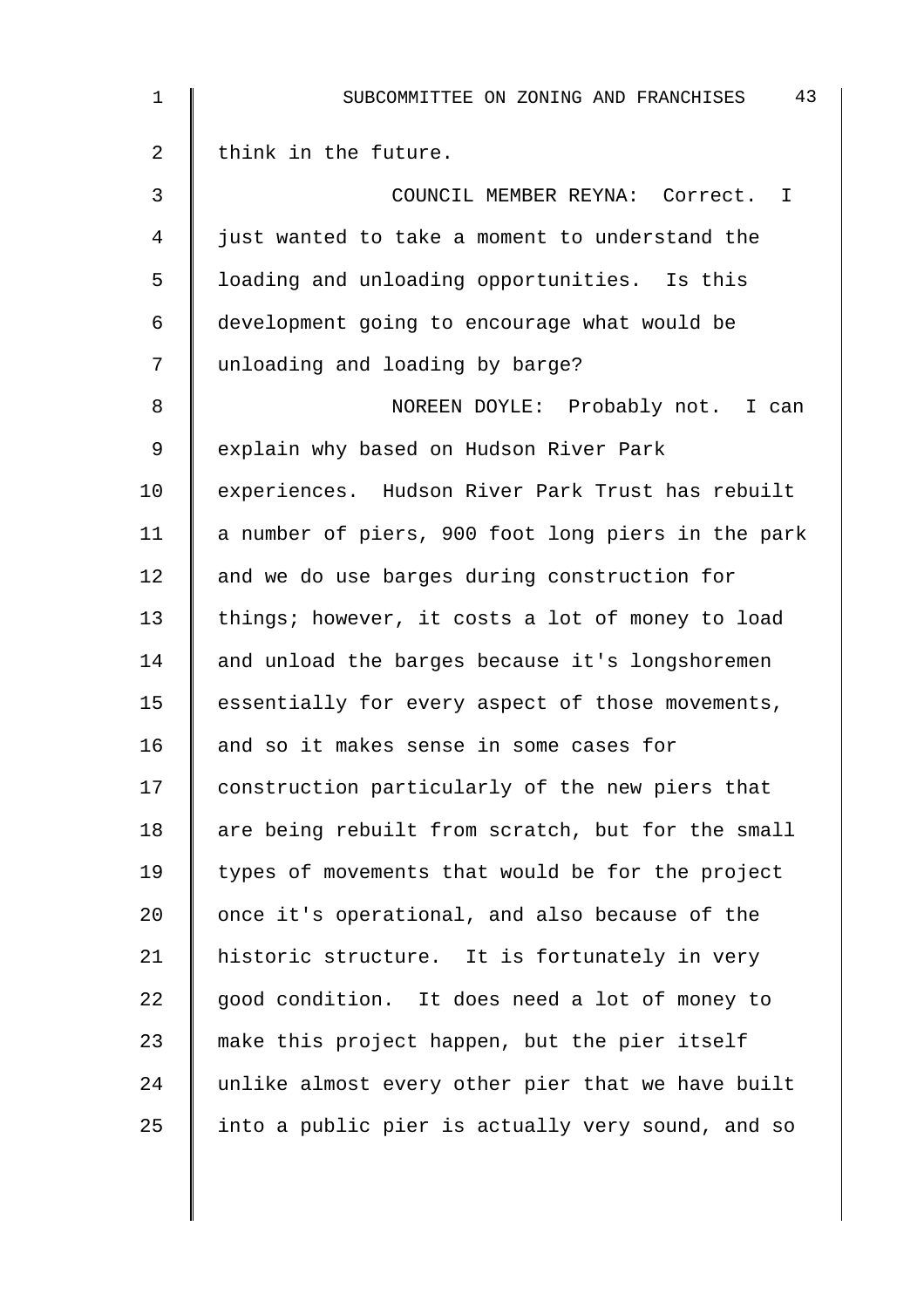| $\mathbf 1$    | 44<br>SUBCOMMITTEE ON ZONING AND FRANCHISES        |
|----------------|----------------------------------------------------|
| $\overline{2}$ | it doesn't need the same kind of concrete piles    |
| 3              | and everything else. In fact it is mostly not      |
| 4              | even supported on piles, so the barge aspect of it |
| 5              | is less practical here, and Greg, maybe you have   |
| $\epsilon$     | something else to add?                             |
| 7              | GREG CARNEY: I would just add as                   |
| 8              | Noreen mentioned during the construction phase our |
| 9              | expectation we will make use of a barge just to    |
| 10             | eliminate any more than necessary intrusion on the |
| 11             | bike path in the front of the project because we   |
| 12             | don't have a large staging area to work from, so   |
| 13             | that may provide a platform to do that.            |
| 14             | COUNCIL MEMBER REYNA: But the                      |
| 15             | platform is only during the construction phase, so |
| 16             | that the barge capacity will not continue after    |
| 17             | commencing what would be the completion of the     |
| 18             | construction itself?                               |
| 19             | GREG CARNEY: Correct. That is the                  |
| 20             | plan now.                                          |
| 21             | COUNCIL MEMBER REYNA: And the                      |
| 22             | marina is incorporated into this particular        |
| 23             | development, but I didn't hear much in the         |
| 24             | presentation regarding the marina. Is there a      |
| 25             | permit already issued for the marina?              |
|                |                                                    |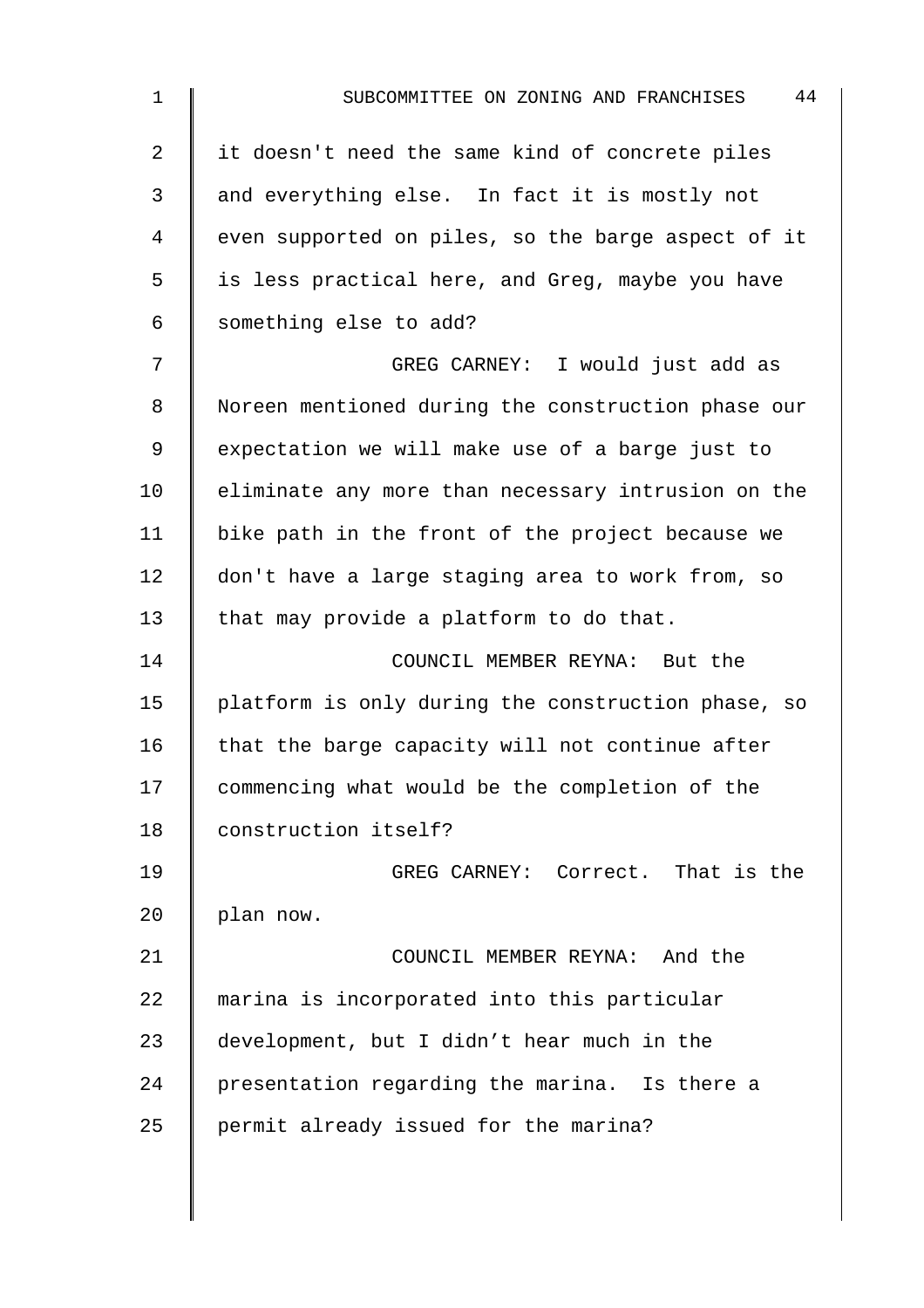| $\mathbf 1$    | 45<br>SUBCOMMITTEE ON ZONING AND FRANCHISES       |
|----------------|---------------------------------------------------|
| $\overline{2}$ | NOREEN DOYLE: No, separate from                   |
| 3              | these approvals the applicant has to go to both   |
| 4              | the Department of Environmental Conservation on   |
| 5              | the state side and the Army Corps of Engineers on |
| 6              | the federal side, neither of which can act until  |
| 7              | the final environmental impact statement process  |
| 8              | or the environmental review process is completed. |
| 9              | We actually have meetings scheduled with both of  |
| 10             | those agencies within the next month, so permits  |
| 11             | cannot be issued until after they have gone       |
| 12             | through their respective permitting processes.    |
| 13             | COUNCIL MEMBER REYNA: And then                    |
| 14             | once you have those process in place, a permit    |
| 15             | will be issued on behalf of what would be the     |
| 16             | state and the federal government, but as far as   |
| 17             | the city is concerned, you still have an          |
| 18             | additional process to go through?                 |
| 19             | NOREEN DOYLE: I am sorry. I                       |
| 20             | misunderstood your question then. No, the marina  |
| 21             | is part of the ULERP application from the         |
| 22             | perspective of the submissions that we have made  |
| 23             | to the city. From a business deal perspective     |
| 24             | Hudson River Park Trust and Young Woo have        |
| 25             | contemplated that the marina might follow in kind |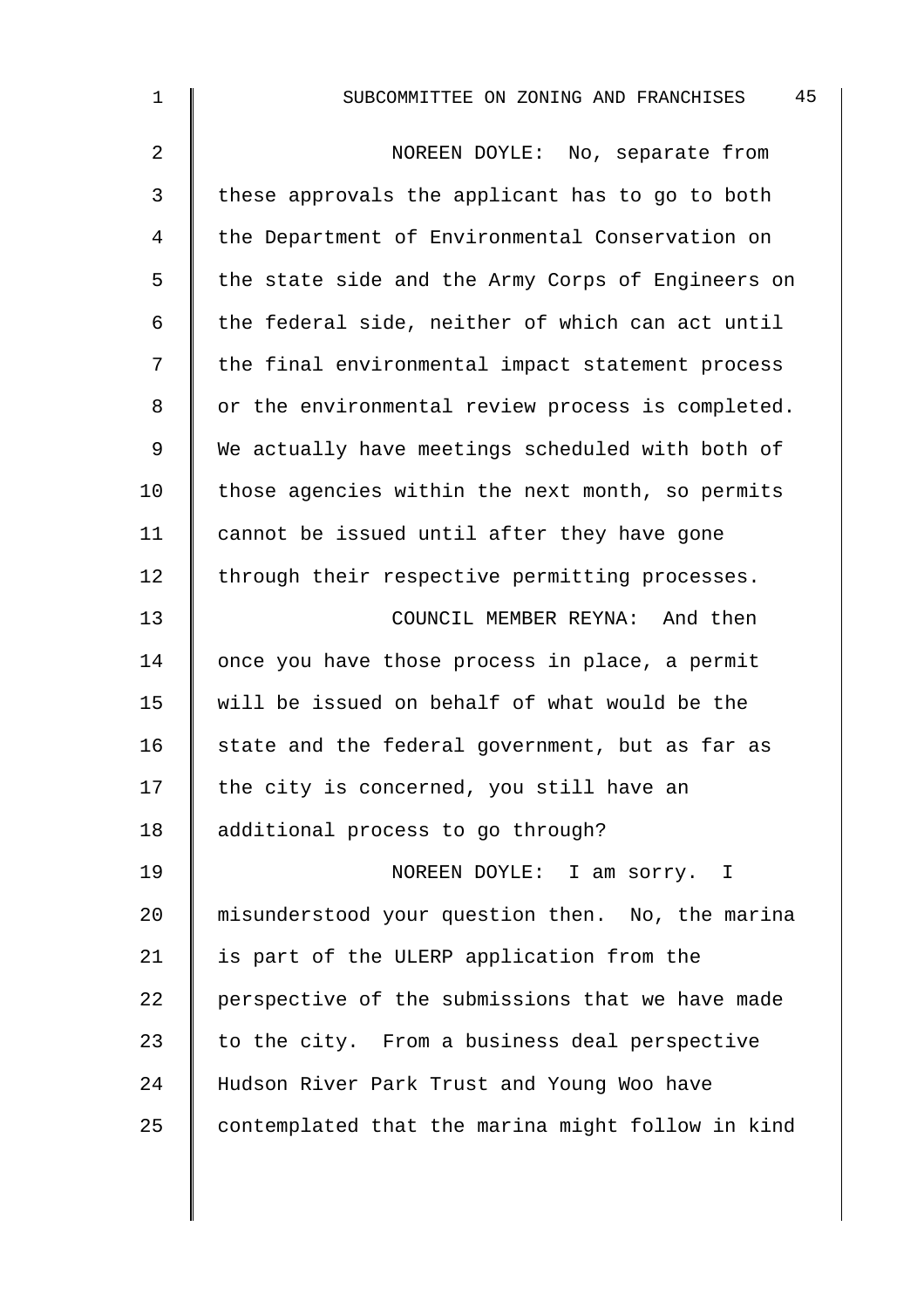| $\mathbf 1$    | 46<br>SUBCOMMITTEE ON ZONING AND FRANCHISES        |
|----------------|----------------------------------------------------|
| $\overline{2}$ | of a second phase of the project's operations once |
| 3              | they have gotten the retail aspect up and running, |
| $\overline{4}$ | but there is no additional city approval as far as |
| 5              | I am aware for the marina.                         |
| 6              | COUNCIL MEMBER REYNA: It is my                     |
| 7              | understanding that the Department of Small         |
| 8              | Business Services is the dock master, so I am      |
| $\mathsf 9$    | assuming that there has to be some type of         |
| 10             | permitting.                                        |
| 11             | NOREEN DOYLE: There is not                         |
| 12             | actually. We go through the Department of Small    |
| 13             | Business Services when we are constructing the     |
| 14             | piers in order to get kind of the equivalent of a  |
| 15             | Department of Buildings approval. In this case,    |
| 16             | and this is almost beyond my knowledge level, but  |
| 17             | I think that this is going through the Department  |
| 18             | of Buildings, right, because of the kind of more   |
| 19             | robust commercial uses here. Greg, am I correct?   |
| 20             | GREG CARNEY: I'd probably turn to                  |
| 21             | Ross on that. I know just to add some flesh to     |
| 22             | the marina, we have planned it. It is 141 slips.   |
| 23             | We have given some thought to the mix of boats and |
| 24             | the operations to the extent they interface with   |
| 25             | the promenade and the public space around the pier |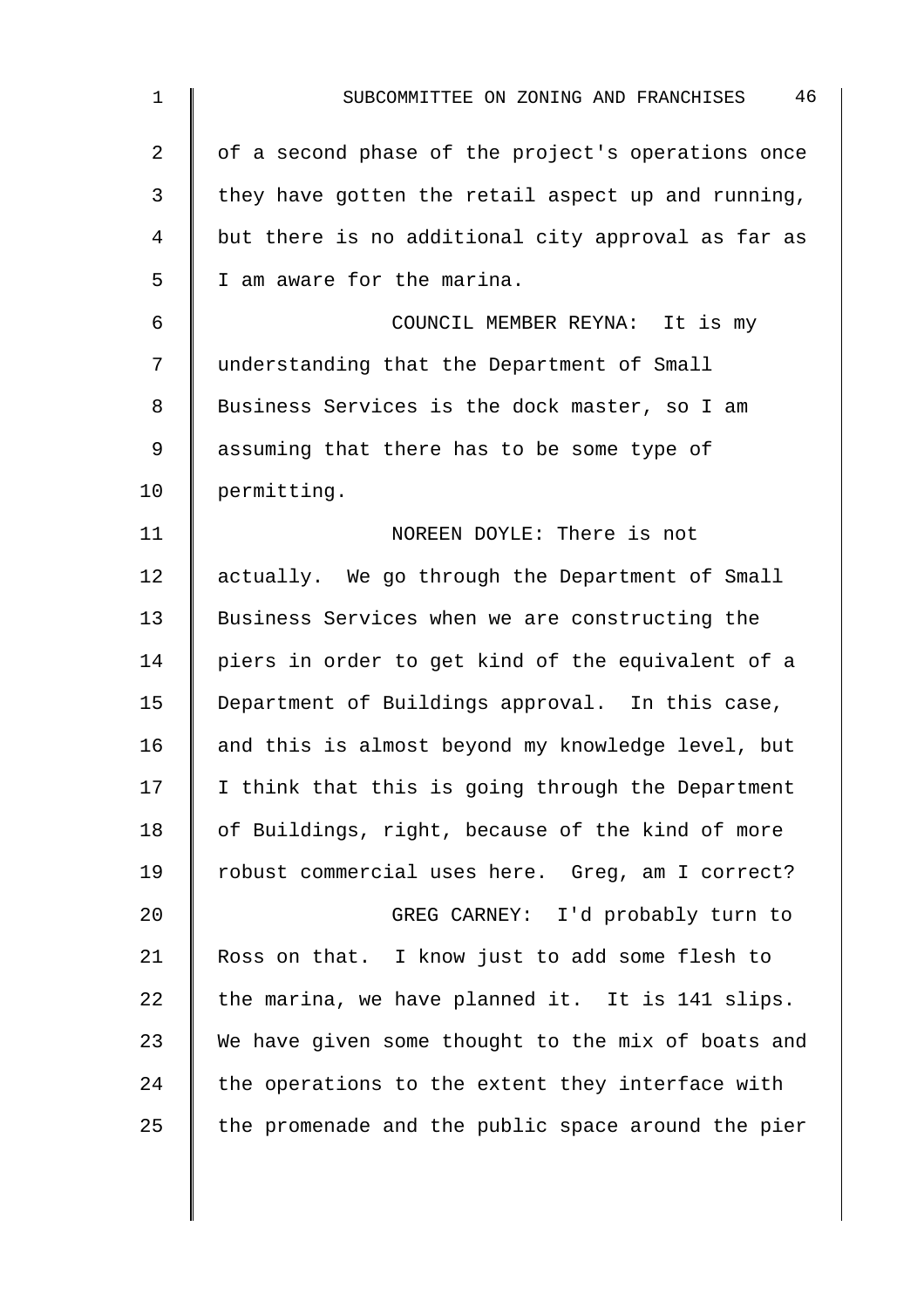| $\mathbf 1$ | 47<br>SUBCOMMITTEE ON ZONING AND FRANCHISES        |
|-------------|----------------------------------------------------|
| 2           | and that the land side mostly in communication     |
| 3           | with City Planning just to make sure we have       |
| 4           | thought through what may add to the kinds of       |
| 5           | things we were talking about before loading and    |
| 6           | unloading, so to the extent it is brought into the |
| 7           | project those two things can work together.        |
| 8           | Permitting, Ross, you might help me on that.       |
| 9           | ROSS MOSCOWITZ: Council Member, it                 |
| 10          | would go before the Department of Buildings.       |
| 11          | COUNCIL MEMBER REYNA: Before the                   |
| 12          | Department of Buildings.                           |
| 13          | ROSS MOSCOWITZ: Yes. Just like                     |
| 14          | any other project.                                 |
| 15          | COUNCIL MEMBER REYNA: Not the                      |
| 16          | Department of Small Business Services despite the  |
| 17          | fact that they are the dock master?                |
| 18          | ROSS MOSCOWITZ: Correct.                           |
| 19          | COUNCIL MEMBER REYNA: Okay. And                    |
| 20          | as far as the construction of this particular      |
| 21          | development and post construction, what is the     |
| 22          | MWBE opportunities that have been put into place   |
| 23          | for this development?                              |
| 24          | NOREEN DOYLE: The Trust is subject                 |
| 25          | to MWBE state requirements for MWBE participation, |
|             |                                                    |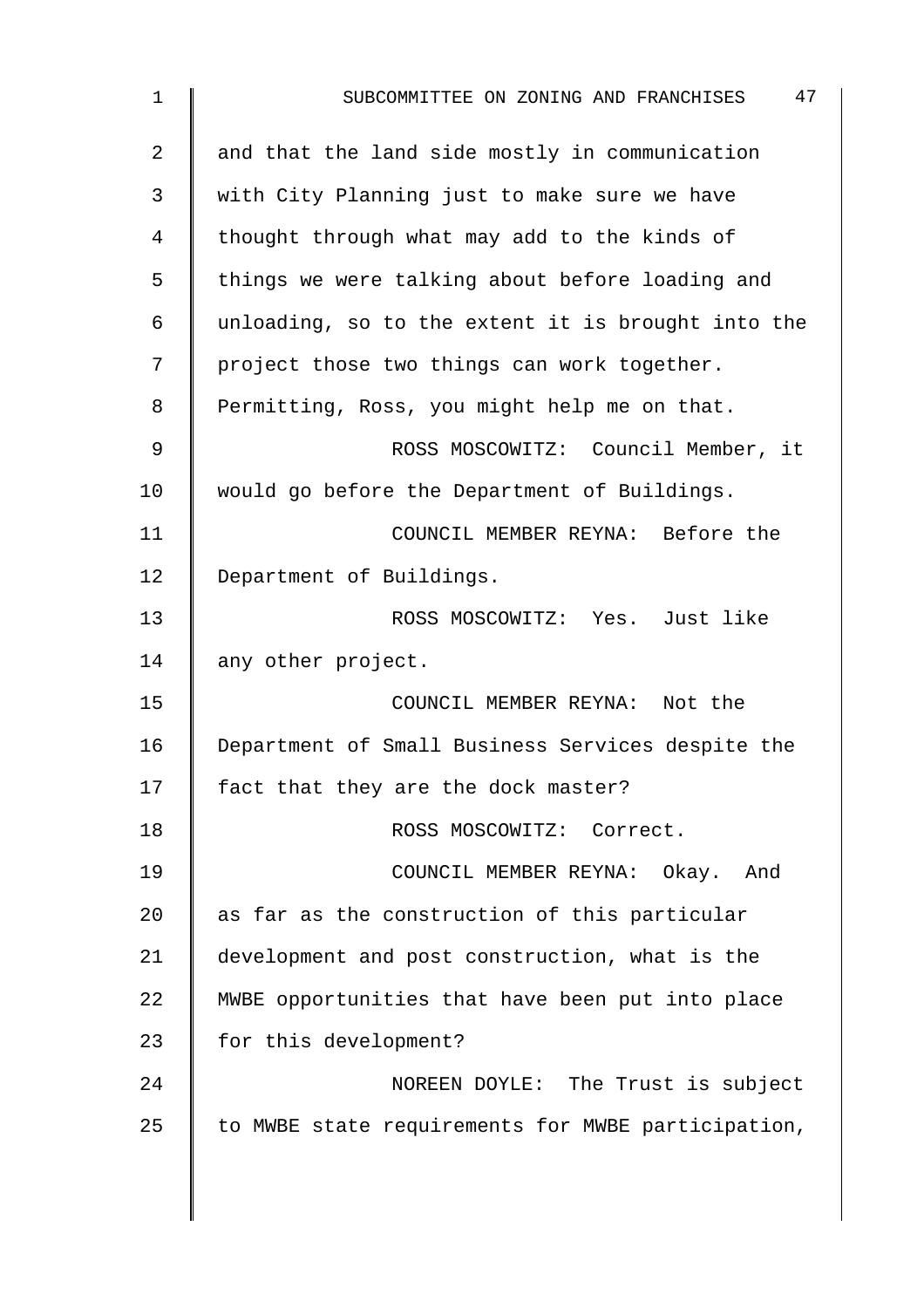2 and we have exceeded our 20 percent goal for a 3 number of years running, and the Governor is 4 extremely serious about this as you probably are 5 || all aware, and I personally spend a lot of time on 6 MWBE issues. In the state system the operations 7 | side of it is not actually subject to MWBE 8 participation, but we have talked about because 9 | it's not a state dollar spend if that makes sense,  $10$  so there is no state money being spent, but we 11 have talked quite a lot with Young Woo about 12 | opportunities along the way for MWBE 13 | participation. One opportunity we see is that 14 because the containers themselves are in some 15 cases as few as 160 square feet they essentially 16 | become like a micro enterprise opportunity, which  $17$  we think has the possibility to appeal to a lot of 18 | people that are trying to enter the business or 19 Tetail market, so while we haven't formalized that 20  $\parallel$  as an MWBE requirement, because the small pod 21 | nature of them is really the foot in the door 22  $\parallel$  opportunity, we think that that is in spirit what 23  $\parallel$  we are being asked in part to try to achieve in  $24$  | terms of creating opportunities for non- $25$  | established businesses to be able to enter the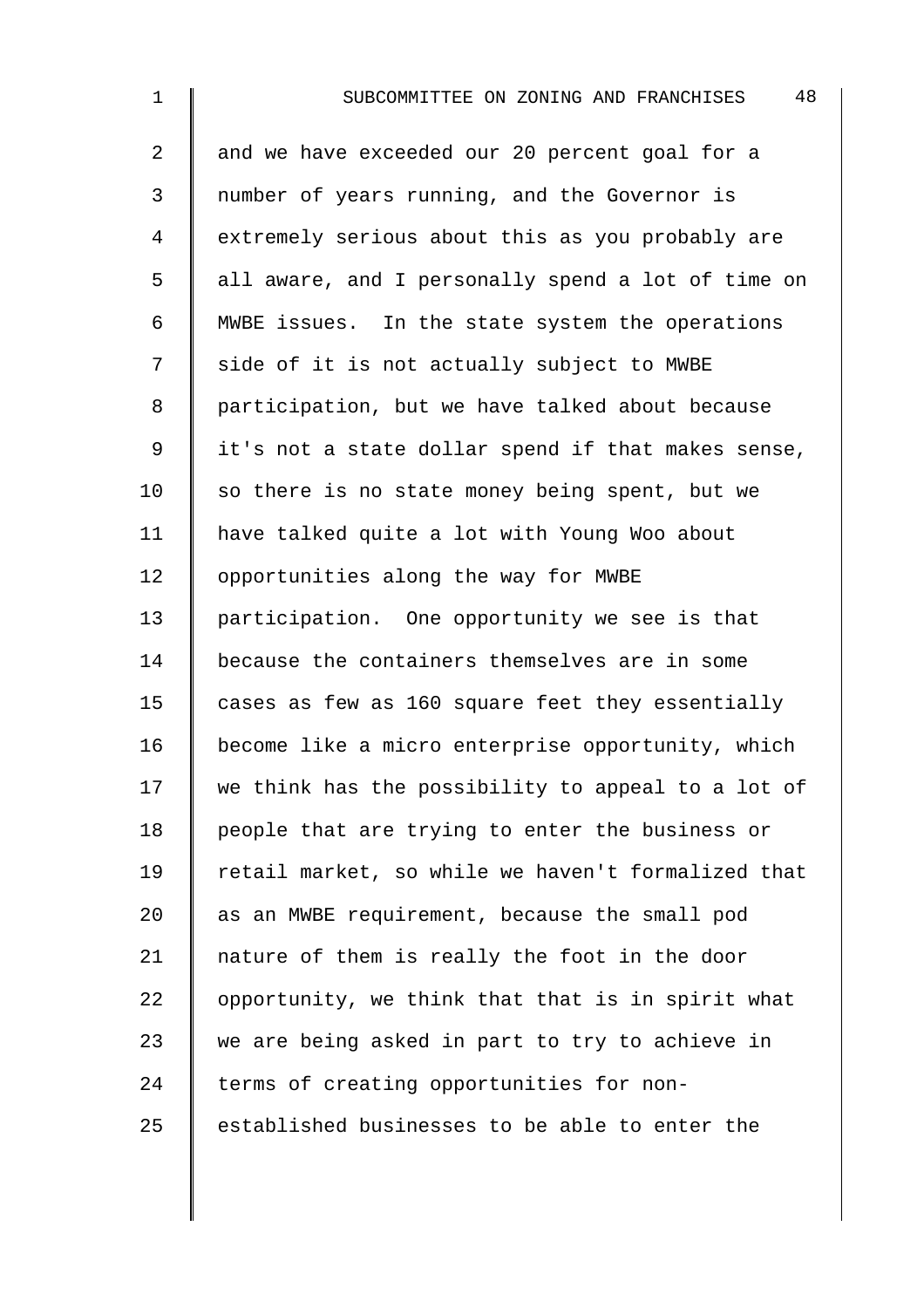| $\mathbf 1$    | 49<br>SUBCOMMITTEE ON ZONING AND FRANCHISES        |
|----------------|----------------------------------------------------|
| $\overline{2}$ | market.                                            |
| 3              | GREG CARNEY: I would just add not                  |
| 4              | only is that the concept today in spirit, but that |
| 5              | was our experience in Brooklyn at Dekalb Market    |
| 6              | where we ended up particularly because of the      |
| 7              | emphasis on fashion and art, we ended up having    |
| 8              | quite a large concentration of women owned         |
| $\mathsf 9$    | businesses that started their business or expanded |
| 10             | their business in that particular location, and so |
| 11             | far the conversations are very similar here for    |
| 12             | the pier.                                          |
| 13             | COUNCIL MEMBER REYNA: I'd like to                  |
| 14             | understand the established criteria that you would |
| 15             | be building around the MWBE commitment to this     |
| 16             | project just to have a better following as to what |
| 17             | we should be making sure is the environment we are |
| 18             | building because this is long term development,    |
| 19             | and if we don't do it right from the very          |
| 20             | beginning it gets lost in translation, and so I    |
| 21             | want to make sure that we have an ability on paper |
| 22             | that you can submit to this committee regarding    |
| 23             | the MWBE commitment for this project, and not only |
| 24             | for what would be construction, but post           |
| 25             | construction. I don't know the number of small     |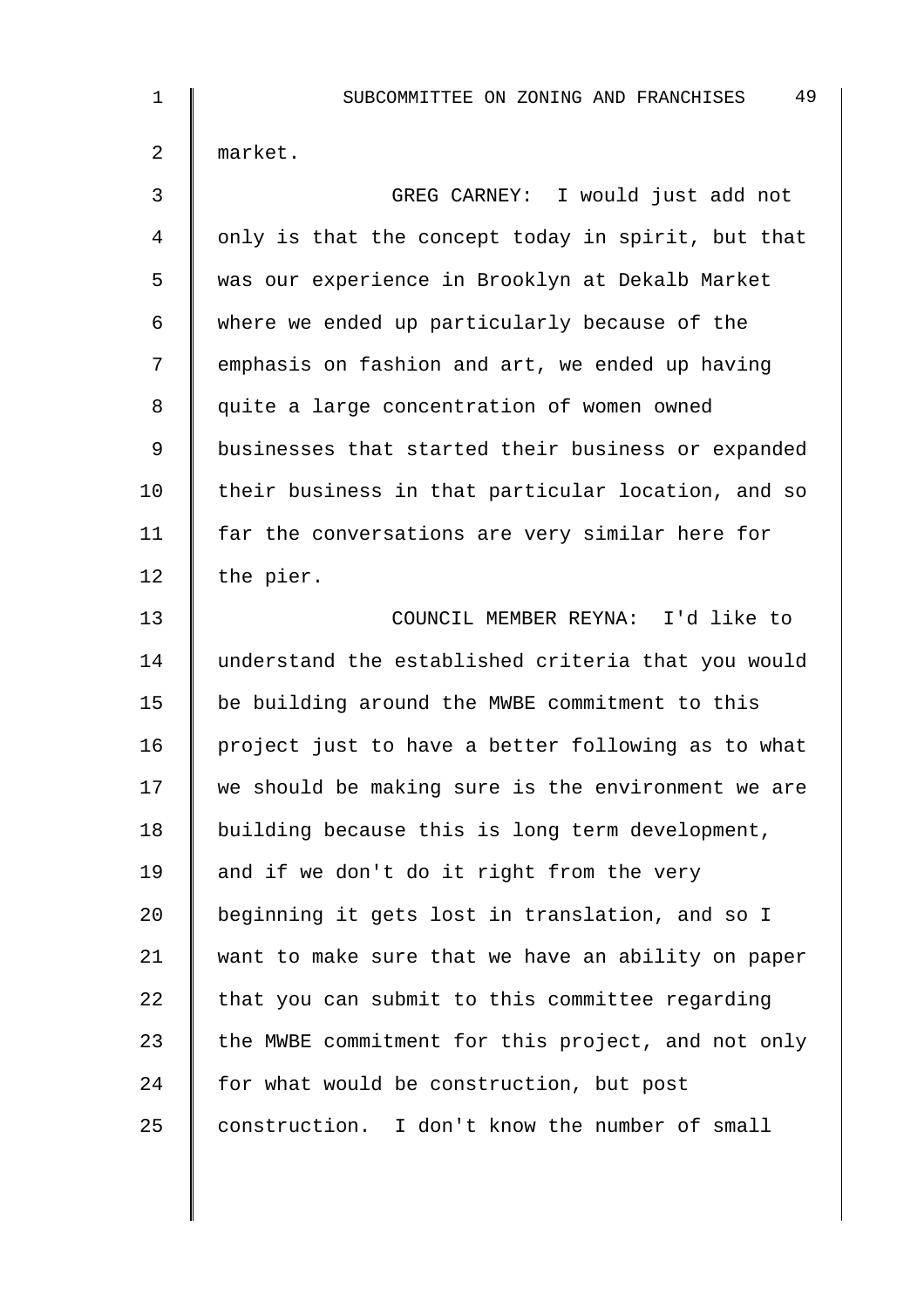| $\mathbf 1$    | 50<br>SUBCOMMITTEE ON ZONING AND FRANCHISES        |
|----------------|----------------------------------------------------|
| $\overline{2}$ | businesses that you anticipate would be taking     |
| 3              | advantage of this space. Is that something that    |
| 4              | you already have forecasted?                       |
| 5              | GREG CARNEY: We have a targeted                    |
| 6              | mix. In the container market there are             |
| 7              | approximately 325 containers, and based on our     |
| 8              | assessment of how the market will probably         |
| 9              | populate, it will be somewhere between 150 and 200 |
| 10             | smaller businesses, and then of course the rest of |
| 11             | the program will round out around the container    |
| 12             | market.                                            |
| 13             | COUNCIL MEMBER REYNA: Sure. And                    |
| 14             | the actual 150 small business that will take place |
| 15             | throughout the space, is that going to be an open  |
| 16             | call similar to what they do with Grand Central    |
| 17             | Station?                                           |
| 18             | GREG CARNEY: Yeah, there has                       |
| 19             | actually been quite a bit of conversation about    |
| 20             | this. We are thinking of multiple channels.<br>One |
| 21             | would literally be online, so you could enter into |
| 22             | an application process, a reservation process for  |
| 23             | specific spaces, demonstrate your concept and your |
| 24             | business plan so that we can sort of properly      |
| 25             | curate the actual mix of tenants in the space, and |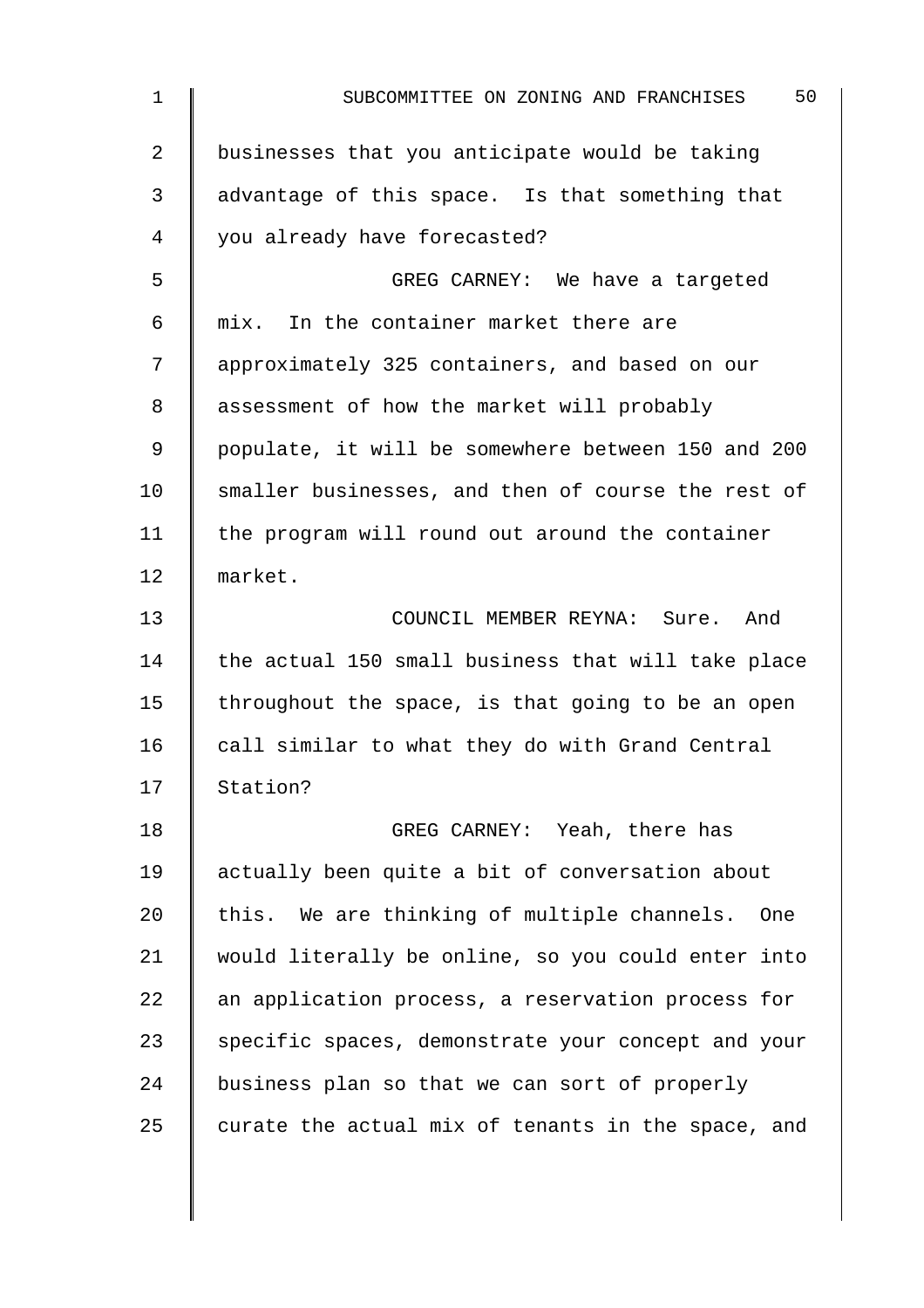| 1              | 51<br>SUBCOMMITTEE ON ZONING AND FRANCHISES        |
|----------------|----------------------------------------------------|
| 2              | then also using traditional brokers. Doing a       |
| $\mathfrak{Z}$ | version of the open call, we went through again a  |
| 4              | very similar process in Brooklyn, and in that case |
| 5              | again smaller scale. I think we had 40 tenants,    |
| 6              | and we had 500 some applications.                  |
| 7              | COUNCIL MEMBER REYNA: So this                      |
| 8              | could be considered to be space--I forgot the      |
| 9              | terminology now. It gives the startup of a small   |
| 10             | business that step up process, and they don't      |
| 11             | necessarily have to remain here, but it could be   |
| 12             | the starting point for what would be offline to    |
| 13             | get online and then expand growth.                 |
| 14             | GREG CARNEY: Yes. You have the                     |
| 15             | model exactly. In fact part of the whole concept   |
| 16             | is to take away a lot of those barriers for        |
| 17             | someone to start a business in a traditional       |
| 18             | storefront in Manhattan. In this case it's to      |
| 19             | remove some of the legal barriers, the design      |
| 20             | barriers, just the process of getting to an        |
| 21             | occupancy agreement. We are trying to take all of  |
| 22             | that away and make it as easy as possible, and the |
| 23             | two measures of success or the reasons for someone |
| 24             | leaving may be because they are either too         |
| 25             | successful, they get too big in that container     |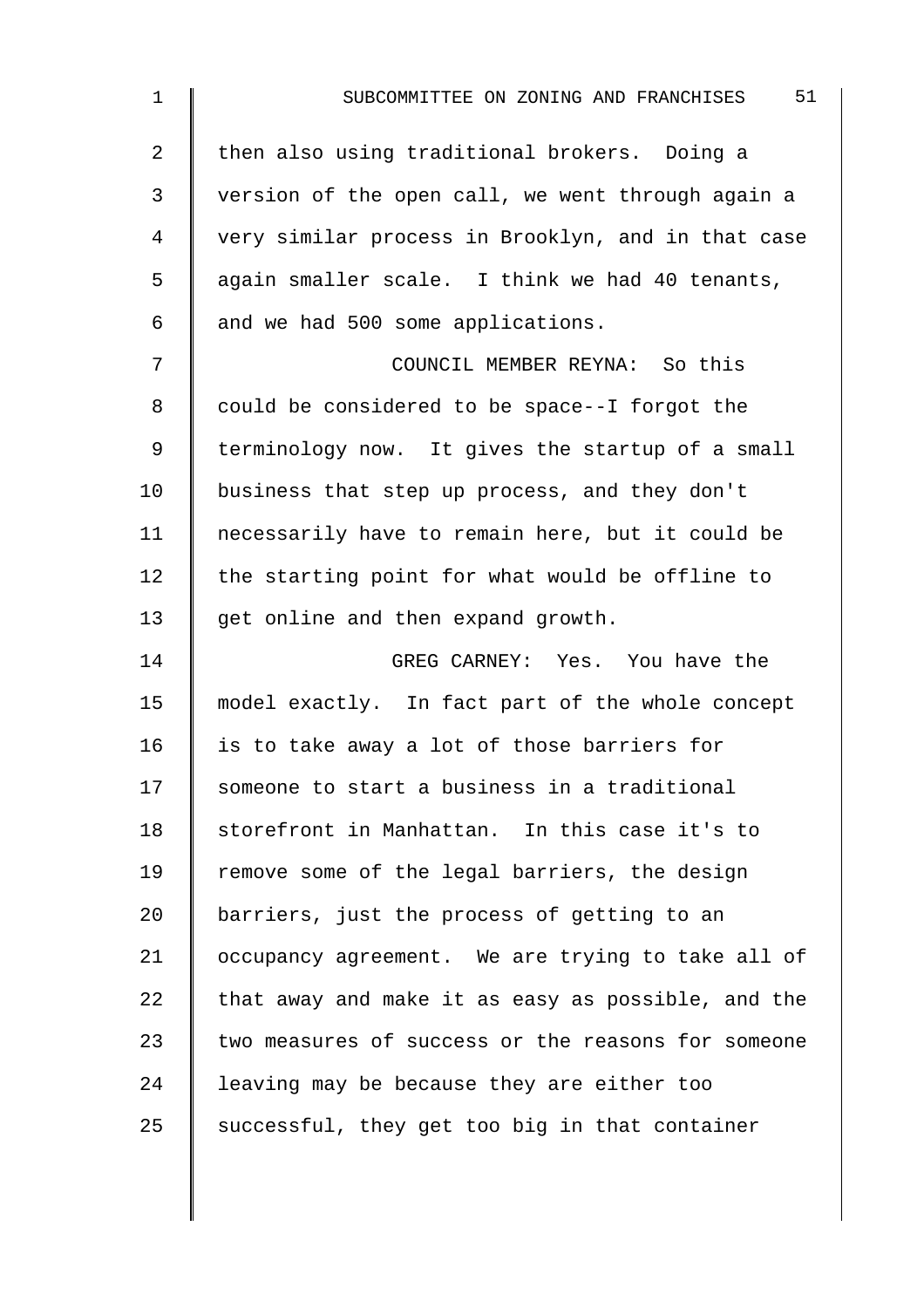| $\mathbf{1}$   | 52<br>SUBCOMMITTEE ON ZONING AND FRANCHISES        |
|----------------|----------------------------------------------------|
| $\overline{2}$ | based market or their concept doesn't work and     |
| $\mathfrak{Z}$ | they go the other way, but that sort of change and |
| 4              | turnover is part of what we encourage. We want to  |
| 5              | see that in the market, to keep it interesting and |
| 6              | sustainable.                                       |
| 7              | COUNCIL MEMBER REYNA: And do you                   |
| 8              | believe that you will be able to retain that       |
| 9              | turnover effect so that space does become          |
| 10             | available, and it doesn't constrict you from the   |
| 11             | true spirit of that mission?                       |
| 12             | GREG CARNEY: For sure, and that                    |
| 13             | really is the key to success of the model. We      |
| 14             | step back a little after the initial leasing and   |
| 15             | curation of that mix, and the idea is to let it    |
| 16             | kind of flow on its own, and let that internal     |
| 17             | community of tenants sort of figure out where the  |
| 18             | mix needs to be, what works, what doesn't work,    |
| 19             | what is more successful, what isn't too refer      |
| 20             | other businesses into that model or to ultimately  |
| 21             | decide maybe they are better served in a different |
| 22             | location, but we take care of it on the front end. |
| 23             | Of course we don't go away, but we may take a step |
| 24             | back, and then the community of merchants itself   |
| 25             | helps sustain that model.                          |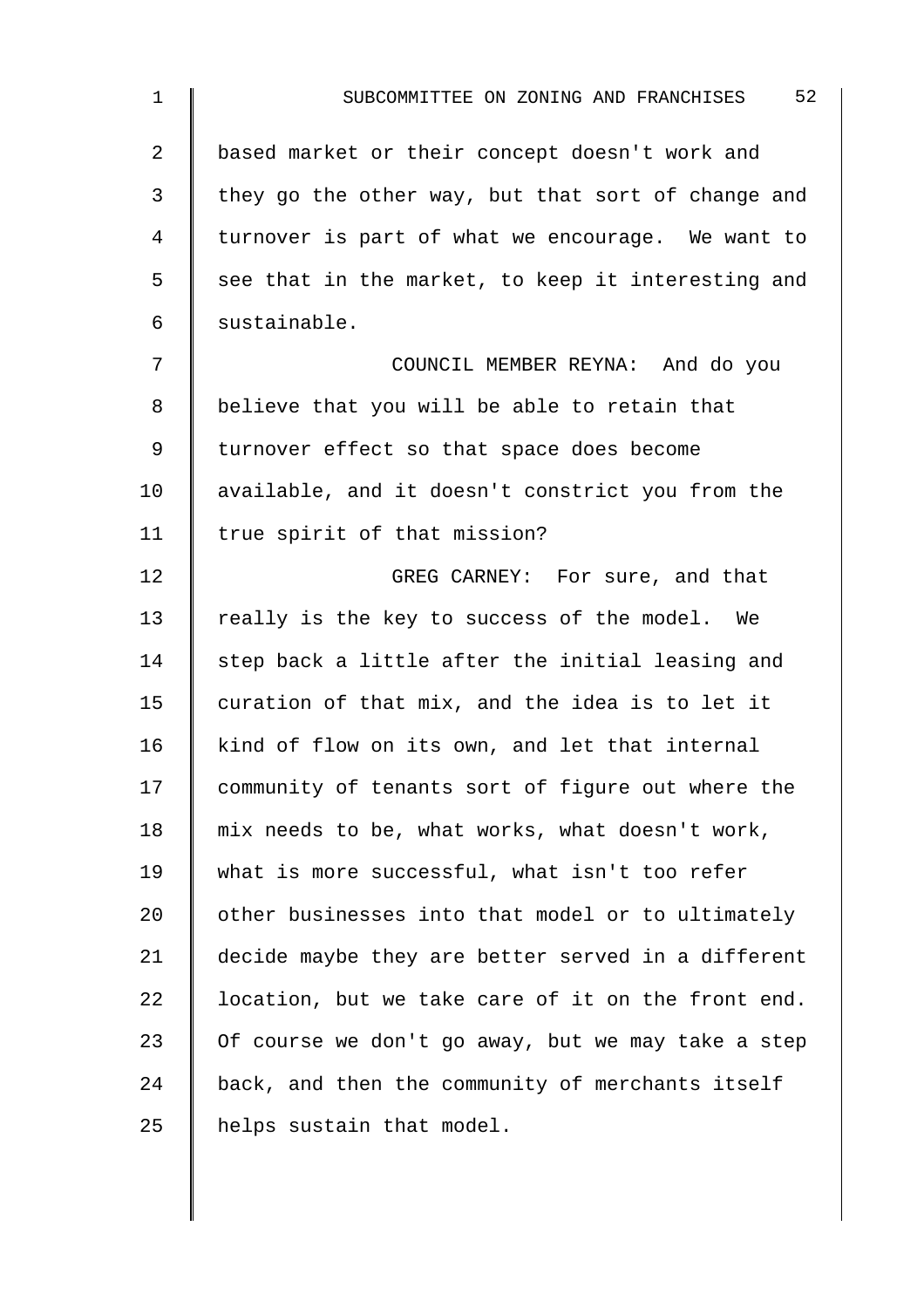| 1  | 53<br>SUBCOMMITTEE ON ZONING AND FRANCHISES        |
|----|----------------------------------------------------|
| 2  | COUNCIL MEMBER REYNA: Which brings                 |
| 3  | you to what your land use lawyer has mentioned as  |
| 4  | far as the permit of 100,000 square feet issue.    |
| 5  | MULTIPLE VOICES: Yes.                              |
| 6  | COUNCIL MEMBER REYNA: And I notice                 |
| 7  | that--my last comment. As far as the accompanying  |
| 8  | conditions from the community board I believe it   |
| 9  | was, I don't know if you have a copy of the list   |
| 10 | of those conditions. There were five points that   |
| 11 | were mentioned if these have been met? From the    |
| 12 | community board, correct.                          |
| 13 | NOREEN DOYLE: We believe that we                   |
| 14 | have provided the assurances through several       |
| 15 | vehicles that we have put in writing to the local  |
| 16 | Council Member and to the City Planning            |
| 17 | Commission, but we can go through them now.        |
| 18 | CHAIRPERSON WEPRIN: If you want,                   |
| 19 | maybe you can get us in writing for Council Member |
| 20 | Reyna a layout of the responses before the Land    |
| 21 | Use Committee meeting.                             |
| 22 | NOREEN DOYLE: Sure.                                |
| 23 | CHAIRPERSON WEPRIN: So she can                     |
| 24 | understand and see in writing exactly what it is   |
| 25 | instead of going through it all now.               |
|    |                                                    |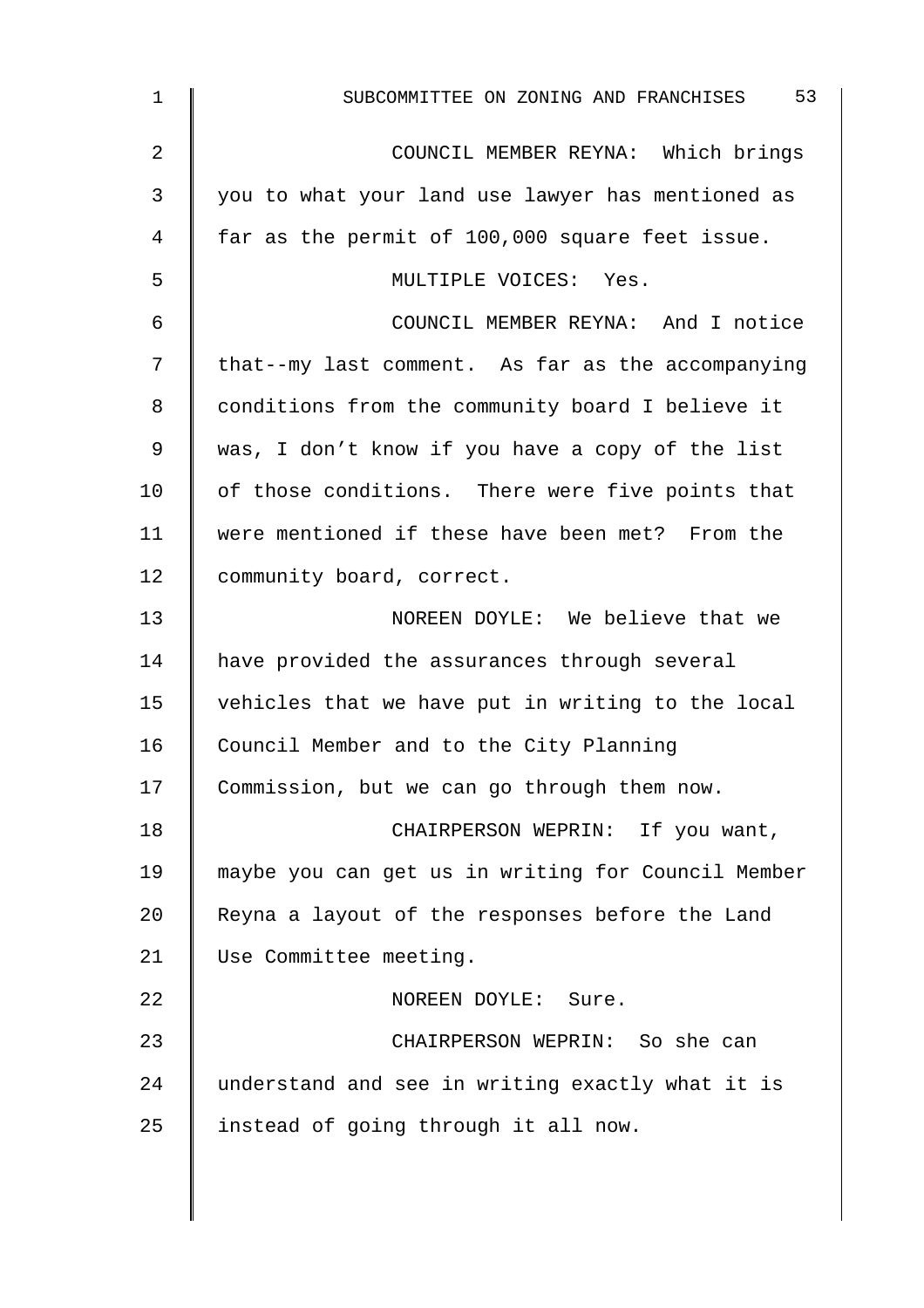| $\mathbf 1$ | 54<br>SUBCOMMITTEE ON ZONING AND FRANCHISES        |
|-------------|----------------------------------------------------|
| 2           | Unfortunately, I have three members who have to    |
| 3           | leave so we won't be able to vote today if we      |
| 4           | continue.                                          |
| 5           | COUNCIL MEMBER REYNA: And the MWBE                 |
| 6           | aspect--                                           |
| 7           | CHAIRPERSON WEPRIN: [interposing]                  |
| 8           | If you could do that all too before the Land Use   |
| 9           | meeting                                            |
| 10          | NOREEN DOYLE: Yes.                                 |
| 11          | CHAIRPERSON WEPRIN: Okay. Sorry                    |
| 12          | about that, Council Member Reyna. Alright. Are     |
| 13          | you finished? I'm sorry. Okay, great. Sorry        |
| 14          | about that. We just have some members that have    |
| 15          | to leave. We got a late start as you know. So we   |
| 16          | thank you. Nobody else is here to testify on this  |
| 17          | matter I don't believe, so we are going to close   |
| 18          | this public hearing. We are going to move to       |
| 19          | couple to following items; Land Use for Pier 57,   |
| 20          | which is Land Use 783, 784, 785, and 786. We are   |
| 21          | also going to couple with that the Land Use number |
| 22          | 787, which was the AirTrain text amendment we      |
| 23          | heard earlier today. Furthermore, Land Use number  |
| 24          | 788, which was a sidewalk café is going to be an   |
| 25          | approval motion to file pursuant to a letter of    |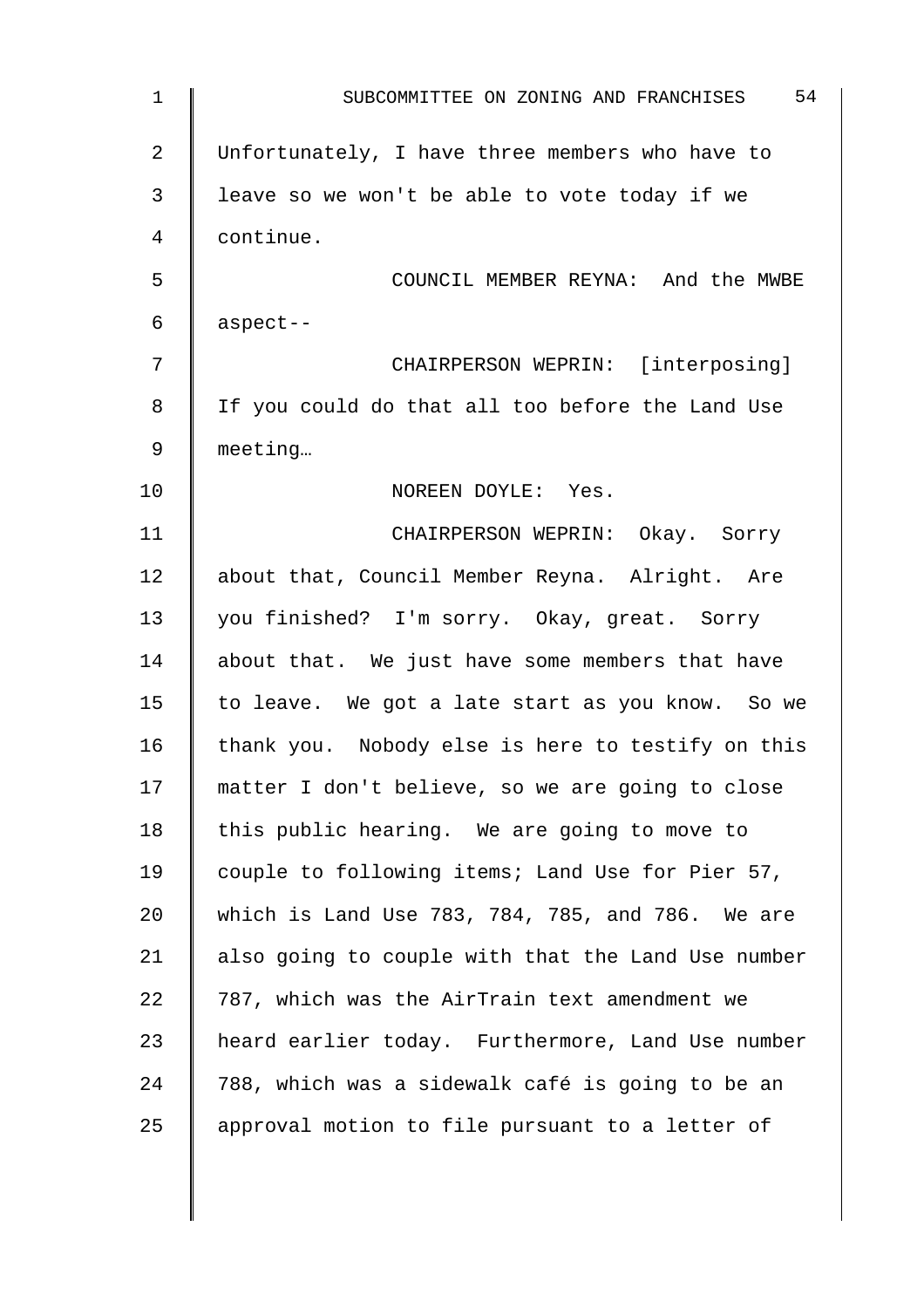| $\mathbf 1$    | 55<br>SUBCOMMITTEE ON ZONING AND FRANCHISES     |
|----------------|-------------------------------------------------|
| $\overline{2}$ | withdrawal. They have withdrawn that, and that  |
| 3              | too will be coupled. The motion will be an aye  |
| 4              | vote on all. We will include all of these items |
| 5              | including the withdrawal letter. I'd like on    |
| 6              | counsel to now please call the roll.            |
| 7              | COUNSEL: Chair Weprin?                          |
| 8              | CHAIRPERSON WEPRIN: Aye.                        |
| 9              | COUNSEL: Council Member Reyna?                  |
| 10             | COUNCIL MEMBER REYNA: Aye.                      |
| 11             | COUNSEL: Council Member Comrie?                 |
| 12             | COUNCIL MEMBER COMRIE:                          |
| 13             | Congratulations. Aye.                           |
| 14             | COUNSEL: Council Member Jackson?                |
| 15             | COUNCIL MEMBER JACKSON: Aye.                    |
| 16             | COUNSEL: Council Member Vann?                   |
| 17             | COUNCIL MEMBER VANN: Aye.                       |
| 18             | COUNSEL: Council Member Garodnick?              |
| 19             | COUNCIL MEMBER GARODNICK: Aye.                  |
| 20             | COUNSEL: Council Member Lappin?                 |
| 21             | COUNCIL MEMBER LAPPIN: Aye.                     |
| 22             | COUNSEL: Council Member Wills?                  |
| 23             | COUNCIL MEMBER WILLS: Aye.                      |
| 24             | COUNSEL: By a vote of eight in the              |
| 25             | affirmative, zero abstentions, zero negatives.  |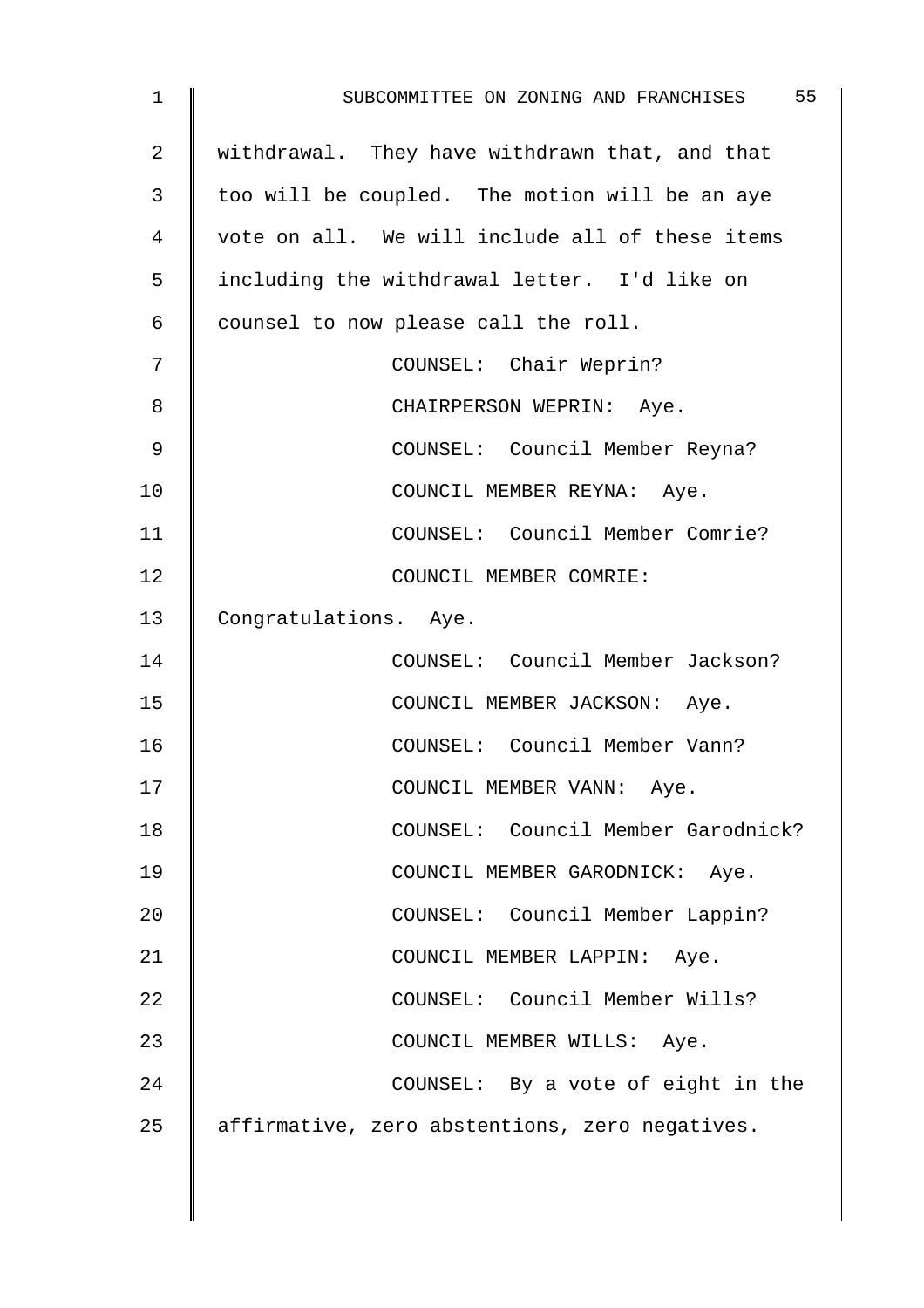| $\mathbf{1}$   | 56<br>SUBCOMMITTEE ON ZONING AND FRANCHISES      |
|----------------|--------------------------------------------------|
| $\overline{a}$ | All items are approved as described by the Chair |
| $\mathsf{3}$   | and referred to the full Land Use Committee.     |
| $\overline{4}$ | CHAIRPERSON WEPRIN: The meeting is               |
| 5              | now adjourned. Thank you.                        |
|                |                                                  |
|                |                                                  |
|                |                                                  |
|                |                                                  |
|                |                                                  |
|                |                                                  |
|                |                                                  |
|                |                                                  |
|                |                                                  |
|                |                                                  |
|                |                                                  |
|                |                                                  |
|                |                                                  |
|                |                                                  |
|                |                                                  |
|                |                                                  |
|                |                                                  |
|                |                                                  |
|                |                                                  |
|                |                                                  |
|                |                                                  |